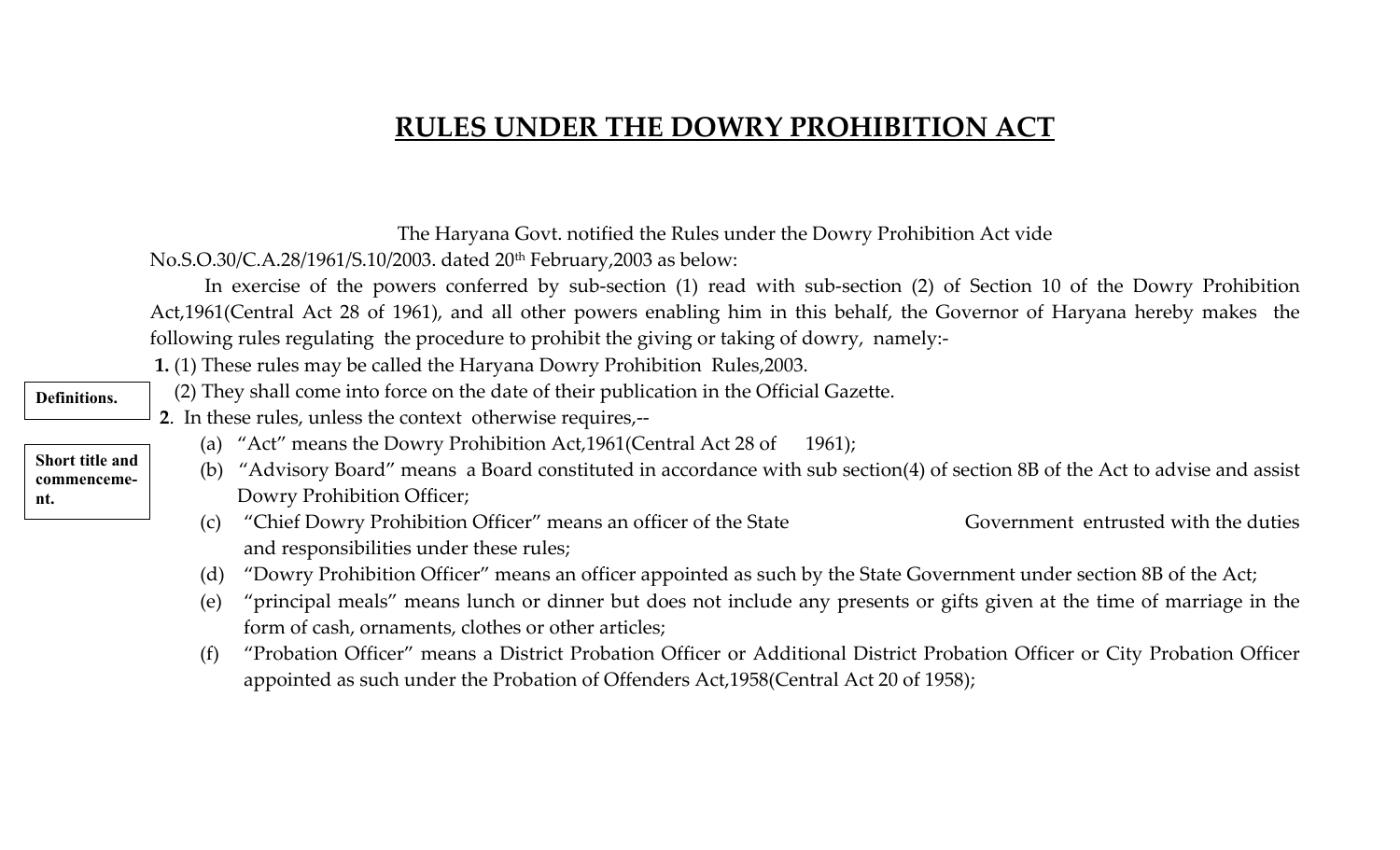- (g) "police officer" means an officer in the State Police Department;
- (h) "State Government" means the Government of the State of Haryana in the Department of Women and Child Development;
- (i) "District Magistrate" and "Complaints" shall have the same meaning as respectively assigned to them and defined under the Code of Criminal Procedure,1973(2 of 1974);
- (j) The words and expressions used in these rules but not defined shall have the meanings respectively assigned to them in the Act.

**3.** The area in respect of which the Dowry Prohibition Officer has to exercise jurisdiction and power under sub-section(1) of section 8B of the Act shall be the area specified for the purpose by a notification of the State Government in the Official Gazette.

**4.** A complaint may be filed by any aggrieved person or a parent or other relative of such person in writing to Dowry Prohibition Officer, either in person or through a messenger or by post.

**5.** In all cases of complaints investigated by Dowry Prohibition Officers when there is a prima facie finding as to commission of an offence, the report shall be submitted to the Judicial Magistrate of the Ist Class within whose jurisdiction the offence has been committed for prosecuting the offenders along with the statement recorded, all other connected documents of the proceedings and a brief account of his findings. This report shall be deemed to be a report under section 173 of the Code of Criminal Procedure,1973(Act 2 of 1974).

**6.** (1) Each Dowry Prohibition Officer shall exercise functions and powers as laid down in section 8B.



 (2) Dowry Prohibition Officers shall also conduct the preliminary enquiries on receiving complaints regarding dowry and prepare case history of each case, and help the public in registering the case with police and render assistance to the police in investigating the complaint filed under the Act and the Court in the trial of the case.

 (3) Dowry Prohibition Officer shall keep a check on display of any presents at the time of marriage in the shape of cash, ornaments, clothes, etc. and that not more than two principal meals shall be served to the marriage party.

**7.** (1) Dowry Prohibition Officer shall perform the following functions namely:-

**Additional functions to be performed by the Dowry Prohibition Office**r.

(i) to create awareness among the public by organizing

**Jurisdiction of Dowry Prohibition Officer.** 

**Procedure for filing complaints.** 

**Procedure for prosecution of offenders.**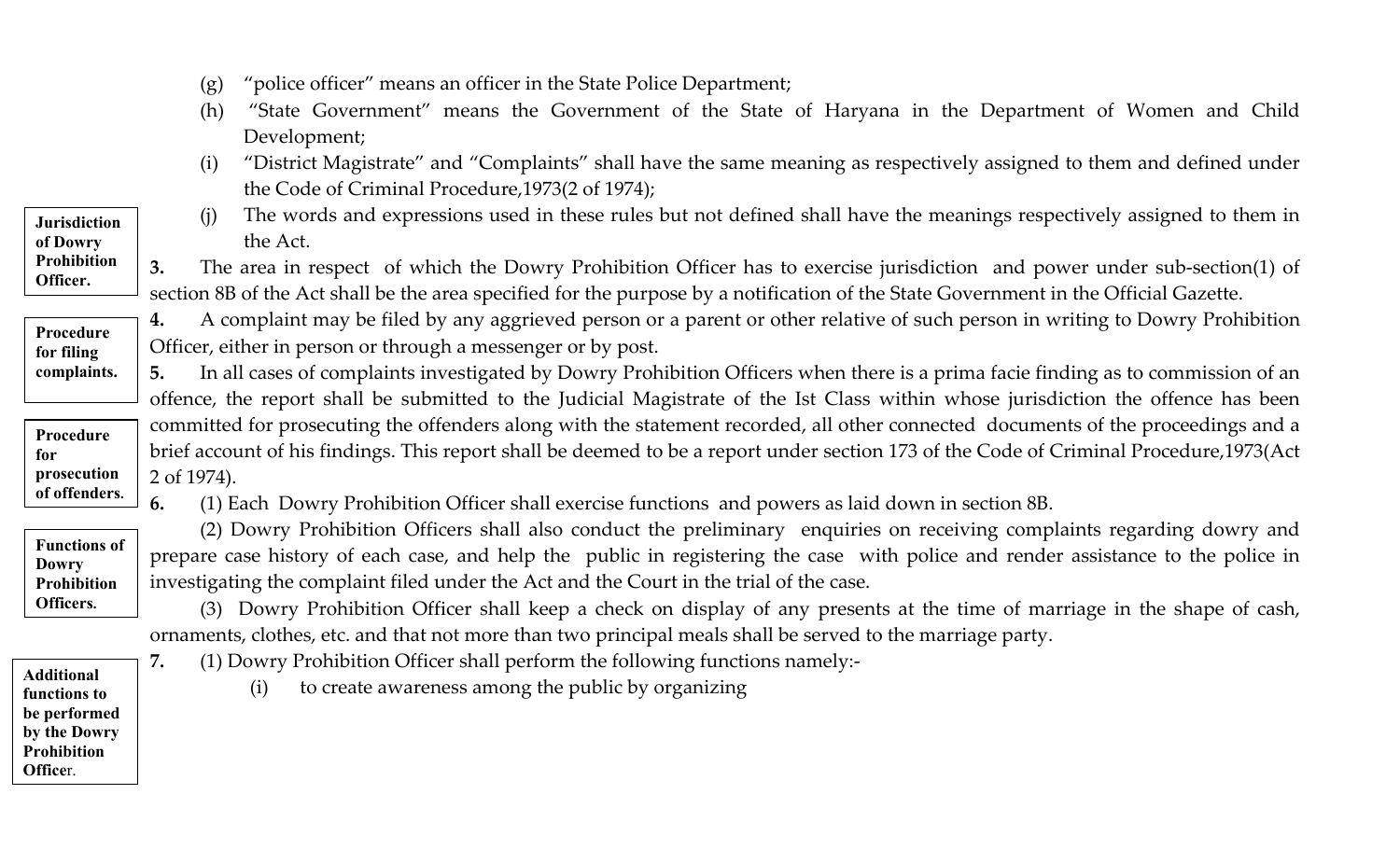camps, publicity through Information and Broadcasting Department, Panchayat Samiti and other media against dowry and to involve local people for prevention of dowry;

- ii) to conduct surprise checks and discreet enquiries to ascertain whether there has been any violation of the provisions of the Act/rules;
- iii) to receive complaints for any offence under the Act from the party or person aggrieved or any other persons/organization;
- iv) to maintain a register for the purpose of the Act to record all complaints, enquiries and results thereof and other relevant information connected therewith in the prescribed Form No.1 and also to maintain separate files with relevant records for each individual case;
- v) to act as the Member Secretary/Convener of the Advisory Board and also to maintain regular contact with the members of the Advisory Board for necessary advice and assistance from them. He shall also inform the District Magistrate or any other person authorized by the State Government for the purpose, about all the affairs relating to operation of the Act, as and when necessary;
- vi) if submitted by parties to a marriage, he shall keep in his custody all such lists of presents submitted by the parties to any marriage and make entries relating thereto in a register to be maintained for the purpose. He shall also examine these lists and ensure compliance of the provisions of the Dowry Prohibition(Maintenance of Lists of Presents to the Bride and Bridegroom)Rules,1985;
- vii) to discharge his duties with due care, decorum, privacy and in a manner to uphold the dignity and harmony of family relationships.

(2) The dowry prohibition officer's approach shall be primarily preventive and remedial and prosecution shall be recommended or resorted to only if all other measures and directions are found ineffective or parties fail to comply with the orders or directions within the stipulated time.

(3) Every complaint received by the Dowry Prohibition Officer shall be serially numbered and duly registered in a register in Form .II annexed to these rules.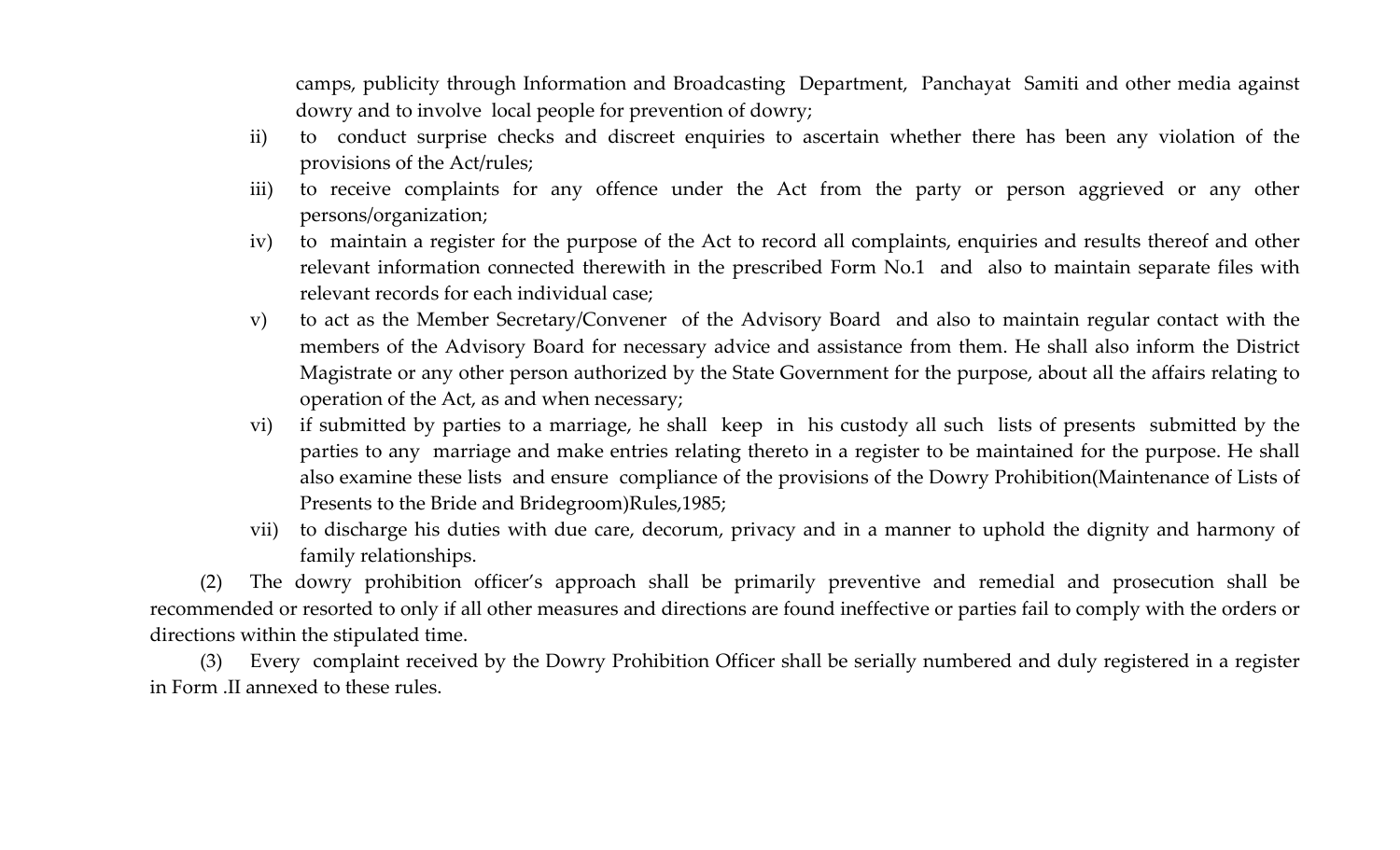(4) The Dowry Prohibition Officer shall scrutinize the complaint and if it is found that the nature and the contents of the complaint is such apparently coming within the purview of section 3 or 4 or 4A or 5 or 6 of the Act, he shall immediately conduct an enquiry to collect such evidence from the parties as to the genuineness of the complaint.

(5) The Dowry Prohibition Officers shall send quarterly report to the Chief Dowry Prohibition Officer as to the number of complaints received under the Act and the action taken or the nature of settlement of the issue in Form No. II annexed to these rules. The Dowry Prohibition Officer shall send such details or reports as may be required by Chief Dowry Prohibition Officer or the State Government from time to time.

(6) The Dowry Prohibition Officer shall conduct an, on the spot investigation and can collect such evidence either oral or in writing from the parties or witnesses or he can fix up a hearing of the parties and witnesses in his office or in a place convenient to him without causing much inconvenience or hardship to the parties.

(7) The Dowry Prohibition Officer shall intimate or serve notices to the parties and witnesses of the date, time and place of hearing of the complaints in Form III annexed to these rules.

(8) Every petition shall be enquired into and heard and come to a finding within a month from the date of its receipt.

(9) Where on the date fixed for hearing of the complaint or petition or on any other date to which such hearing may be adjourned, the complainant or petitioner does not appear, the Dowry Prohibition Officer, may in its discretion, either dismiss the complaint or petition for default or hear and come to a finding as to its merit, which shall be recorded in the case file.

(10) The Dowry Prohibition Officers may utilize the services of Probation Officer of the area for collecting information or conducting enquiries or assisting in any stage of enquires or proceedings relating to a complaint, petition or application under the Act.

(11) On receipt of requisition from the Dowry Prohibition Officer, the Probation Officer shall conduct necessary enquiries, collect information and furnish such details or report promptly as requested by him.

(12) Where any dowry is received by any person other than the woman and a complaint is received in respect of non-transfer of such dowry to the woman who is entitled to it in accordance with section 6 of the Act the Dowry Prohibition Officer shall issue directions to parties to transfer the same within the stipulated time.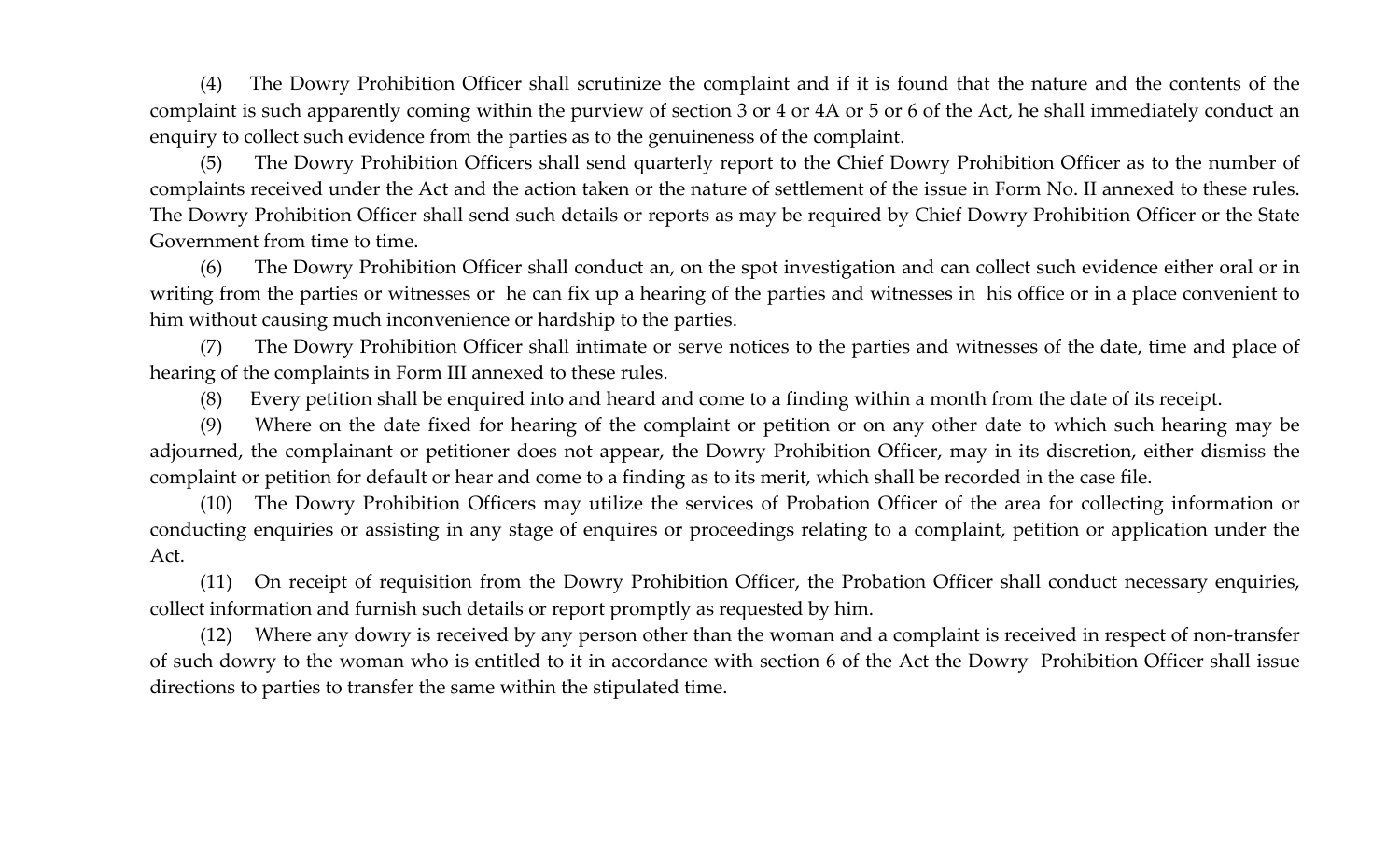(13) He shall specifically make it clear that marriages performed within his jurisdiction are likely to be visited by him or his staff along with police officers to see that the provisions of the Act are not contravened.

(14) On receipt of a complaint the Dowry Prohibition Officer shall make necessary enquiries regarding non-observance of the provisions of the Act in respect of the marriages held or proposed to be held within his jurisdiction.

(15) He shall ascertain and confirm by suitable means in respect of as many number of marriages as are held within his jurisdiction as to whether the provisions of the Act are being followed and are not being contravened.

(16) The Dowry Prohibition Officer while making enquiries under the Act or when he attends any marriage for the purposes of making enquiries, take the assistance of any police officer or other officers to assist him in the performance of his functions and it shall be the duty of the police officer to render all assistance required by the Dowry Prohibition Officer.

(17) He shall render assistance to the police in investigating the complaint filed under the Act and the court in the trial of the case.

(18) He shall seek the guidance of Advisory Board in matters relating to their functioning under the Act.

(19) The Dowry Prohibition Officer(Member Secretary/Convener of the Advisory Board) shall send a copy of the proceedings of each meeting of the Advisory Board, within a fortnight from the date of meeting to the District Magistrate with a copy to the State Government for information and necessary action.

(20) He shall also perform such other duties as may be assigned in this regard by the State Government.

 **8.** (1) The State Government shall designate the Senior Officer of the concerned Department as the Chief Dowry Prohibition Officer to administer and co-ordinate the work relating to dowry prohibition throughout the State.

(2) The Chief Dowry Prohibition Officer shall co-ordinate the work of Dowry Prohibition Officers and shall be responsible for creating consciousness and awareness to prevent dowry system among the public and to set out programmes with a view to uproot the evil of dowry system.

(3) The Chief Dowry Prohibition Officer shall be responsible for the preparation and submission of an annual report on the progress of implementation of the Act and related matters and of such statistics as may from time to time be required by State Government.

**Method of appointment, duties and functions of Chief Dowry Prohibition Officer.**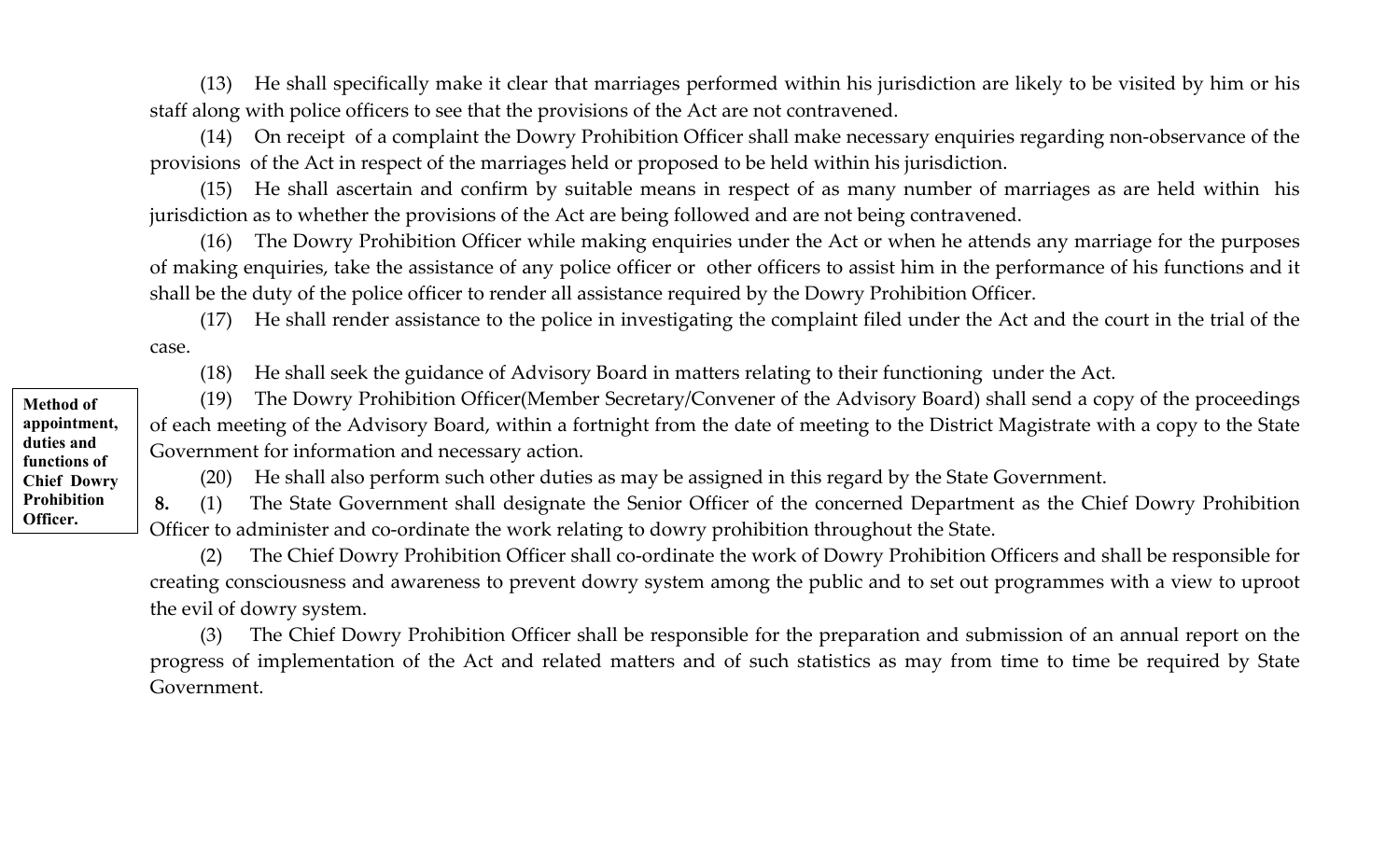(4) The Chief Dowry Prohibition Officer shall issue instructions to all the Departments of the State Government to the following effects:

- (i) every government servant and employee of Boards, Corporations and other bodies under the control of Haryana Government, shall after his marriage furnish a declaration stating that he has not taken any dowry to Head of Department/Board/Corporation/Other body under the control of Haryana Government. The declaration shall be signed by the wife, father and father-in-law.
- (ii) one specified day in a year to be observed as Dowry Prohibition Day; and
- (iii) pledge to be administered to the students in schools and colleges and other institutions not to give or take dowry.

**9.** (1) The list of presents, which are given at the time of the marriage to the bride, shall be maintained by the bride in accordance with Dowry Prohibition (Maintenance of List of Presents to the Bride and Bridegroom) Rules,1985.

(2) The list of presents, which are given at the time of marriage to the bridegroom, shall be maintained by the bridegroom in accordance with Dowry Prohibition(Maintenance of List of Presents to the Bride and Bridegroom)Rules,1985.

- (3) Every list of presents referred to in sub-rule(1) or sub rule(2), as the case may be, shall:-
	- (a) be prepared at the time of the marriage or as soon as possible, after the marriage;
	- (b) be in writing;
	- (c) contain:-
		- (i) a brief description of each present;
		- (ii) the approximate value of the present;
		- (iii) the name of the person, who has given the present;
		- (iv) where the person giving the present, is related to the bride or bridegroom as the case may be, a description of such relationship; and
	- (d) be signed by both the bride and the bridegroom as well as their parents/guardians.

**Maintenance of lists of presents by parties to the marriage.**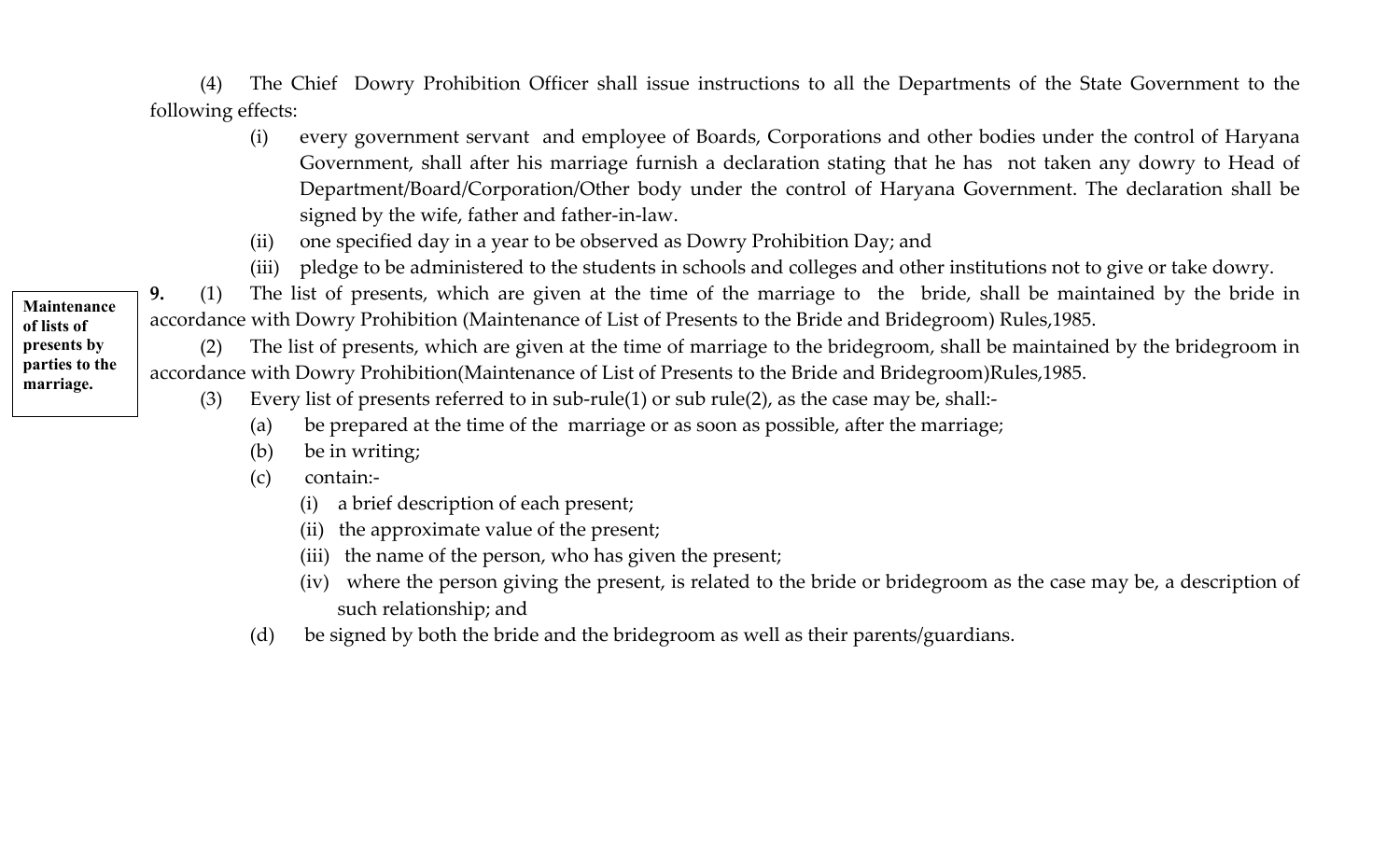*Explanation* - 1. Where the bride is unable to sign, she may affix her thumb impression in lieu of her signature after having the list read out to her, and obtaining the signature, on the list of the person, who has so read out the particulars contained in the list.

*Explanation -* 2. Where the bridegroom is unable to sign, he may affix his thumb impression in lieu of his signature after having the list read out to him, and obtaining the signature, on the list of the person, who has so read out the particulars contained in the list.

(4) The parties to any marriage or any of the parents or either of them may, if they so desire, furnish to the concerned Dowry Prohibition Officer within one month from the date of marriage, a copy of the list of presents prepared in accordance with the Dowry Prohibition(Maintenance of List of Presents to the Bride and Bridegroom)Rules,1985. The Dowry Prohibition Officer would keep a record of such lists in a register to be maintained by him.

**10.** When any dowry is received by any person other than the woman in connection with whose marriage it is given on occasions enumerated in section 6, that person shall prepare an inventory of the articles received as dowry and transfer the articles of dowry to the woman or her heirs, as the case may be, in the presence of two responsible persons of the locality where the woman ordinarily resides and obtain her signature in token of having received the articles of dowry.

**11.** (1) The power of a police officer conferred under sub section (3) of section 8B of the Act on a Dowry Prohibition Officer, shall be exercised by him subject to the limitations and conditions, specified in sub rule(2) and sub rule(3).

(2) Save and except the provisions of Chapters V of the Code of Criminal Procedure,1973(Act 2 of 1974), namely, the power of arrest of a person without warrant, the Dowry Prohibition Officer shall have the powers of a police officer under the said Code for the purpose of investigation and submission of report before the competent magistrate.

- (3) The Dowry Prohibition Officer while exercising his powers shall not:-
	- (i) violate the provisions of the Act and rules made there under ;
	- (ii) interfere in the day-to-day functioning of the police in discharging his duties;
	- (iii) violate any other conditions and limitations, as may be imposed by the State Government from time to time; and
	- (iv) investigate the matter of such persons who do not happen to be direct beneficiary of dowry.

**Procedure for transferring dowry.**

**Limitation and conditions subject to which a Dowry Prohibition Officer may exercise powers of police officer.**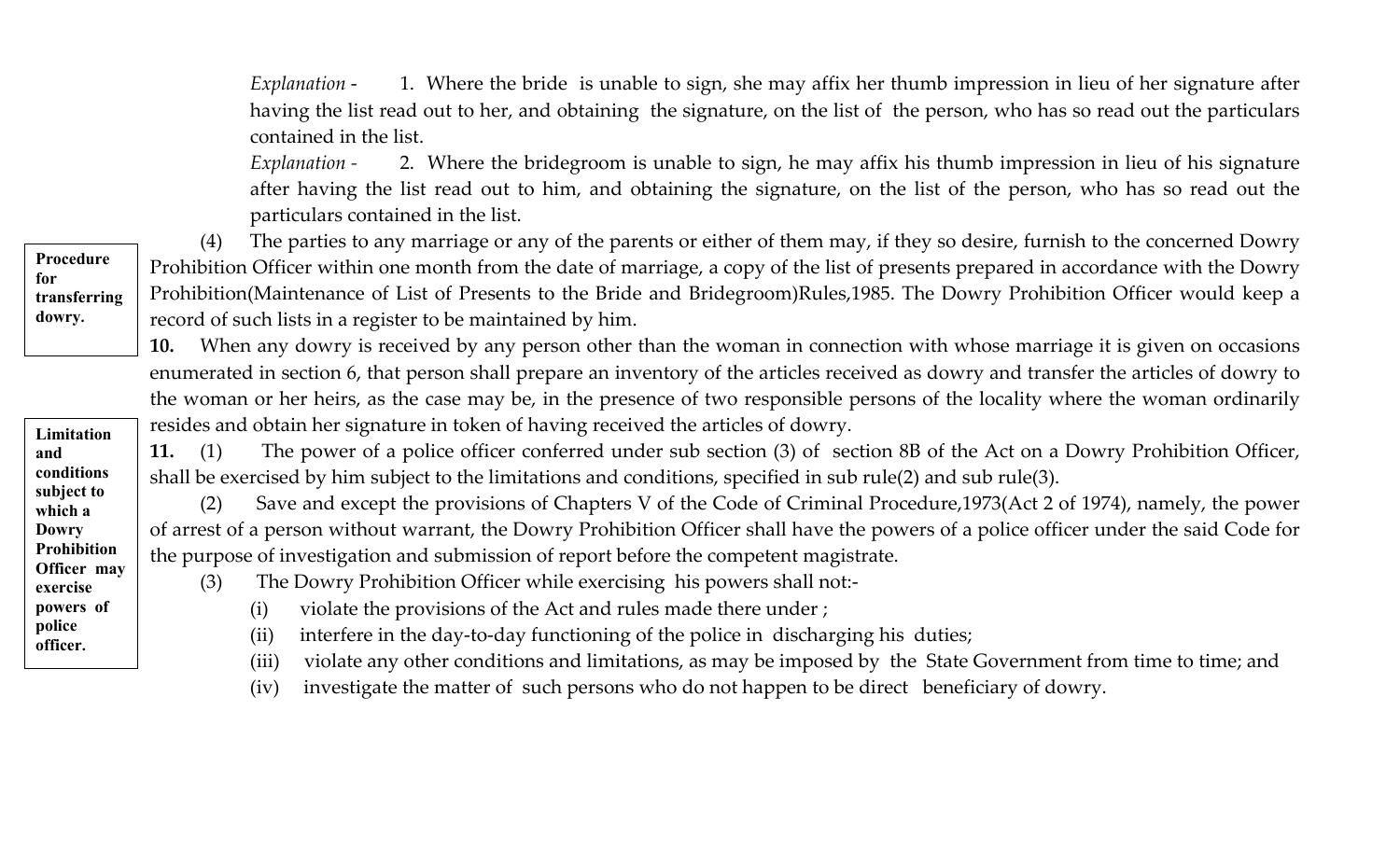(4) Whenever the Dowry Prohibition Officer has reasonable grounds for believing that an offence punishable under the Act has been or is being or is about to be committed within his jurisdiction and that the search of any premises with warrant cannot be made without undue delay, he may, after sending the grounds of his belief to the District Magistrate search such premises without a warrant.

|                                      | Before making a search under sub-section(4), the Dowry Prohibition Officer shall call upon two or more residents of the<br>(5)         |  |  |  |  |
|--------------------------------------|----------------------------------------------------------------------------------------------------------------------------------------|--|--|--|--|
|                                      | locality in which the place to be searched is situated, to attend and witness the search, and may issue an order in writing to them or |  |  |  |  |
| <b>Declaration of</b><br>$D.P.O.$ as | any of them to do so.                                                                                                                  |  |  |  |  |
| public                               | If any person, without reasonable cause, refuses or neglects, to attend and witness a search under this rule, when called<br>(6)       |  |  |  |  |
| servant.                             | upon to do so by an order in writing delivered or tendered to him, shall be deemed to have committed an offence under Section 187      |  |  |  |  |
|                                      | of the Indian penal Code, 1860(45 of 1860).                                                                                            |  |  |  |  |
|                                      | Every Dowry Prohibition Officer shall be deemed to be a public servant within the meaning of section 21 of the Indian Penal<br>12.     |  |  |  |  |
| <b>Protection of</b>                 | Code, 1860(45 of 1860).                                                                                                                |  |  |  |  |
| action taken<br>in good faith.       | No suit or other legal proceeding shall lie against the State Government, Chief Dowry Prohibition Officer, Dowry Prohibition<br>13.    |  |  |  |  |
|                                      | Officer, Probation Officer and any police officer or person assisting him, in respect of anything which is in good faith done or       |  |  |  |  |
| Interpretation                       | intended to be done in pursuance of the provisions of the Act or these rules.                                                          |  |  |  |  |
|                                      | If any question arises relating to the interpretation of these rules, the same shall be referred to the State Government for<br>14.    |  |  |  |  |
|                                      | decision.                                                                                                                              |  |  |  |  |
| <b>Repeal and</b>                    | The Haryana Dowry Prohibition Rules,2000, which are in force immediately before the commencement of these rules, are<br>15.            |  |  |  |  |
| Saving.                              | hereby repealed:                                                                                                                       |  |  |  |  |
|                                      | Provided that any order made or action taken under the rules so repealed shall be deemed to have been made or taken under              |  |  |  |  |
|                                      | the corresponding provisions of these rules.                                                                                           |  |  |  |  |
|                                      |                                                                                                                                        |  |  |  |  |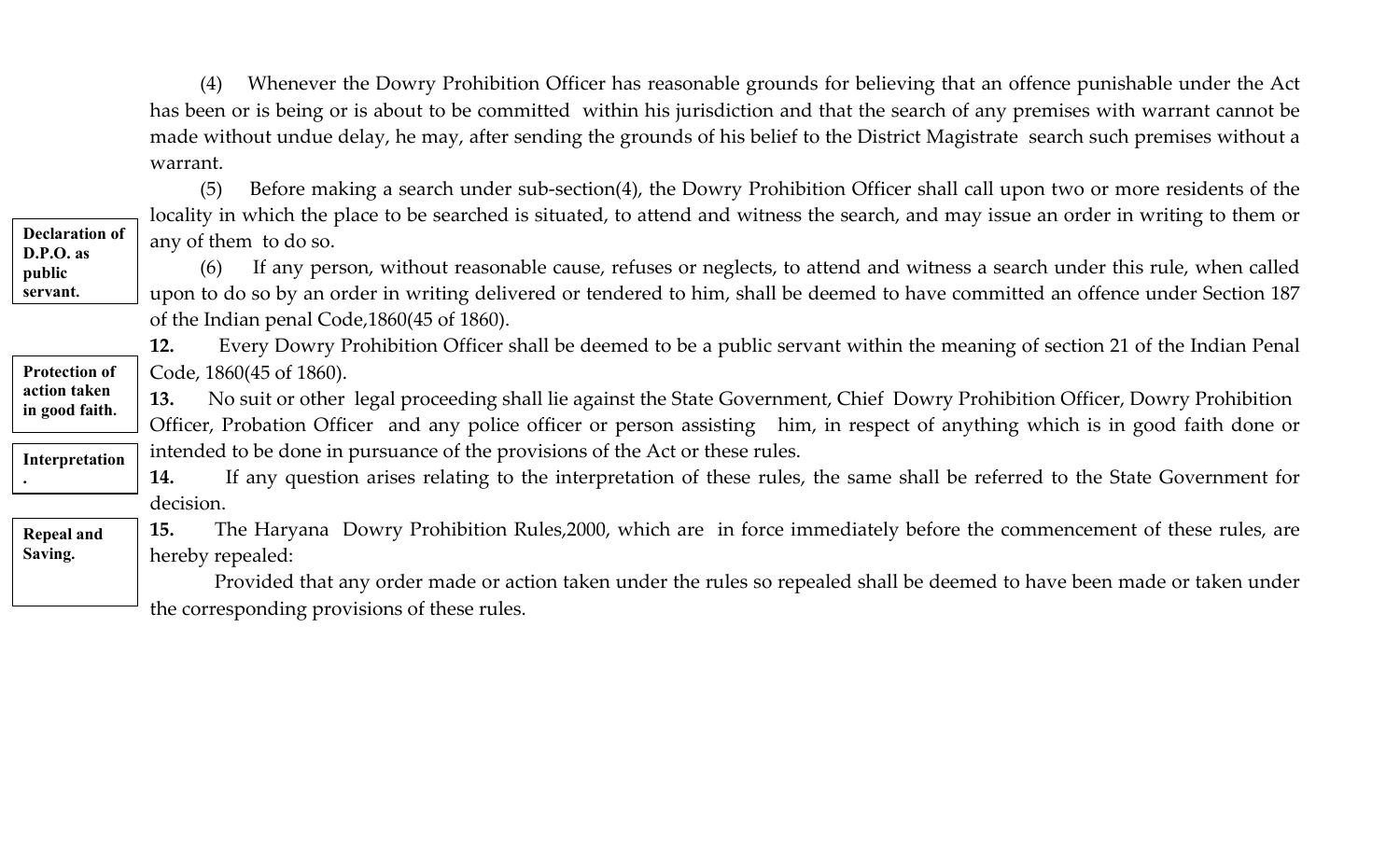#### **FORM – III**

#### **[See rule 7 (7)]**  NOTICE TO APPEAR BEFORE DOWRY PROHIBITION OFFICER

To

 (Name of person against whom complaint has been received and address)

 Whereas your attendance is necessary to collect information and gather evidence to a complaint of …………………………………………………..(state shortly the alleged offence) you are hereby required to appear in person before the Dowry Prohibition Officer on the day of……………………………at……………(time) in the Office of the ………………………………………………………………………………(place).

Dated the day of 200

Dowry Prohibition Officer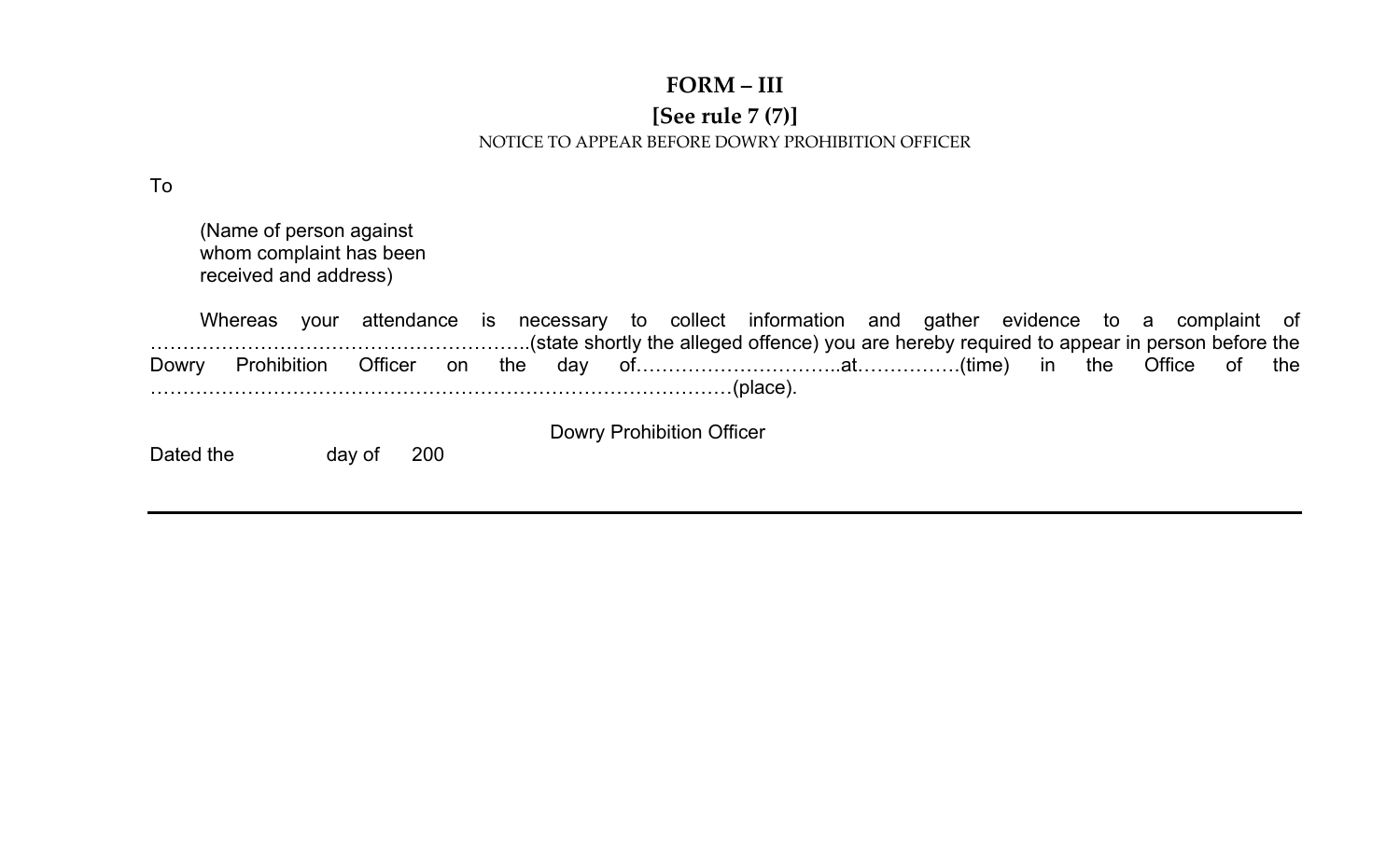### **FORM-I [See rule 7 (1) (iv)] REGISTER OF COMPLAINTS/PETITIONS**

| Serial | List of | Name and address                | Relationship   | Date of        | Date of receipt of | Date of | Nature of | Initial of | Remark |
|--------|---------|---------------------------------|----------------|----------------|--------------------|---------|-----------|------------|--------|
| No.    |         | Complaint $\vert$ of petitioner | with the       | marriage fixed | petition/complain  | hearing | disposal  | Officer    |        |
|        |         |                                 | married couple | or held        |                    |         |           |            |        |
|        | (2)     |                                 |                |                | (6)                |         | (8)       | (9)        | (10)   |

### **FORM-II [See rule 7 (3) (5) ]**

#### **QUARTERLY PROGRESS REPORT REGARDING THE IMPLEMENTATION OF THE DOWRY PROHIBITION ACT,1961**

| Serial | Details of        | From whom | Nature of         | Date of      | Action | Nature of     | Dated           | Remarks |
|--------|-------------------|-----------|-------------------|--------------|--------|---------------|-----------------|---------|
| No.    | petition/complain | Name and  | Complaints/petiti | Registration | taken  | settlement of | initials of     |         |
|        | ts received       | address   | <sub>on</sub>     |              |        | <i>ssue</i>   | the             |         |
|        |                   |           |                   |              |        |               | <b>Officers</b> |         |
| (1)    | $\sqrt{2}$        | (3)       |                   | (5)          | (6)    |               | (8)             | (9)     |

Dowry Prohibition Officer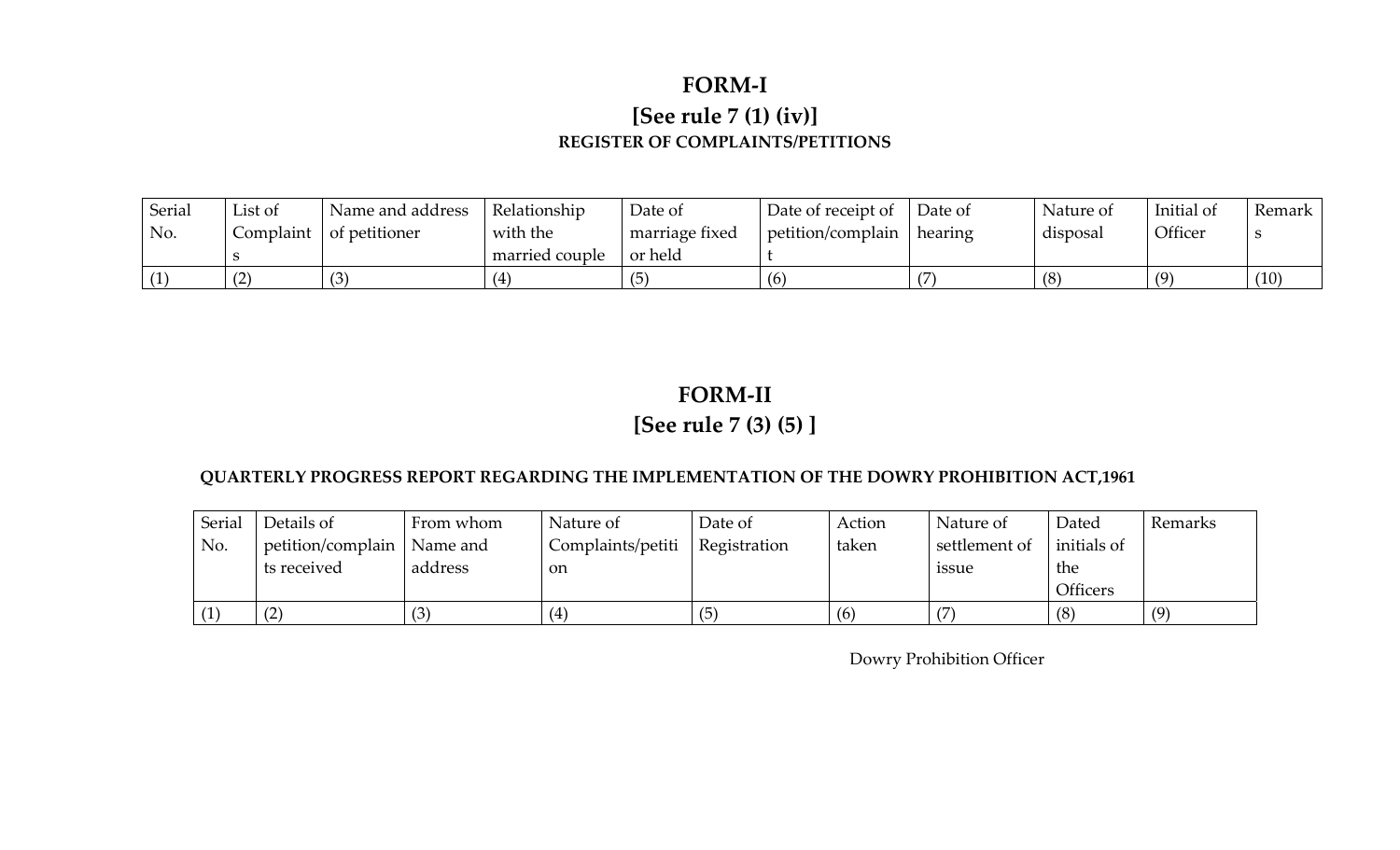## ngst ifr"kyk vf/kfu; e ds vUrxh fu; e

gfj; k.kk ljdkj }kjk ngst ifr"ksk vf/kfu; e ds vUrxir fu; e vf/kl puk la[; k dk0vk030@d0v028@1961@/kk0 10@2003 fnukad 20 Qjojh 2003 }kjk vf/kl tipr fd, x, tks bl i xdkj gli&

ngst ifr"ks'k vf/kfu; e] 1961 (1961 dk dsunh; vf/kfu; e 28) dh /kkjk 10 dh mi /kkjk (1) ds lkFk ifBr mi /kkjk ½½ }kjk inku dh xbl 'kfDr; ka rFkk bl fufeRr mUga I eFkl cukus okyh I Hkh vU; 'kfDr; ka dk iz kx djrsgq]gfj; k.kk dsjkT; iky]bl ds}kjk] ngst nus vFkok yus dk i fr"kyk djus dh i fdr, k dks fofu; fer djus ds fy, fuEufyf[kr fu; e cukrs g§ vFkkr % a

 $(1)$ ; s fu; e gfj; k. kk ngst i fr "ks'k fu; e] 2003] dgs tk I drs g\$A

 $(2)$ ; s buds jkti = ea i dk'ku dh frfFk l s ykxw gk $\alpha$ A

 $l$  f{klr

i kj EHkA

i fj Hkk"kk, a

uke

 $rF$ kk

 $\mathsf{A}$ 

- bu fu; eka eq tc rd I anthl I s vU; Fkk vif(kr u gkg&  $2 -$ 
	- (d) \*\*vf/kfu;  $e^{**}$  I s vfHki k; g\$ ngst i fr"ksk vf/kfu; e] 1961 (1961 dk d\$lnh; vf/kfu; e 28)
	- ([k) \*\*I ykgdkj cksMI\* I s vfHkik; g\$ ngst i fr"ks'k vf/kdkfj;ka dks i jke'kI rFkk I gk;rk nsus ds fy, vf/kfu; e dh /kkjk 8 [k dh mi /kkjk (4) ds vud kj xfBr ckMl (
	- (x) \*\*eq[; ngst ifr"ks'k vf/kdkjh\*\* IsvfHkik; g\$jkT; Ijdkj dk vf/kdkjh ftlsbu fu;ekadsv/khu  $dr$ ); rFkk ftEenkfj; ka I ka h xbl ga (
	- (?k) \*\*ngst ifr"ks/k vf/kdkjh^\* IsvfHkik; g\$vf/kdkjhftlsjkT; Ijdkj }kjk vf/kfu;e dh /kkjk 8 [k ds)  $V/khu$  fu;  $\rho r$  fd; k x; k gs(
	- (M)  $\alpha$  is  $\alpha$  is  $\alpha$  is  $\alpha$  is  $\alpha$  is in  $\alpha$  is  $\alpha$  is equallic to  $\alpha$  is in the  $\alpha$  is  $\alpha$  is  $\alpha$  is  $\alpha$  is  $\alpha$  is  $\alpha$  is  $\alpha$  is  $\alpha$  is  $\alpha$  is  $\alpha$  is  $\alpha$  is  $\alpha$  is  $\alpha$  is  $\alpha$  is  $\alpha$  is  $\alpha$  is  $\alpha$ toj] di M-s vFkok vU; oLrqvka ds: i eafn, x, dkbl migkj vFkok Hkav I fEefyr ugha qS (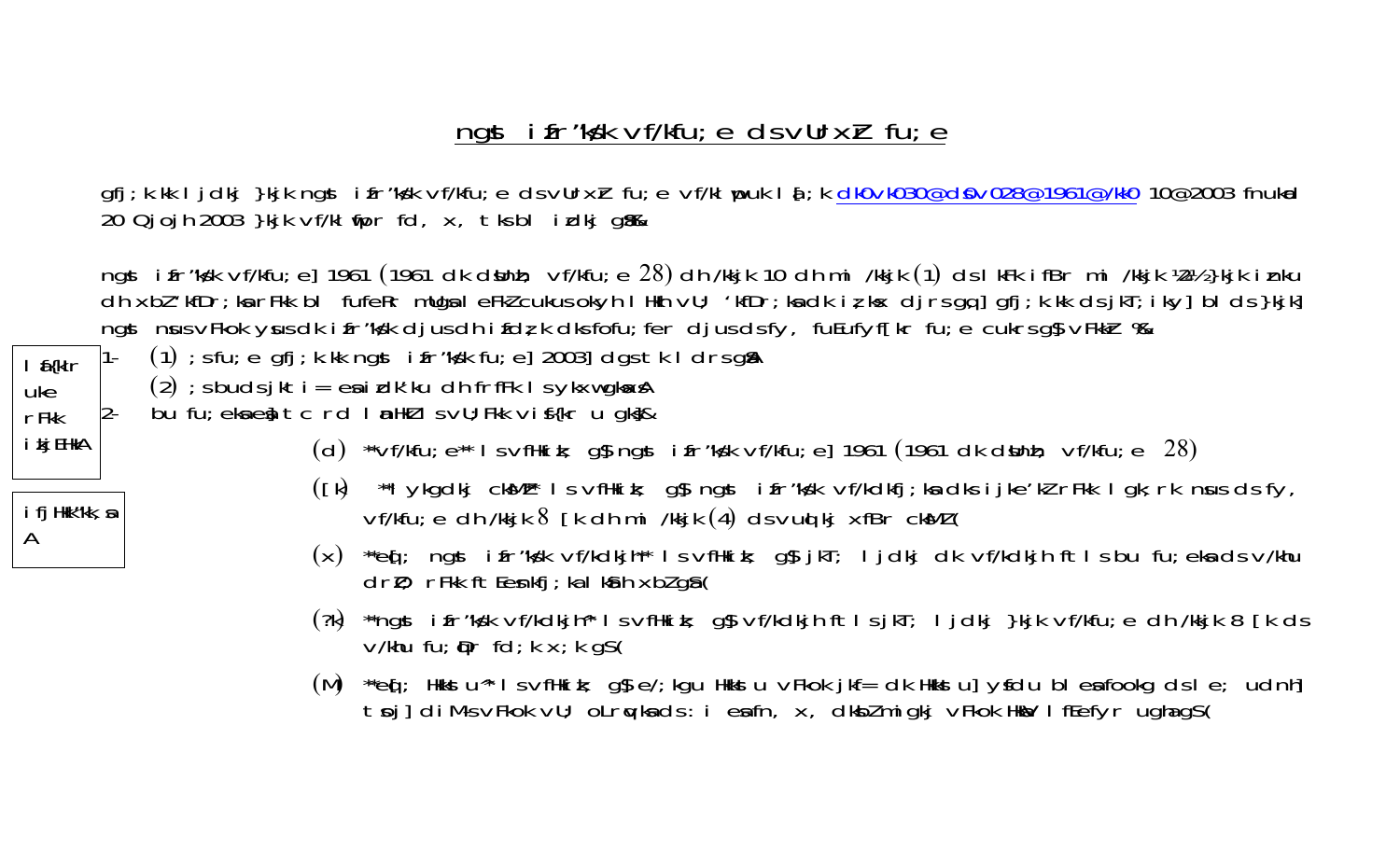- (p) \*\*ifjoh{kk vf/kdkjh\*\* IsvfHkik; g\$ftyk ifjoh{kk vf/kdkjh vFkok vfrfjDr ftyk ifjoh{kk vf/kdkjh VFkok uxj ifjoh{kk vf/kdkjh]ftlsvijk/kh ifjoh{kk vf/kfu;e]1958 ¼1958 dk d\$lnh; vf/kfu;e 20½  $ds \vee$ /khu fu;  $\mathbf{\Phi}$ r fd; k x; k g $\mathbf{S}$ (
- (N) \*\*i (yl vf/kdkjh\*\* I s vfHki k; g\$ jkT; i (yl foHkkx dk vf/kdkjh (
- (t) \*\*jkT; ljdkj\*\* lsvfHkik; g\$ efgyk, oacky fodkl foHkkx esgfj;k.kk jkT; dh ljdkj(
- (>) \*\*ftyk eftLVal\*\* vkg \*\*f'kdk; rki\* dk ogh vFkl gkxk tks mllgan. M ifdt; k l figrk] 1973 ¼1974 dk 2½  $ds$  v/khu de'k% fufn $l$ V rFkk ifjHkkf"kr fd; k  $x$ ; k g $s$ (
- (V) bu fu; eka ea iz prijurqifjHkkf"kr u fd, x, 'kCnka rFkk vfHkO; fDr; ka ds de'k% vFkZ ogh gkaxa tks mllga  $\nu$ f/kfu; e eafn, x, g $\mathbb{A}$
- $\mathcal{S}$ vf/kfu;e dh /kkjk 8 [k dh mi/kkjk (1) ds v/khu {k∈ ft| ds | EcU/k ea ngst ifr"kg'k vf/kdkjh vf/kdkfjrk rFkk 'kfDr; kadk iz kx djrk g\$jkT; ljdkj jkti= eavf/klupuk }kjk] bl ik; kstu ds fy, fofufnl'V {k ≠ gk xkA
- f'kdk; r] fdl h 0; fFkr 0; fDr vFkok ekrk ; k firk vFkok , s s 0; fDr ds vU; fj'rsnkj }kjk fyf[kr 4-: i en ngst if r"ks'k vf/kdkjh dsikl; k rks 0; fDrxr Lrj ij vFkok Instituded dsek/; e Is; k Mkd ) kikl nt/ dh tk I drh q\$
- $5$ ngst ifr"ky'k vf/kdkjh) kjk tkaph xblf'kdk; rka ds I Hkh ekeyka ea tc fdlh vijk/k ds djus ds I EcU/k es i Fken"V; k dkbl fu"d"kl g\$ rks mu vi jkf/k; ks i j vfHk; kx pykus ds fy, vfHkfyf[kr C; ku] dk; bkgh I s I EcfU/kr I Hkh vU; nLrkostka rFkk viuhtkpifj.kke ds I a{klr ys[ks I fgr fjiksVli Fke Jskh "U; kf; d eftLVAV" dks ilrq djsk] ftlds vf/kdkj {ks= en vijk/k fd; k x; k g\$, ; g fjikNl n. M i fdz k I figrk] 1973 (1974 dk vf/kfu; e 2) dh /kkjk 173 ds v/khu fjik $Ml$  l e>h tk, xhA

6- 1)- i R; xd ngst i fr "ks'k vf/kdkjh /kkjk] 8 [k e a ; Fkk vf/kdfFkr d R; ka vk§ 'kfDr; ka dk i z; kx dj xkA

ngst ifr"kyk vf/kdkjh dh  $Vf/kd$ kfirk



 $\vee$ i jkf/k; ka ds  $VfHk$ : kst u  $ds f y$ , if  $d\zeta k$ 

ngst ifr"kyk  $Vf/kdkih ds$  $d\mathbf{R}$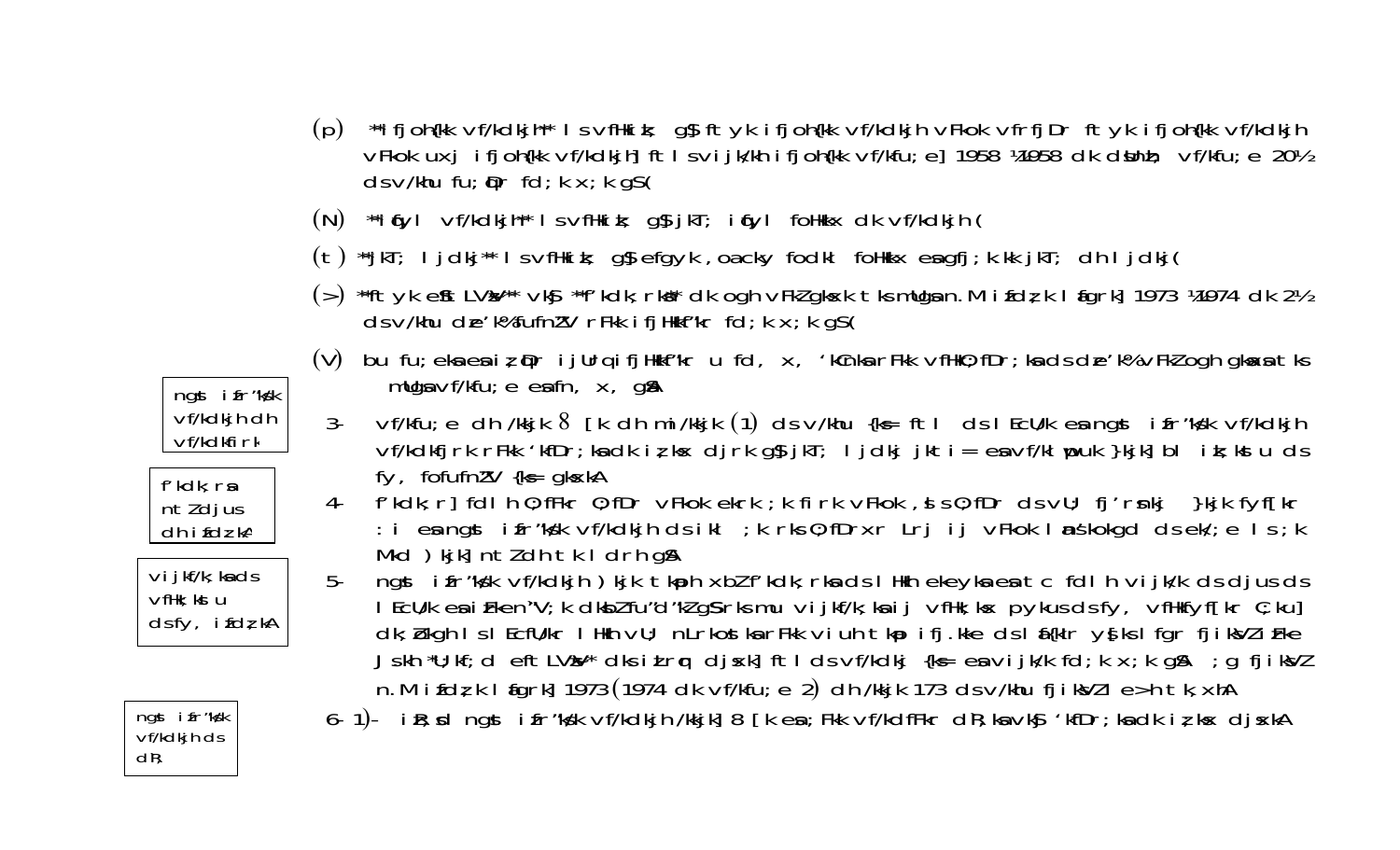- ngst ifr"ks'k vf/kdkjh] ngst ds I EcU/k en f'kdk; rn iklr gkus ij ikjfEHkd tkp dk Hkh I pkfyr  $(2)$ djsks rFkk i R; xd ekeys dh ds fgLVh r\$kj djsks rFkk i fyl ds i kl ekeyk ntldjokus enturk dh I gk; rk djsks rFkk vf/kfu; e ds v/khu ntl f'kdk; r dh tkp djus esitfyl dh rFkk dsl ds  $f$ opkj.k esil; k; k $y$ ; dh I qk; rk dj $f$ x $f$ A
- ngst i fr "ks'k vf/kdkjh fookg ds voljijudnh] xguka di M-ka bR; kfn ds : i ea fdllgha migkjka ds  $3)$ in'klu ij rFkk fookg ikVhldks nks eq ; Hikkstu Isvf/kd Hkkstu fn, tkus ij fu;U=.k j[kxA
- 7- 1- ngst i fr"ks'k vf/kdkjh fuEufy[kr dR; ka dk i kyu dj sk] vFkkir %
- (i)- ngst ds fojksk endli vk; kstr djuk] I puk rFkk id kj.k follkkx] ipk; r I fefr rFkk vU; ek/; ekn Isipki) kik ykska ea tkx: drk ishk djuk rFkk ngst ij jksd dsfy, LFkkuh; ykska dks 'kkfey djuk
- (ii)- ; g I fuf' pr djus ds fy, fd D; k vf/kfu; e@fu; eka ds mi cU/kka dk dkbl mYy $\partial$ ku guzk g $\int$ vpkud fujh{k.k rFkk food'khy iWrkN I pkfyr djuk (
- $(iii)$  vf/kfu; e ds v/khu fdlh vijk/k ds fy, i $\{kdkj$  vFkok 0; fFkr 0; fDr vFkok fdlh vU;  $0$ ; fDr@l  $\alpha$ Bu Isf'kdk; raiklr djuk (
- (iv)- vf/kfu; e ds iz kstu ds fy, I Hkh f'kdk; rkd; tkp i M-rkyka rFkk muds ifj.kkeka vkg ml I s tM-h vU; I d a r I upukvka dk vfilkys[k j [kus ds fy, fufgr iz i I a[; k 1 ea, d j f t LVj cuk, xk r F kk i R; x 0; fDrxr ekeys ds fy, 1 d ar vfHkys k ds I kFk vyx Okblys Hkh cuk, xk (
- (v)- I ykgdkj ckMl ds I nL; I fpo@l a kstd ds : i ea dk; l dj sk r Fkk I ykgdkj ckMl ds I nL; ka I s mulsvko'; dijke'kl rFkk I gk; rk dsfy, fu; fer I Ei dl cuk, j [kxkA tc dHkh vko'; d gk} og vf/kfu; e ds I pokyu I s I Ecflu/kr I Hkh dk; ku ds ckjs ex ftyk eft LVaV vFkok bl i z kstu ds fy, jkT; ljdkj)kjk i kf/kdr fdl h vU; 0; fDr dks Hkh l fipr djsk (

ngst ifr"kyk  $\nabla f/kdkih$ ) kj $k$ ikyu fd, tkus okys vfrfjDr  $dR: A$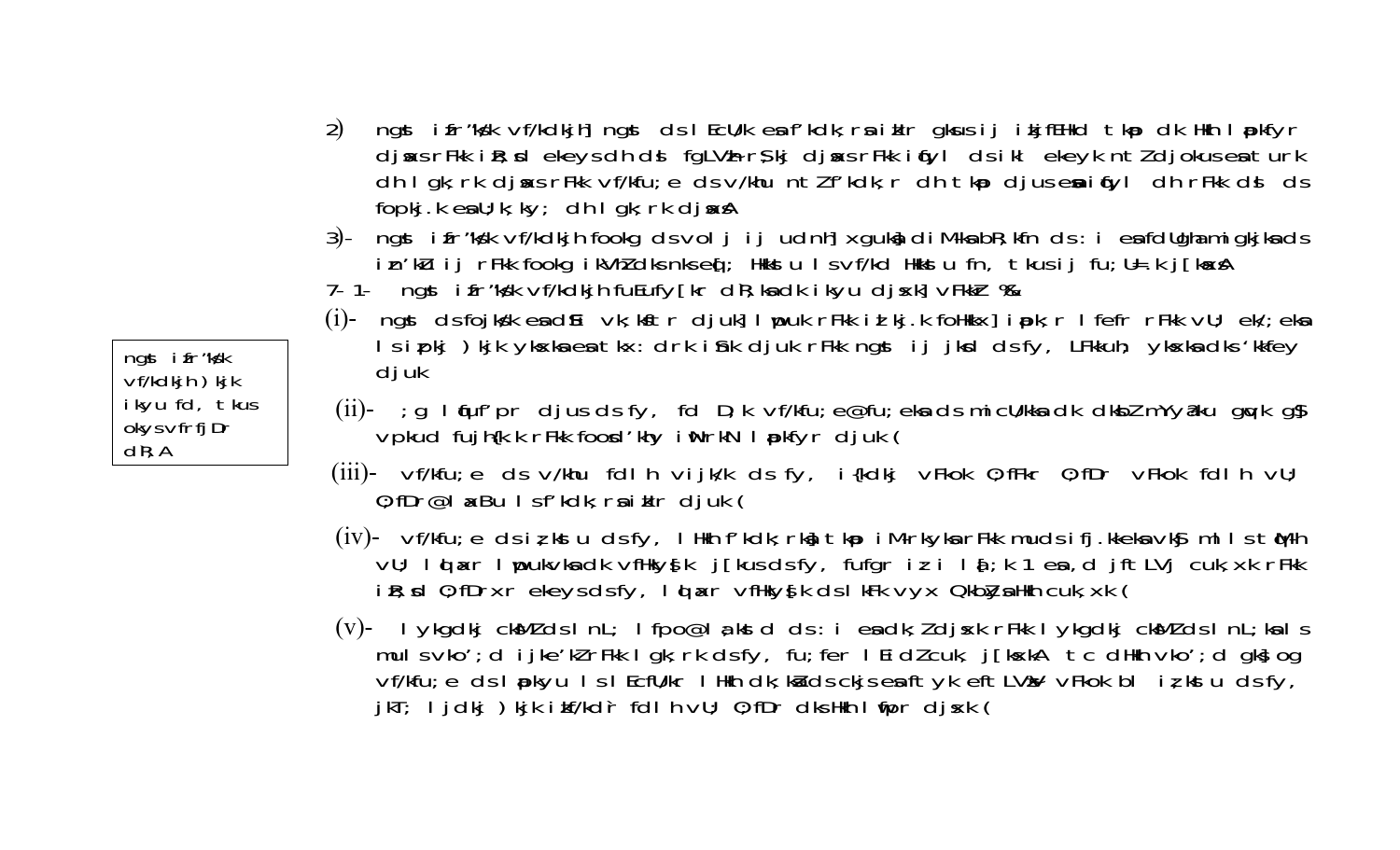- (vi)- fdl h fookg en i {kdkjkn } kjk fn, x, migkjkn dh, s h l Hkh l fip; kj ; fn fookg ds i {kdkjkn } kjk nh tkrh g $\int$  mlsviuh vfHkj{kk enj[kxk vk $\int$  mulslEcfU/kr ifof"V; kabl iz kstu dsfy, cuk, x, jftLVj endjskA og bullunp; kadhtkp Hkh djsk vkg ngst ifr "kyk knivgu, oa nivgs ds migkjkn dh I mp; ka dk j [k&j [kko½ fu; e] 1985 ds mi cU/kka dh vuq kyuk dks I nuf' pr dj sk (
- (vii)- vius drD; ka dk fuogu mfpr I ko/kkuh] f'k"Vkpkj] xksiuh; rk rFkk bl jhfr es djsk fd ikfjokfjd I EcU/kkadh xfjek rFkk I eUo; cuk jgs A
- (2)- ngst ifr"ks'k vf/kdkjh dk iz kl ikFkfed rksj ij fuokjd vksj mipkjkRed gksk vksj vfHk; kstu dh fl Qkfj'k vFkok bl dk l gkjk doy rHkh fy;k tk, xk ; fn l Hkh vU; mik; rFkk funik vi Hkkodkjh ik, x, gka vFkok i {kdkj vurc} le; ea vknskka vFkok fundkka dh ikyuk djus ea vl Qy jgs gka
- (3)- ngst ifr"ks'k vf/kdkjh) kjk iklr i $R$ ; sd f'kdk; r dks dækud kj la[; kafdr fd; k tk, xk rFkk bu fu; ekalslyXu iz i kk dsjftLVj eafof/kor iathdrfd; k tk, xkA
- ngst ifr"kyk vf/kdkjh f'kdk; r dh Nkuchu djsk vky; fn ; g ik; k tkrk gs fd f'kdk; r dh  $(4)$ idfr rFkk I kjkak, slk q\$tks Li"Vr; k vf/kfu; e dh /kkjk 3; k 4; k 4 d; k 5; k 6 ds vf/kdkj {k= en vkrk gij rks og f'kdk; r dh; FkkFkrk ds fy, i {kdkjkn ls, ds lk{; df=r djus ds fy, rgjUr i NrkN I pkfyr dj skA
- ngst ifr"ks'k vf/kdkjh vf/kfu; e ds v/khu iklr f'kdk; rkadh la[; k rFkk dh xbl dk; bkgh vFkok  $(5)$ bu fu; eka ds I kFk I ay Xu i k: i kk ea emps ds fui Vku dh i difr I EcU/kh =  $\frac{1}{2}$ kfl d fjiksVl eq[; ngst ifr"ks'k vf/kdkjh dks HkstskA ngst ifr"ks'k vf/kdkjh I e; &I e; ij eq[; ngst ifr"ks'k vf/kdkjh vFkok jkT; ljdkj }kjk ; Fkk vif{kr, si sfooj.k vFkok fjiksVZ Hkst sxkA
- ngst i fr"ks'k vf/kdkjh eksds i j vllos'k.k dk I pokyu djsk vksj i {kdkjka vFkok xokgka I s eksf[kd  $(6)$ vFkok fyf[kr : i es., s s l k{; , df=r dj l drk q\$ vFkok og i {kdkjksdksvf/kd vl (fo/kk; k dfBukbl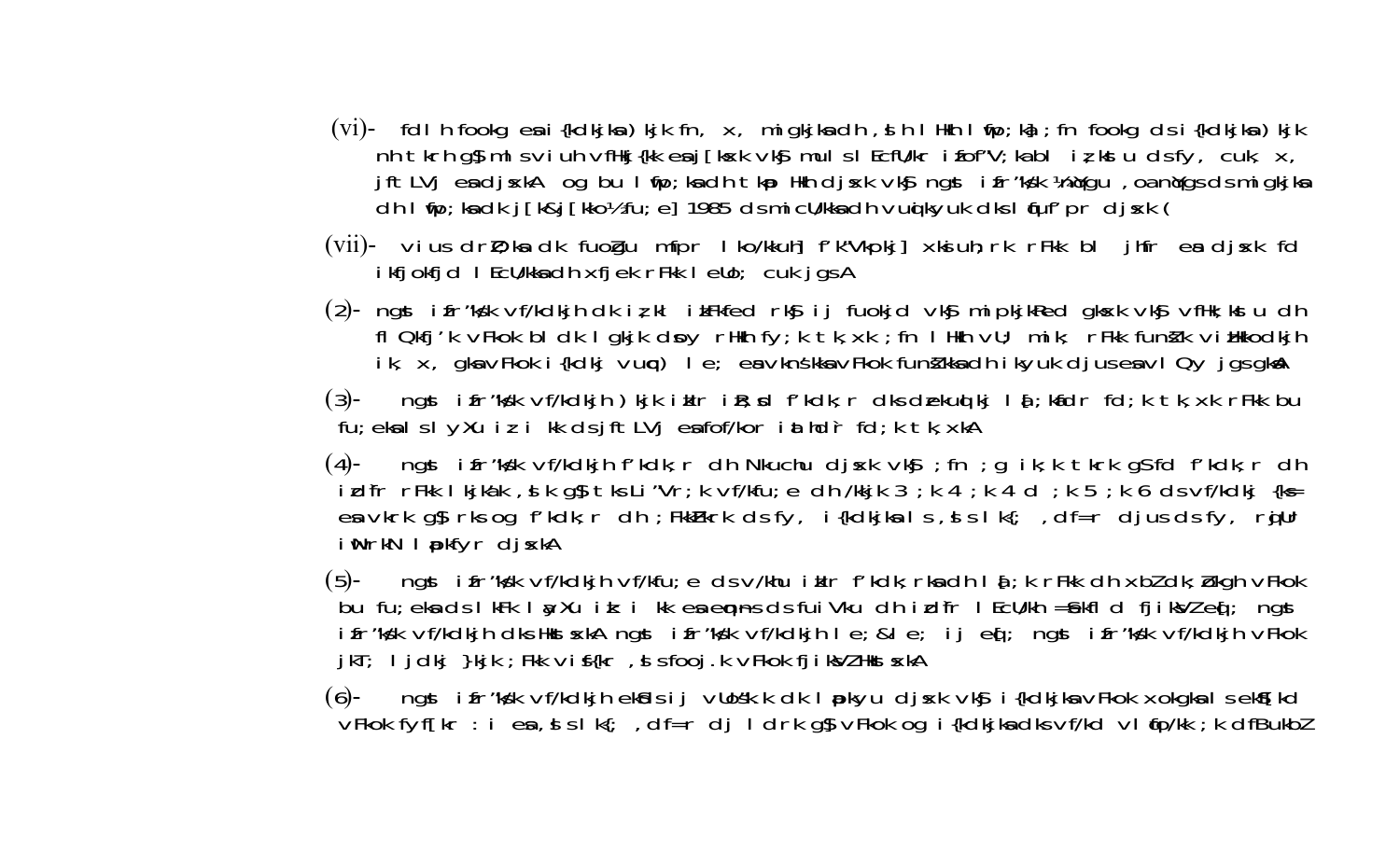igypk, fcuk vius dk; ky; en vFkok mudks I (fo/kktud fdlh LFkku ij i{kdkjkn rFkk xokgkndh I wokbl  $fu; r df$  I drk g $\beta$ 

(7)- ngst i fr"ks'k vf/kdkjh bu fu; eka ds I kFk I ayXu i z i kkk ea i {kdkjka rFkk xokgka dks f'kdk; rka dh I wokbl dh frfFk] I e; vkg LFkku I mpr dj xk vFkok ukfVI rkehy dj xkA

(8)- iR; sd; kfpdk dhikflr dhfrfFk Is, dekl ds Hkhrji WhrkN rFkk I wokbldhtk, xh vkg tkp ifj.kke ij igopk tk, xkA

(9)- tgka f'kdk; r vFkok; kfpdk dh I wokbl ds fy, fu; r frfFk vFkok fdl h vU; frfFk ij] ftl ds fy, , s h I wokbl dk LFkxu fd; k x; k gks f'kdk; rdrkl vFkok ; kfpdknkrk is k ugha gksrk rks ngst ifr"ky'k vf/kdkjh] viusfoord vud kj bl pud dsfy, ;k rksf'kdk;r ;k ;kfpdk dks[kkfjt dj ldrk gs vFkok I wokbldjds rFkk blds xqkkxqk ds I EcU/k en fu"d"klij igopskl ftls og ekeys dh Okbly en vfHkfyf[kr dj xkA

(10)-  $\frac{10}{10}$  ngst if r''kg'k vf/kdkjh $\frac{10}{10}$  vf/kfu; e ds v/khu fdl h f'kdk; r $\frac{1}{10}$ ; kfpdk vFkok vth $\frac{1}{10}$  s I Ecfll/kr I youk df=r djus; k iWhrkN djus; k tkp iMhry vFkok dk; bkgh dh fdlh voLFkk eslgk; rk ikln djus, ds fy, {k = ds i fj oh{kk vf/kdkjh dh | pk, a mi ; k x dj | drk q \$

(11)- ngst ifr"ks'k vf/kdkjh Iseka< dh ikflr ij] ifjoh{kk vf/kdkjh vko'; d iWrkN Ipkfyr djs<k] lupuk ,df=r djsk vk§r Rijrk Is,sl fooj.k ;k fjiksVlitrqr djsk t§k fd mlds}kjk vugiksK  $fd$ ;  $k \times$ ;  $k$  q $\Re$ 

(12)- tgka efgyk ds filklu fdl h 0; fDr ) kjk dkbl ngst i klr fd; k tkrk g\$rFkk efgyk I s, s s ngst ds gLrkUrj.Ku djus ds I EcU/k en dkbl f'kdk; r i klr gkrh gs tks vf/kfu; e dh /kkjk 6 ds vud kj bl dh gdnkj g\$ ngst ifr"ks'k vf/kdkjh i{kdkjkadks vurc) le; eabls gLrkUrj.k djus ds fy, funkk tkjh dj xkA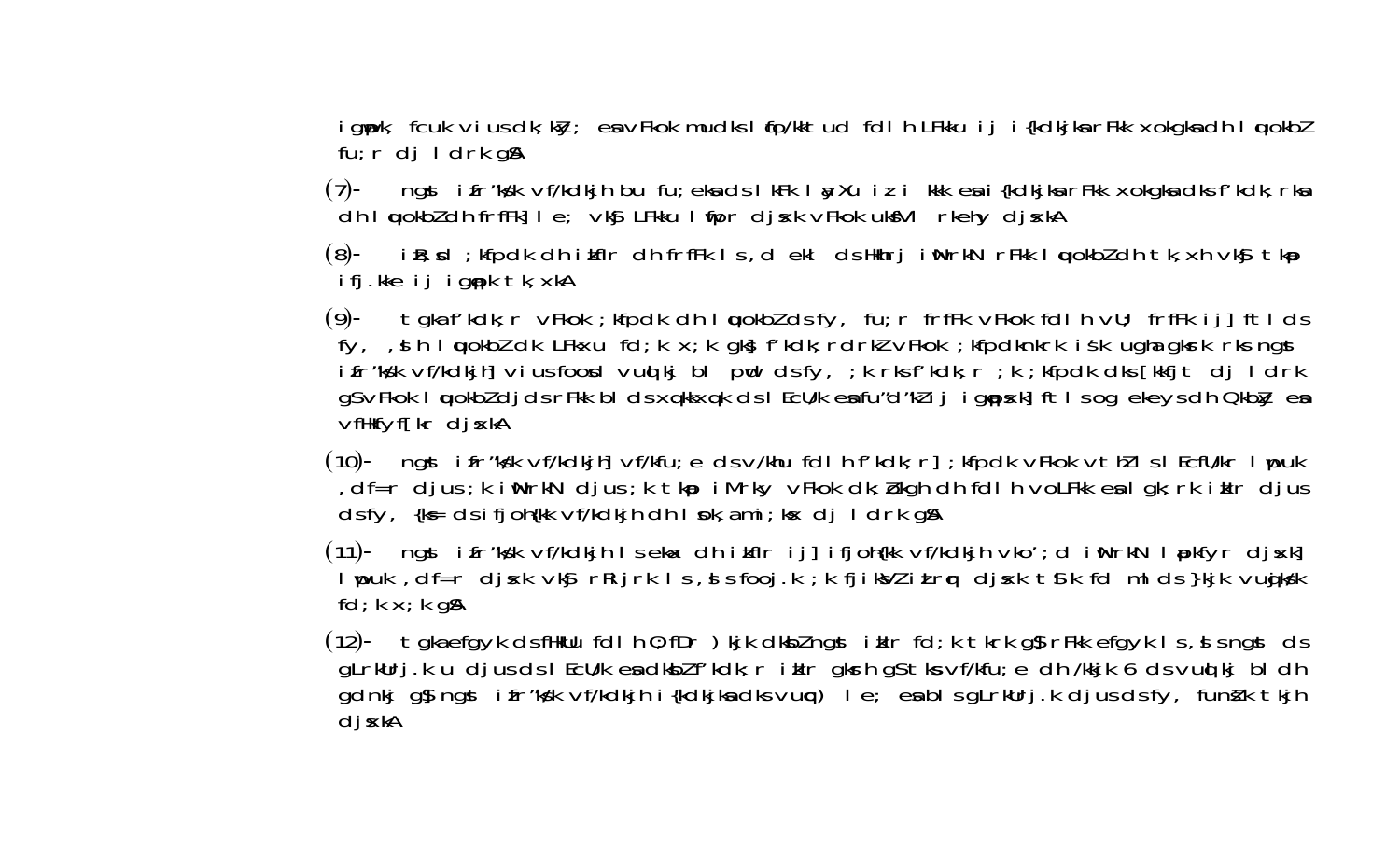(13)- og fo'ksk : i ls; g læuf'pr disk fd fookg mldh vf/kdkfirk ds Hkhri fd; k tkuk lækkouh; gs rks ml ) kjk ; k i (fyl vf/kdkfj; ka l fgr ml ds veys) kjk ; g tkpus ds fy, fd vf/kfu; e ds mi cU/kka dk mYyaku ugha gks j gk gy fujh{k.k fd; k tk, xkA

 $(14)$ - f'kdk; r i klr gkus i j] ngst i fr"ks'k vf/kdkjh ml ds vf/kdkj {k = engq vFkok tks gkus i Lrkfor fookg ds I EcU/k en vf/kfu; e ds mi cU/kkn dh vikyuk ds ckjs en vko'; d i NrkN dj skA

(15)- og vius vf/kdkj {k= en vf/kd I s vf/kd gkus okys fookgknds I EcU/k en mi; pr I k/kukn I s; g I fuf' pr rFkk i f"V dj sk fd D; k vf/kfu; e ds mi cU/kka dk i kyu gks j gk g\$ vk\$ mYyaku rks ugha gks jgk g\$

 $(16)$ - vf/kfu; e ds v/khu ngst ifr"kgk vf/kdkjh tc tkp iM-rky djrs le; vFkok tc og tkp iMrky djus ds iz kstuka ds fy, fdl h fookg ea gkftj gkrk gS rks og ml ds dR; ka dks i yjk djus ea viuh lgk; rk ds fy, fdl h i fyl vf/kdkjh vFkok vU; vf/kdkfj; ka dh lgk; rk yrk g\$ rks i fyl vf/kdkjh rFkk vU; vf/kdkfj; kadk ; g drl); gksk fd ngst i fr"ksk vf/kdkjh) kjk vi f{kr l Hkh I gk; rk djA

 $(17)$ - og vf/kfu; e ds v/khu nk; i dh xbl f'kdk; r ds vllosk.k en i fyl dks vk $\mathbf s$  erdnes ds fopkj.k en  $U; k; k$   $\vee$ ; clks I gk; rk n $\times$ kA

 $(18)$ - og vf/kfu; e ds v/khu I ykgdkj ck $Ml$  I smuds dk; kå I s I Ecfll/kr ekeyka ea ekxh'ku ekasska

ngst i fr "kýk vf/kdkjh ¼ nL; l fpo@l ykgdkj ckMl dk l a kst d½ l ykgdkj ckMl dh i R; sd cBd  $(19)$ dh dk; bkfg; ka dh, difr cBd dhfrfFk Is, di[kokjs ds Hkhrj ftyk eftLV'sV dks Hkstrs gq, d ifr jkT; ljdkj dks lupuk rFkk vko'; d dk; bkgh dsfy, Hkst skA

(20)- og , si sv∪; drD; ka dk fuogu Hkh djskk tksbl ckjseajkT; ljdkj )kjk lkastk, a (

8- (1)- jkT; ljdkj lEc) folkkx ds ofj "B vf/kdkjh dks lEiwkljkT; en ngst ifr"ks'k ls lEcfU/kr dk; l dsicU/k rFkk leUo; dsfy, eq[; ngst ifr"ks'k vf/kdkjh ds: i ensukfer dj skhA

ed; ngst ifr"kyk  $Vf/kdki\hbar$  dh fu; (Dr  $dk \lll$  dr $l$ ; rFkk  $dR$ ; A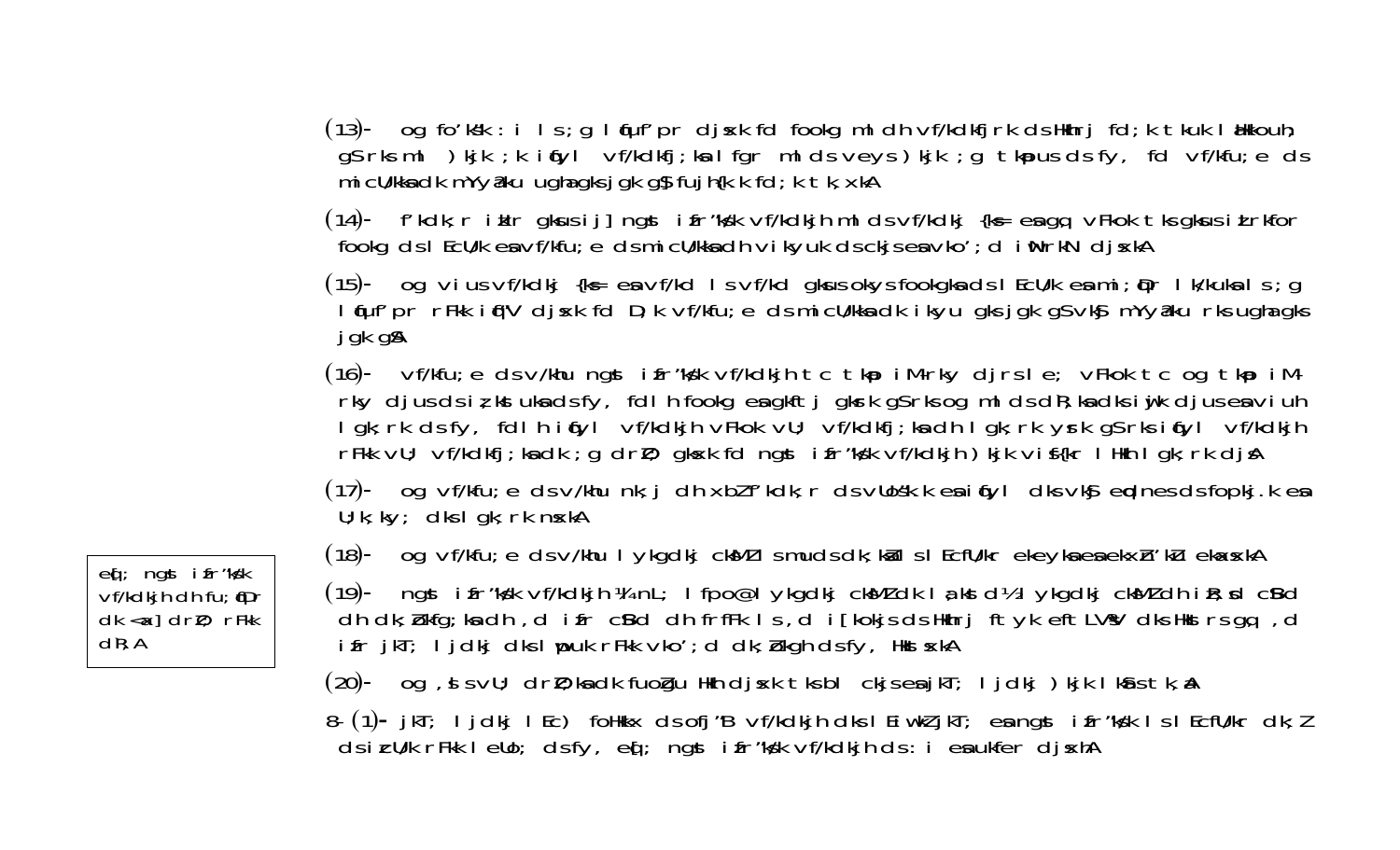$(2)$ ed; ngst ifr"kyk vf/kdkihl ngst ifr"kyk vf/kdkih ds dk; l dks l efllor disk rFkk ykskaea ngst izkkyh dks jksdus ds fy, pruk rFkk tkx: drk istk djus ds fy, rFkk ngst izkkyh dh cjkbl dks tM-Ism[kkM-us dh nf"V Ismi of.kir dk; ideka dks LFkkfir djus dsfy, ft Eepkj gkskA

eq: ngst ifr"kyk vf/kdkjh] vf/kfu; e rFkk blls lEcfU/kr ekeykads dk; kTUor djus dh iz fr  $(3)$ ij okfrkid fjiksVlrsikj djusrFkk itruphdj.k dsfy, vksj, sl svkadM-stksjkT; ljdkj)kjk le; & le; ij vi $f\{kr$  gka dsfy, m $Rri$ nk; h gk $xkA$ 

 $(4)$ - eq[; ngst ifr"ks'k vf/kdkjh] jkT; ljdkj ds lHkh foHkkxkadksfuEufyf[kr iHkkokadsfy, fgnk; ra tkjh djxk %

(i)- iR; xd I jdkjh depokjh rFkk ckM] fuxe rFkk gfj; k.kk I jdkj ds fu; a=.k ds v/khu vU; fudk; ka ds de pkj h vi us fookg ds ckn] follkkx@ckM@fuxe] gfj; k.kk I j dkj ds fu; a= k ds v/khu vU; fudk; ds v/; {kka dks ; g dfFkr djrs gq ?kksk.kk i Lrq djxk fd ml us dkbl ngst ugha fy; k g\$ ?kksk.kk ij ifRu] firk, oallg ) kjk gLrk{kj fd, tk, axa(

, d o"kles, d fofufnl'V fnu] ngst ifr"ks'k fnol ds : i eseuk; k tk, (rFkk  $(ii)$ -

Ldwyka vký dkfytka rFkk vU; litFkkvka dsifo/kkfFk; ka dksingst u nius vFkok u yus  $(iii)$ dh ifrKk fnyokbl tk, A

fookg ds i {kdkjkg} I s mi gkj ka dh I fo dk i [kukA

9-(1) migkjka dh I uph] tks naygu dks fookg ds I e; ij nh tkrh g\$ ngst ifr"ks'k ¼naygu, oa naygs dks migkjkadh I uph dk j [kuk½ fu; e] 1985 ds vud kj noygu }kjk j [kh tk, xhA

migkjka dh I uph] tks nyak dks fookg ds I e; ij nh tkrh gs ngst ifr"ksk (ngygu, oa nyas dks  $(2)$ migkjka dh I uph dk j [kuk) fu; e] 1985 ds vud kj norgk ) kjk j [kh tk, xhA

mi fu; e (1)  $\vee$ Fkok mi fu; e (2) d t s h Hkh fLFkfr qks en fufnl'V miqkjkn dh i R; d l uph $\%$  $(3)$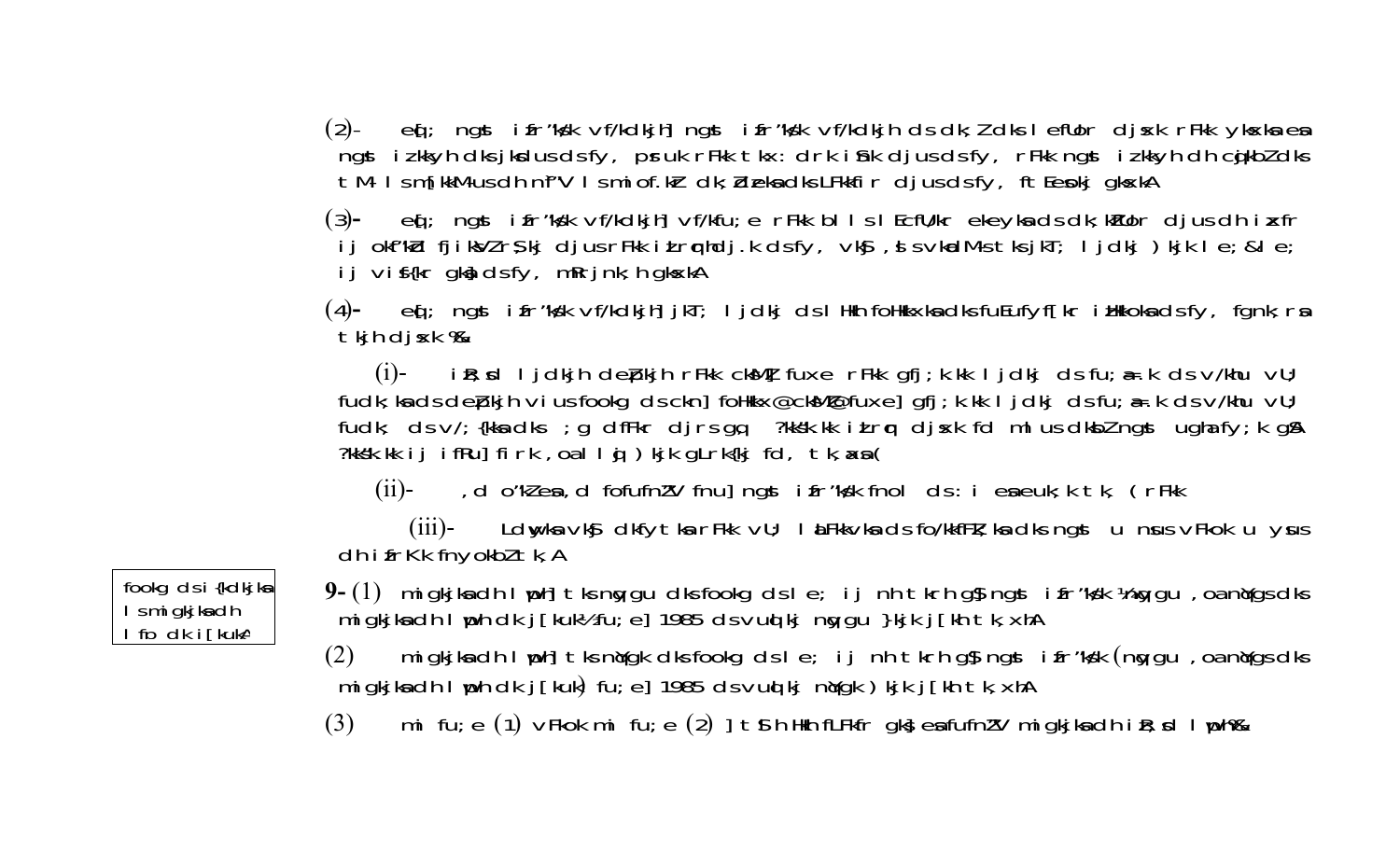- (d)- fookg ds le; ij vFkok fookg ds ckn; Fkk I EHko 'kh?kz r\$kj dh tk, xh (
- $([k]$  fyf $[kr : i \text{ es } g$ kxh $[$
- $(x)$  luph ensolution of the qkoss &
- $i \mathbb{R}$ ; x migkj dk l  $f$ {klr fooj.k (  $(i)$
- migkj dk vunekfur  $ew$ ; (  $(ii)$
- ml  $0$ ; fDr dk uke] ftl us migkj fn; k g $S($  $(iii)$

(iv) tgka migkj nusokyk 0; fDr] nydgu ; k nydgk] ts h Hkh fLFkfr gks l s l EcfU/kr gs , s s l EcU/k dk dkbl fooj .k (rFkk

nýgu rFkk nýgk vFkkir mudsekrk@firk@vfHkHkkodka)kjk gLrk{kj fd, tk, xxA  $(?k)$ -

 $0; k[$ ; k&1- tgka n $\gamma$ gu g<code>Lrk</code>{kj djuseavleFklg $\beta$  mldks lfip i<dj lquk, tkus rFkk lfip ea fufn $\gamma$ V fof'kf"V; ka dks blidkji<djlqukus okys 0; fDr ds ltipijgLrk{kjiklr djus ds ckn] ogka og vius gLrk{kj ds LFkku i j vxBs dk fu'kku yxk, xhA

0; k[; k&2- tgka n\gk gLrk{kj djus es vl eFkl g\$ ml dks l ifp i<dj l µk, tkus rFkk l ifp es fufnl'V fof'kf"V; ka dks bl i dkj i <dj l ukus okys 0; fDr ds l tip i j gLrk{kj i klr djus ds ckn] ogka og vius gLrk{kj dsLFkku i j vadBs dk fu'kku yxk, xkA

fdl h fookg ds i {kdkj vFkok dkbl ekrk&firk en I s vFkok muent I s dkbl, d]; fn os, d k pkgg 4& ngst i fr "ks'k ½ ng gu, oa nwgs dks migkjka dh I yoh dk vug {k.k½ fu; e] 1985 ds vud kj migkjka dh I yoh dh, d ifr] fookg dh frfFk Is, d ekl ds Hkhrj IEc) ngst ifr Kyk vf/kdkjh dks Hkst skA ngst ifr"ks'k vf/kdkjh, si hiling; kadki dkbl vfHkys[kml ) kjk vugi{k.k fd, x, fdlhjftLVjeaj[kskA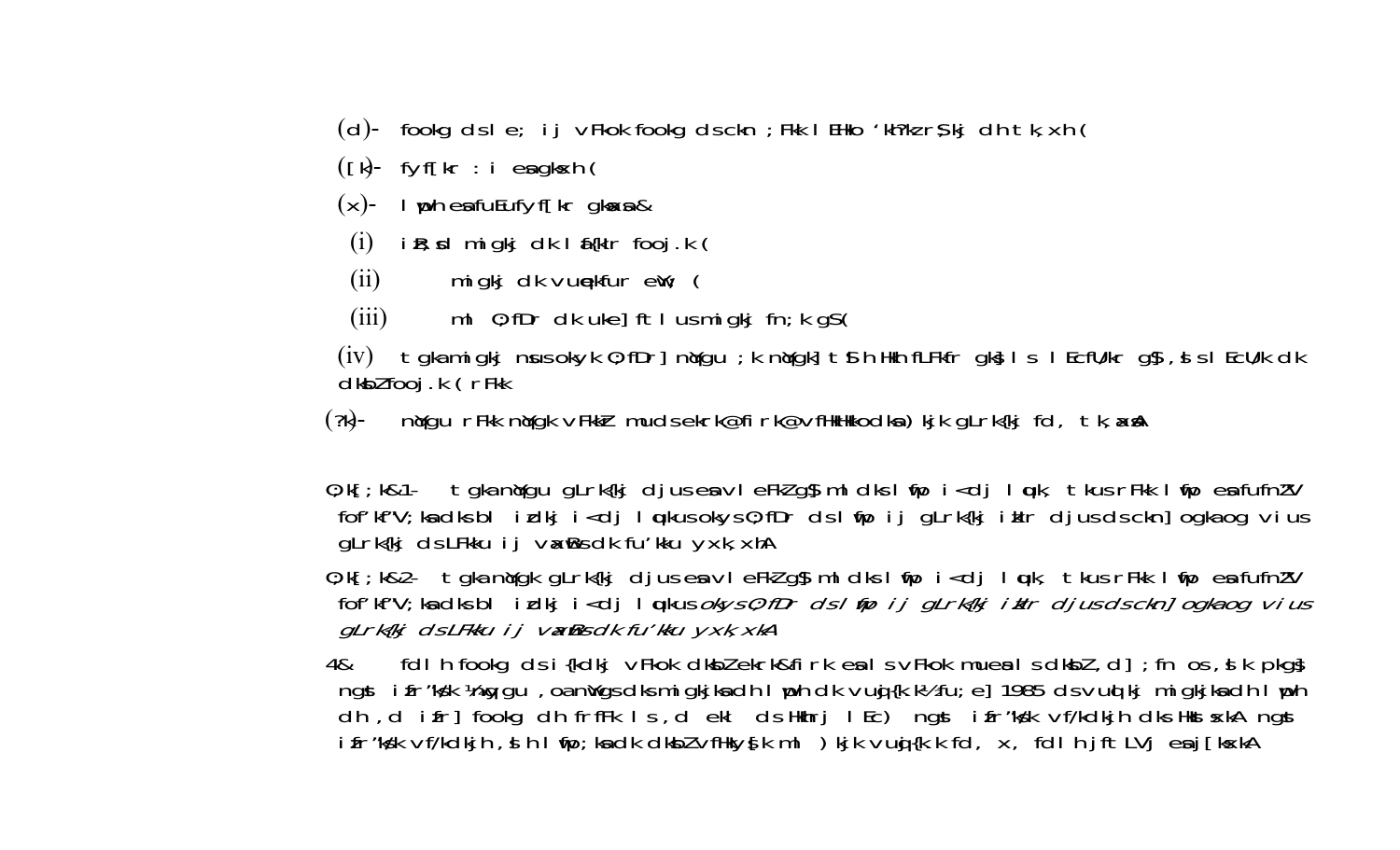#### ngst vurfjr  $d$  ius ds fv,  $i$   $\bar{f}$ d $i$  kA

ifilhek vkg 'krka  $ftudsV$ : /khu dkbl ngst ifr"kyk  $Vf/kdkih$  if  $Vl$  $\nu$ f/kdkjh dh'kf $Dr$ ; ka iz kx dj I drk q\$

10 tc dkblngst [dlh, shefqyk] ftlds fookg ds | EcU/k en /kkjk 6 en of.kr voljknij; g fn; k tkrk g§lsfikUu fdlh 0; fDr ) kjk i klr fd; k tkrk g§rks og 0; fDr ngst ds: i esiklr oLrqvks dh rkfydk ¼ uph½ r\$kj djsk rFkk ml LFkkuh; {ks= ds nks ftEenkj 0; fDr; ka dh mifLFkfr en tgka efgyk I kekU; r% jgrh g\$ efgyk ; k ml ds mRrjkf/kdkfj; k} t 9 h Hkh fLFkfr gk} dks ngst dh oLrqvka dk vlirj.k dj sk r Fik ngst dho Lrq a i klr dj yus ds i ek.k ds : i e a m l ds g Lrk {kj i klr dj skA

11- (1) ngst ifr"kyk vf/kdkjh dks vf/kfu; e dh /kkjk 8 [k dh mi/kkjk ¼½ ds v/khu inRr inyl vf/kdkjh dh 'kfDr] ml ds ) kjk] mi fu; e ½ vkg mi fu; e ½ enfofufn!'V i fjl hekvkn rFkk 'krknd'ds  $V'/$ : /khul iz k $x$  dh tk, xhA

n.M ifdz k I fark] 1973 (1974 dk vf/kfu; e 27 ds v/; k; v ds mi cl/kka ds fl ok; rFkk fcuk  $(2)$ okjUV ds fdl h 0; fDr dks fxjQrkj djus dh 'kfDr dks NkM-dj] ngst i fr "ks'k vf/kdkjh dk} mDr I figrk ds v/khu Nkuchu djus vký  $\overline{I}$  {ke eftLVV ds l Eeq[k fjikVliLrq djus ds iz kstu ds fy, fdl h iq yl vf/kdkjh dh 'kfDr; ka i klr gkaxhA

- $(3)$ ngst if r"ky'k vf/kdkjh viuh 'kf $Dr$ ; kadk iz k $x$  djrs le;  $\frac{1}{2}$  & &
- vf/kfu; e rFkk ml ds v/khu cuk, x, fu; ekads mi cU/kkadk mYy&ku ughadj sk (  $(i)$
- i (yl ds fnu i frfnu ds dùkū); ka dk; l djus ds fuogu ea gLr{ki ugha dj xk (  $(ii)$
- ljdkj) kjk le; ≤ ij ykxw dh xblfdllgha vll; 'krkå, oa lhekvka dk mYyaku ugha djxk (  $(iii)$  $r$ Fkk
- , si s ykska ds ekeys en tkp tks ngst yus ds fy; s I h/ks rksj ij fgrkf/kdkjh u gkn ugha djskA  $(iv)$

tc dHkh ngst ifr"ks'k vf/kdkjh ds ikl fo'okl djus ds; (Dr; Dr vk/kkj g\$ fd ml ds vf/kdkj  $(4)$ {k = ea vf/kfu; e ds v/khu n. Muh; dkbl vijk/k fd; k tk jgk gs vFkok fd; k tkus dh I alkkouk gs vkg ryk'kh ds okjal i klr djus en og okjUV ds I kFk fdUgh i fjI jkn dh ryk'kh] vl E; d foyEc ds ugha dj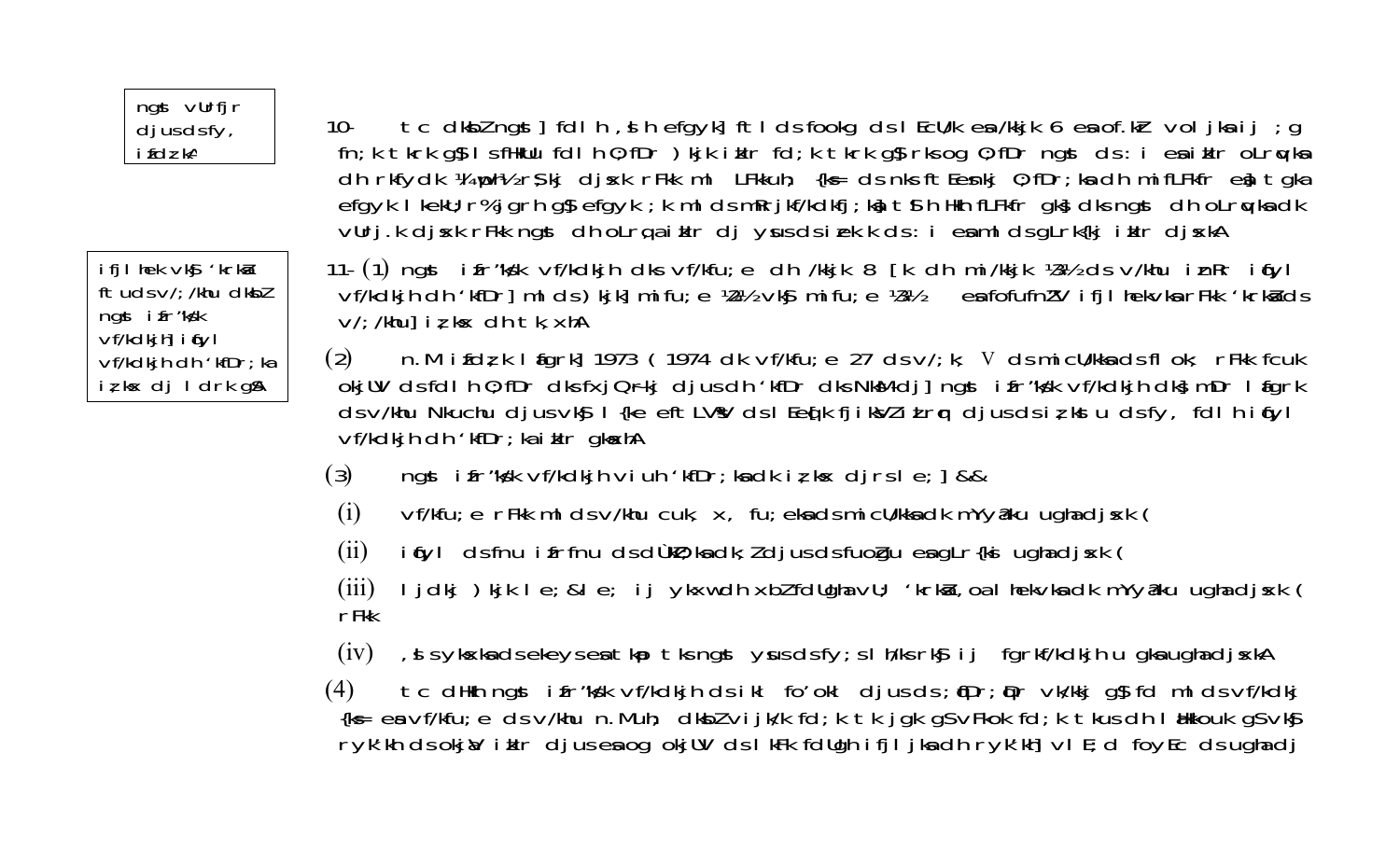ngst i fr "ky'k vf/kdkjh dks VKSI I nd ?kkf"kr diukA







I drk qs rks og ftyk eft LVsV dks vius vk'kolr gkus ds vk/kkjka dks Hkst us ds ckn fcuk okjaV ds i fj lj  $dh$  ryk' $kh$  ys  $idrk$  g $A$ 

(5) mi/kkjk(4) dsv/khuryk/khyuslsinolngstifr/ks/kvf/kdkjhml LFkkuh; {k= dsnks;k nks I s vf/kd fuokfl; ka dks ft I ea ryk'kh fy; k tkus okyk LFkku fLFkr g\$ ryk'kh ea mifLFkfr gkus vk\$ xokgh ds fy, cayk, xk] vkg, d k djus ds fy, mudks vFkok mues I s fdl h dks fyf[kr : i es vknsk tkjh dj I drk gå

bl fu; e ds  $v$ /khu; fn dkbl $0$ ; fDr mifLFkr gkus ds fy, rFkk xokgh nus ds fy, t c fyf[kr en  $(6)$ loin td, x, ; k fn, x, fdl h vknsk) kjk, slk djusds fy, mlscoyk; k tk, fcukgropd dkj.k ls bldkj djrk g\$vFkok mis(kk djrk g\$rksml sHkkjrh; n.M I fgrk] 1860 ¼1860 dk 45½, dh /kkjk 187  $ds$  v/khu fd; k x; k vijk/k l e>k tk, xkA

 $12$  $i\$  R; cd ngst if r"ky'k vf/kdkjh dks Hkkjrh; n.M If grk 1860 ¼1860 dk 45½ dh /kkjk 21 ds vFkl ds Hkhrj ykd I nd I e>kk tk, xkA

vf/kfu; e ds ; k bu fu; eka ea fdllgha mi cll/kka ds vud j .k ea I nHkkoi wid dh xbl ; k dh tkus ds  $13$ fy, vk'kf; r fdl h Hkh ckr ds ckjs eg jkT; l jdkj] eq[; ngst ifr"ks'k vf/kdkjh] ngst ifr"ks'k vf/kdkjh rFkk budh I gk; rk djus okyk fdl h i fyl vf/kdkjh; k 0; fDr ds fo: ) dkbl Hkh okn] vfHk; kstu ; k VU; fof/kd dk; bkgh ugha gks I dxhA

; fn bu fu; eka dh  $0; k[; k]$  is l EcfU/kr dkbl it u mRillu gkrk g $\int$ rks; g fu.kł ds fy, jkT; 14-I j dkj dks fufn!'V dh tk, xhA

gfj; k. kk ngst i fr "ky'k fu; e] 2000] tks bu fu; eka ds ykxw gkus I s Bhd i gys ykxw gå bl ds ) kjk  $15$ fujfl r fd, tkrs gå i jurq bl i dkj fujfl r fu; eka ds v/khu fd; k x; k dkbl vknsk; k dh xbl dkbl dkjbkb] bu fu; eka ds vug i micll/kka ds v/khu fd; k x; k dkbl vknsk; k dh xbl dkbl dkjbkbl l e>h tk, xhA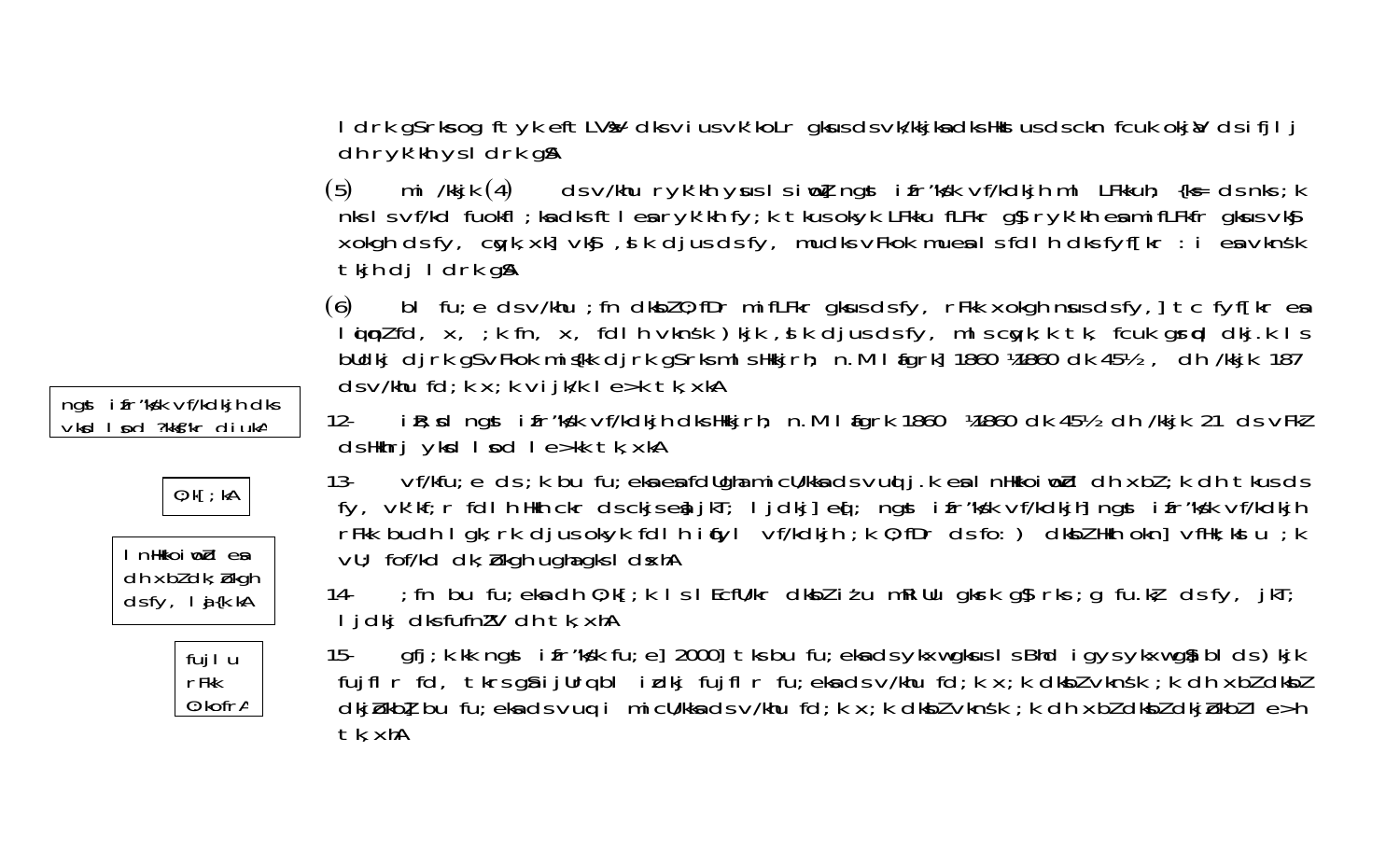# iz i & kkk nf[k, fu;  $e$  7  $W$

### ngst i fr"ks'k vf/kdkjh ds I Eeq[k i sk gkus dk ukstVI

l pk ej

Witldsfo: ) f'kdk; r iklr giplg\$ 0; fDr dk uke rFkk i rk½

| fnukid | ngst ifr"ks'k vf/kdkjh                                 |
|--------|--------------------------------------------------------|
|        | $\mathcal{V}$ dk; k $\mathcal{V}$ ; ekgj $\mathcal{V}$ |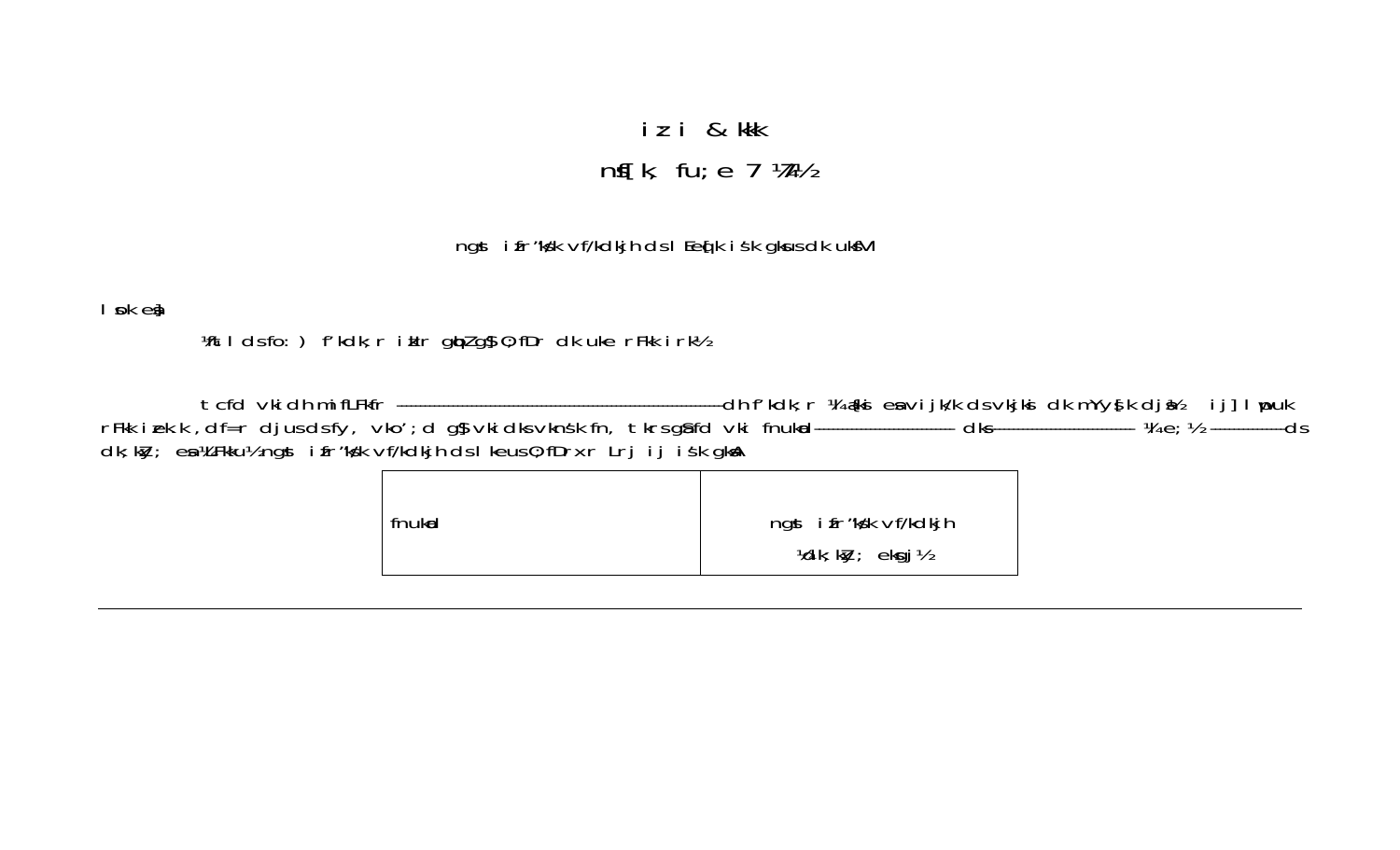# iz i & k  $\mathsf{nf}[k, \text{ fu}; e \mathsf{z} \text{ w} \mathsf{w} \mathsf{w}]$

## f'kdk; rk@; kfpdkvka dk jftLVj

| $d\mathbf{e}$<br>$I_{\alpha}$ ; k | f'kdk; rka<br>dh<br>$\mathsf{I}$ uph | $;$ kfpdk<br>nkrk<br>$V$ kg  <br>uke<br>i rk | fookfgr<br>$dk$ ; $\alpha y$ ds I kFk   fu?kk $f$ j r<br>EcU/k | fookg dh<br>$V$ Fkok gk $us$<br>dh frffk | $ f'$ kdk; $r@$ ; kfpdk $ I \text{ u}$ okbl<br>i kflr<br>dh<br>frfFk | $dh$ dh frf $Fk$ | fui Vku<br>dh<br>idfr | Vf/kdkih<br>ds<br>i Fkek{kj | fVli.kh |
|-----------------------------------|--------------------------------------|----------------------------------------------|----------------------------------------------------------------|------------------------------------------|----------------------------------------------------------------------|------------------|-----------------------|-----------------------------|---------|
|                                   |                                      |                                              |                                                                |                                          |                                                                      |                  | 8                     |                             | 10      |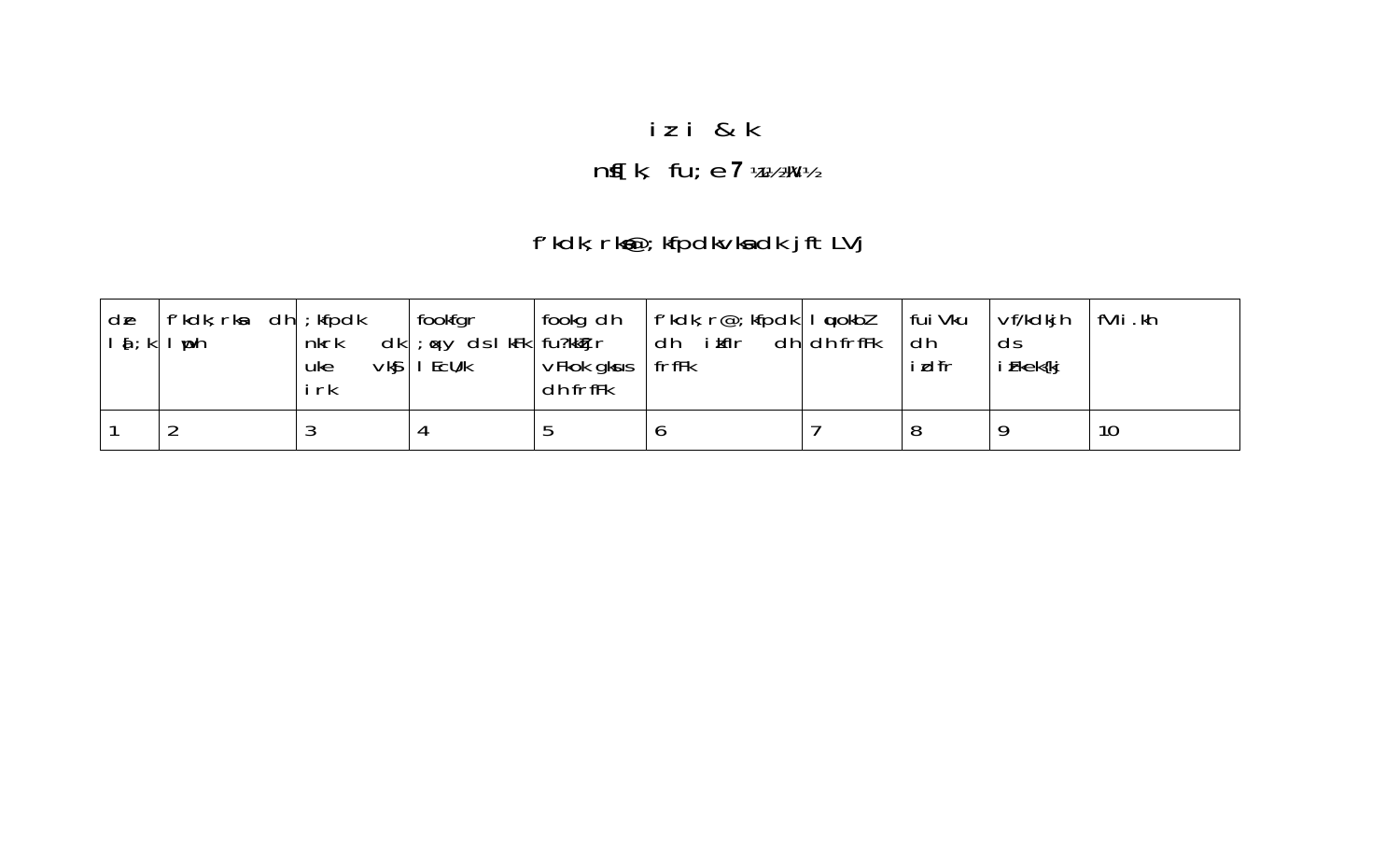# iz i & kk

# $nf[k, fu; e 7$  % % %

## ngst i fr"ks'k vf/kfu; e] 1961 ds dk; kllo; u I Ecll/kh = £kfl d i xfr fj i ksVl

| de | iklr<br>$\mid \mathbf{a} \mid$ ; k $\mid$ ; kfpdk $\vee$ k $\mathbf{a}$ ef' kdk; rk $\mathbf{a}$<br>$\mathsf{d}$ s fooj.k | $ g\phi $ mldk $ dh$ idfr<br>rFkk<br>uke<br>i rk | ' fdl I s`i kIr   f'kdk; rk@; kfpdk   i athdj.k dh   dh | frfFk | $dk; b$ kgh | $xbl$ enns<br>fui Vku<br><b>i</b> dir | ds  vf/kdkjh ds  fVIi .kh<br>$dh$   frfFk<br>ds<br>kFk<br>i Fkek{kj |  |
|----|---------------------------------------------------------------------------------------------------------------------------|--------------------------------------------------|---------------------------------------------------------|-------|-------------|---------------------------------------|---------------------------------------------------------------------|--|
|    |                                                                                                                           |                                                  |                                                         |       |             |                                       |                                                                     |  |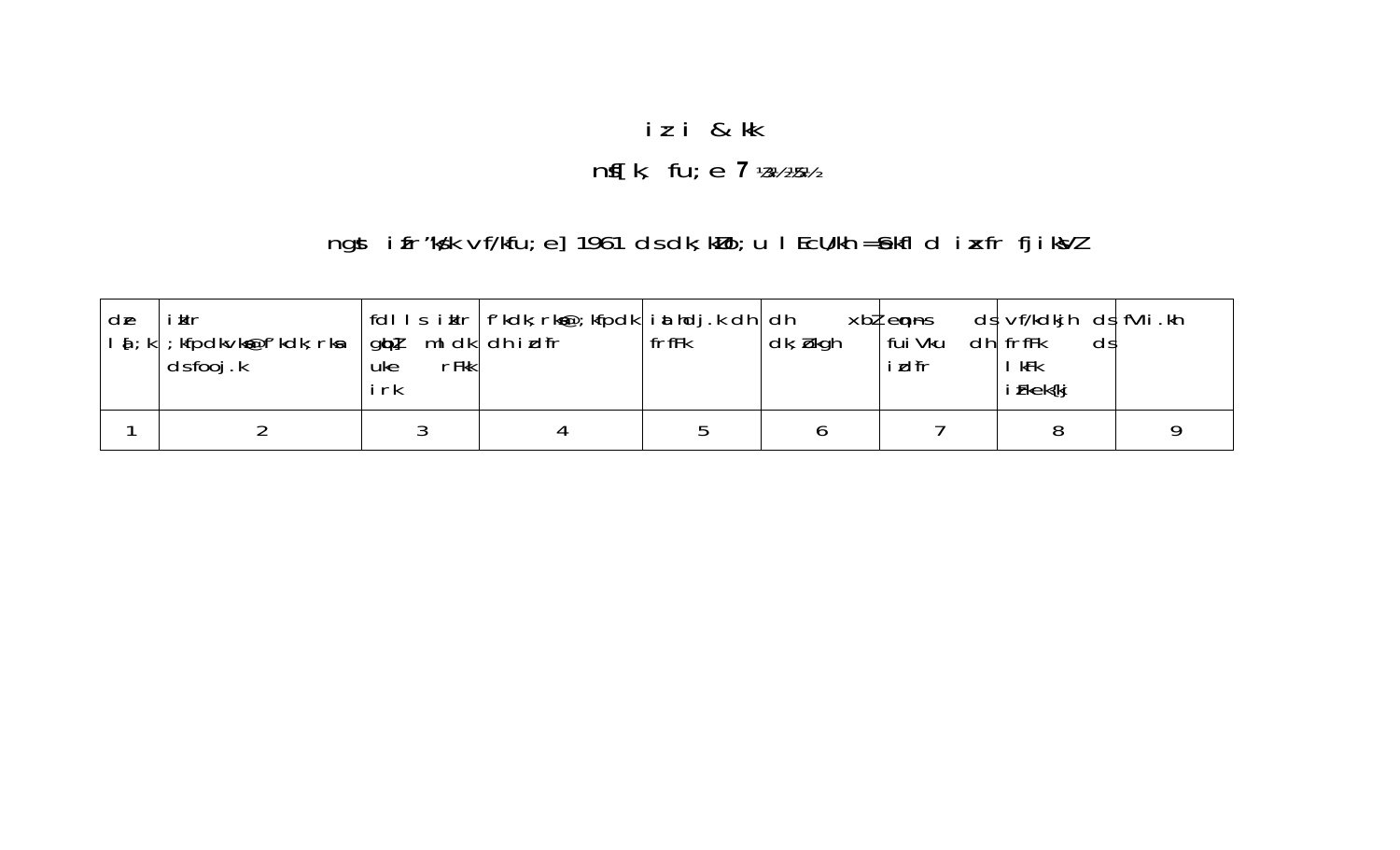### **DOWRY PROHIBITION OFFICERS**

Haryana Govt. has designated all the Sub Divisional Magistrates and City Magistrates as the Dowry Prohibition Officers under rule 8B (1) of the Dowry Prohibition Act, 1961 (28 of 1961) as amended in 1986 in the State and constituted the advisory committees at district headquarters and as per details jurisdiction given below :-

| Sr.No.         | <b>Dowry Prohibition Officers</b> | <b>Advisory</b> Board/Committees<br>to         |
|----------------|-----------------------------------|------------------------------------------------|
|                | and their jurisdiction            | assist sub Divisional Magistrate               |
|                |                                   | and City Magistrate                            |
| 1              | All Sub Divisional Magistrate     | a) Concerned Child Development                 |
|                | concerned with jurisdiction of    | Project Officers.                              |
|                | entire Sub Division. The Sub      | b) Tehsil Welfare Officer concerned.           |
|                | Divisional<br>Magistrate<br>at    | c) Principals of Girl Colleges in the          |
|                | District Headquarter will         | area.                                          |
|                | have jurisdiction over the sub    | d) Incharge Women's Cell of all                |
|                | division<br>$except$ in<br>the    | colleges in the area.                          |
|                | Municipal areas of distt.         | e) Two women advocates of the Bar              |
|                | headquarter.                      | Association to be nominated by                 |
|                |                                   | President Bar Association of all               |
|                |                                   | subordinate courts in the area.                |
| $\overline{2}$ | All<br>City<br>Magistrate         | a) Concerned Programme Officer.                |
|                | concerned with jurisdiction of    | b) District Social Welfare Officer.            |
|                | the Municipal area of district    | c) District Attorney concerned.                |
|                | headquarter.                      | $\mathbf{d}$<br>women councillors<br>Two<br>of |
|                |                                   | Municipal Committee<br>be<br>to                |
|                |                                   | nominated<br>by                                |
|                |                                   | Deputy Commissioner.                           |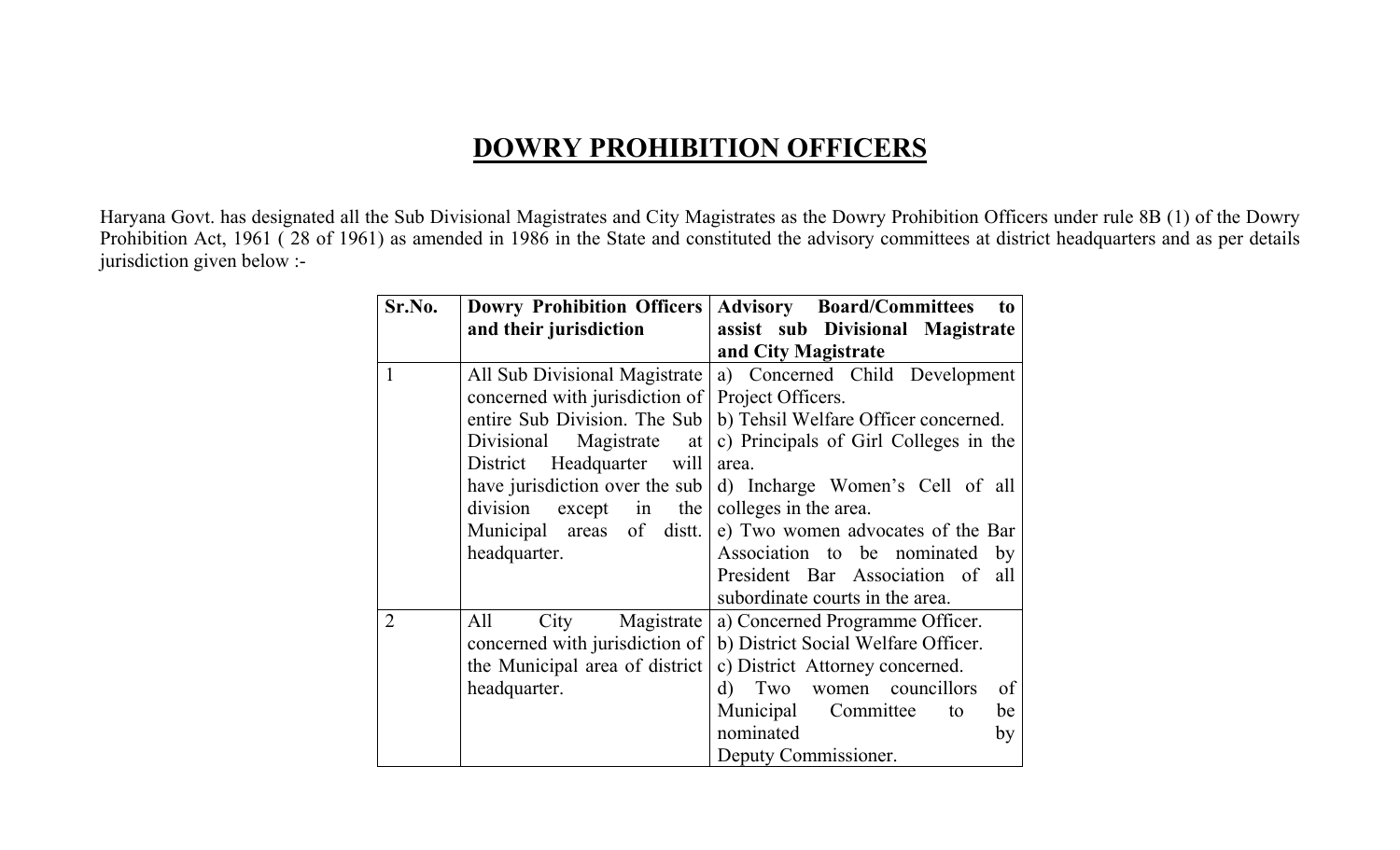|  | e) Two Women Advocates of the Bar     |
|--|---------------------------------------|
|  | Association to be nominated by        |
|  | president, District Bar Association.  |
|  | f) Principals of Girl Colleges in the |
|  | area.                                 |
|  | g) Incharge Women Cell in all         |
|  | Colleges in the area.                 |

 Each Dowry Prohibition Officer shall exercise and perform the function/ duties as provided under rule 6,7, 11 and 12 of the Haryana Dowry Prohibition Rules, 2003.

 Every Advisory Board/Committee shall advice and assist the Dowry Prohibition Officer concerned in the efficient performance of their concerned under the Act and Haryana Dowry Prohibition Rules, 2003.

 This notification will supercede the earlier notification issued on 22.6.1994 regarding appointments of all Programme Officers and Lady Circle Supervisors of the Women & Child Development Department as Dowry Prohibition Officers in the State all Advisory Boards/Committees constituted earlier.

Each Office/officers will draw his TA/DA from their respective department as per rules.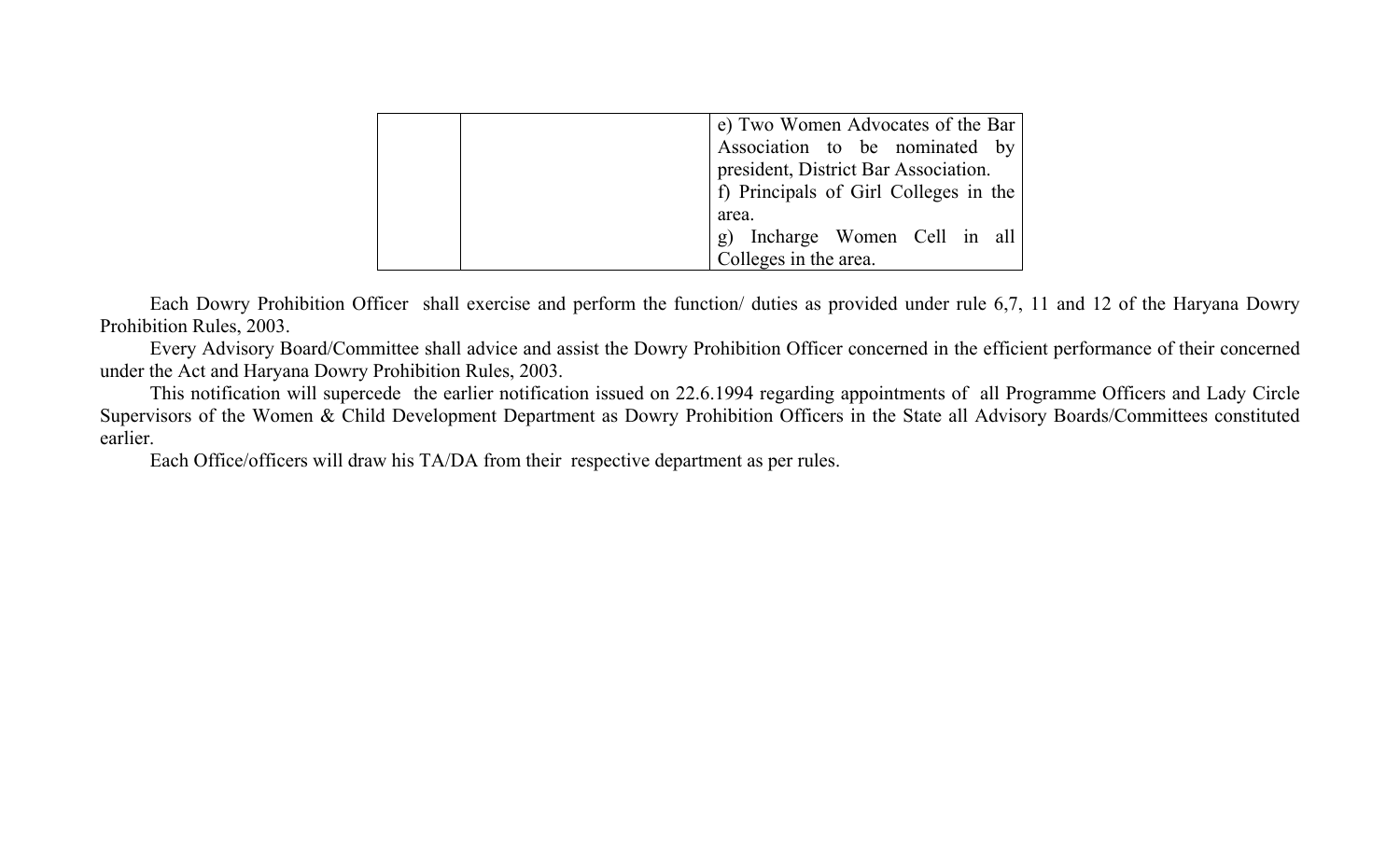### **CHIEF DOWRY PROHIBITION OFFICER**

 The Haryana Govt. has designated the Director ,Women and Child Development Department ,Haryana as Chief Dowry Prohibition Officer vide Notifiaction No. 1024/S.W.(3)-2003. dated 12<sup>th</sup> May,2003 under rule 8(1) of the Haryana Dowry Prohibition Rules, 2003 to administer and co-ordinate the work relating to Dowry Prohibiion throughout the State of Haryana and to carry out the following functions assigned under the Dowry Act and Rules.

- (a) The Chief Dowry Prohibition Officer shall co-ordinate the work of Dowry Prohibition Officers and shall be responsible for creating consciousness and awareness to prevent dowry system among the public and to set out programmes with a view to uproot the evil of dowry system.
- (b) The Chief Dowry Prohibiion Officer shall be responsible for the preparation and submission of an annual report on the progress of implementation of the Act and related matters and of such statistics as may from time to time be required by State Government.
- (c) The Chief Dowry Prohibition Officer shall issue instructions to all the Departments of the State Government to the following effects:
	- (iv) every Government servant and employee of Boards, Corporations and other bodies under the control of Haryana Government, shall after his marriage furnish a declaration stating that he has not taken any dowry to Head of Department/Board/Corporation/Other body under the control of Haryana Government. The declaration shall be signed by the wife, father and father-in-law;
	- (v) one specified day in a year to be observed as Dowry Prohibition Day; and
	- (vi) pledge to be administered to the students in schools and colleges and other institutions not to give or take dowry.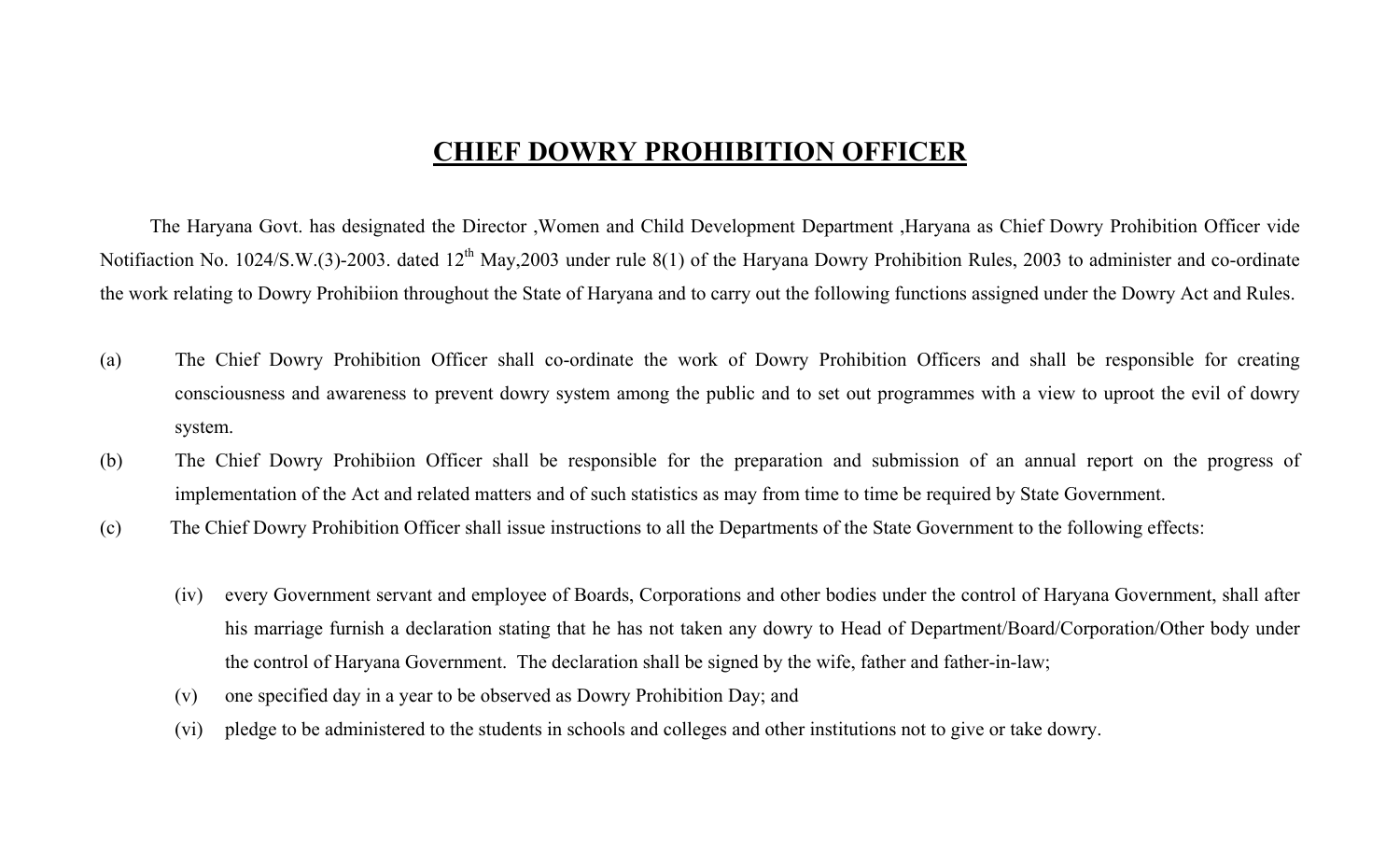## **DOWRY PROHIBITION OFFICERS**

The State Govt. has appointed Dowry Prohibition Officers in the State vide notification no. No. 2227-SW(3)2003 dated 26<sup>th</sup> August,2003. The details of which are givenas under:

- (i) All sub Divisional Magistrates : within the area of their respective sub divisions.
- (ii) All City Magistrates : Within the area of the district.

Every Dowry Prohibition Officer shall exercise the following powers and perform the following functions, namely;

- (a) to see that the provisions of the Dowry Act ,1961 are complied with;
- (b) to prevent, as far as possible, the taking or abetting the taking of, or the demanding of, dowry;
- (c) to collect such evidence as may be necessary for the prosecution of persons committing offences under the Act;
- (d) to perform the functions as specified in the Haryana Dowry Prohibition Rules, 2003 (such as rule 5,6,7,11,12 etc.) and such other functions as may be assigned to him by the State Govt.

Each officer shall draw his TA/DA from their respective department as per rules.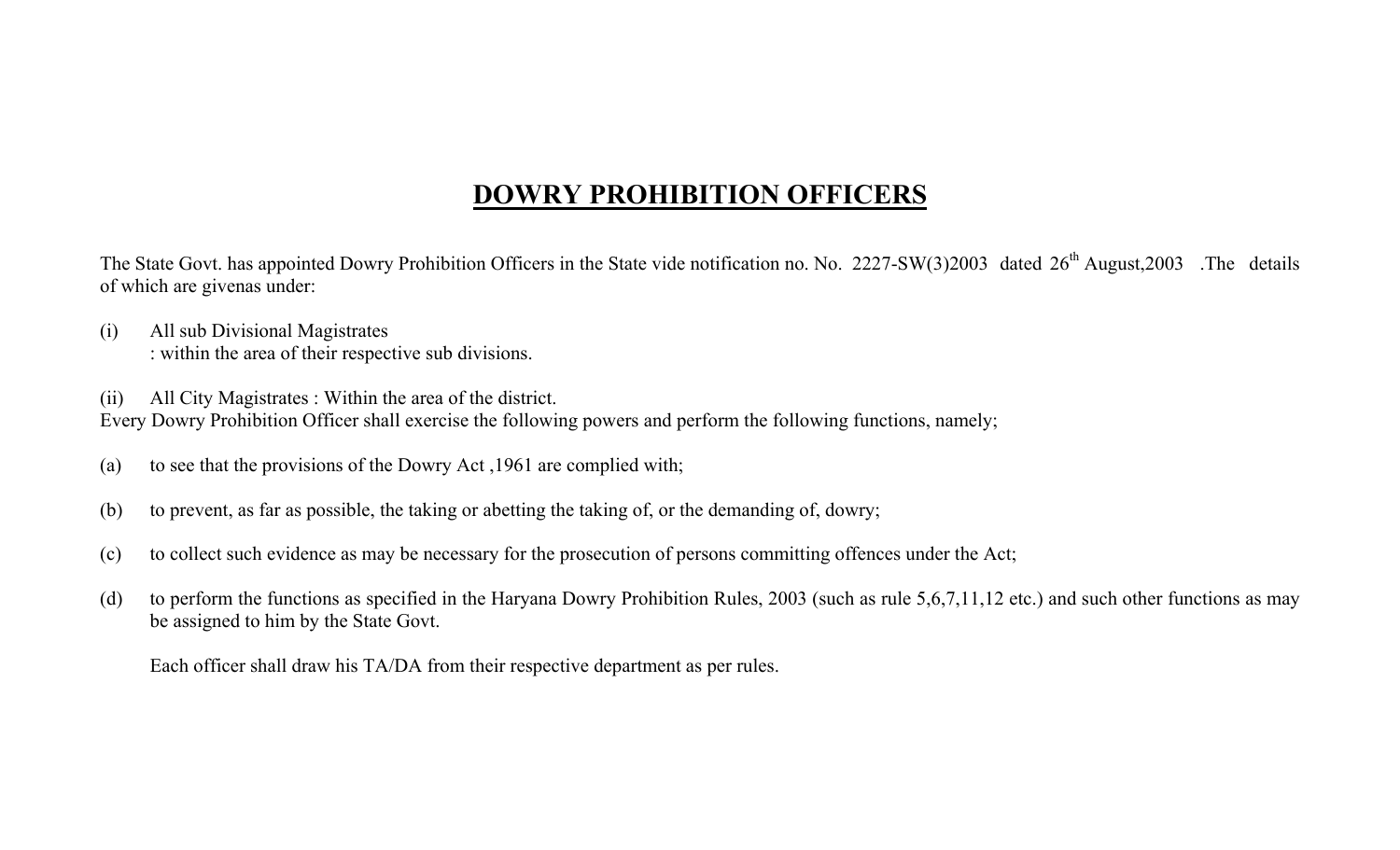### **ADVISORY BOARDS/COMMITTEES CONSTITUTED UNDER THE DOWRY PROHIBITION ACT**

The State Govt. has constituted advisory boards /committees under hte act vide notification no. No. 1600-SW(3) 2004 dated 14-07-2004 ,the contents of which are given as under:

In pursuance of the provisions contained in Section 8-B(4) of the Dowry Prohibition Act 1961 ( 28 of 1961) as amended in 1986, the Governor of Haryana is pleased to constitute the following Advisory Boards for the purpose of advising and assisting the Dowry Prohibition Officers in the efficient performance of their functions as per details given below :-

| Sr.No.         | <b>Dowry</b>              | <b>Jurisdiction</b> | <b>Advisory Board/Committee</b>                        |
|----------------|---------------------------|---------------------|--------------------------------------------------------|
|                | <b>Prohibition</b>        |                     |                                                        |
|                | <b>Officer</b>            |                     |                                                        |
|                | <b>AS CITY MAGISTRATE</b> |                     |                                                        |
|                | City<br>Magistrate,       | As<br>per           | 1. Sh. Shabnam Nath c/o Imperial Flour Mills,          |
|                | Ambala                    | jurisdiction of     | Amabala City.                                          |
|                |                           | City                | 2. Smt. Kamlesh Arora, Secretary, Manav                |
|                |                           |                     | Magistrate in Kalyan and Shiksha Kendra, 955/7, Ambala |
|                |                           | the district        | City.                                                  |
|                |                           |                     | 3. Smt. Seema Jain, President, Astha Sanstha, 3        |
|                |                           |                     | Industrial Area, Ambala Cantt.                         |
|                |                           |                     | 4. Sh. D.S.Behl, Baba Farid Kalyan Society,            |
|                |                           |                     | 7584/4, Ambala City.                                   |
|                |                           |                     | 5. Dr. Jaidev, Ambala Cantt. Ph. No. 2643267           |
| $\overline{2}$ | City<br>Magistrate,       | $-$ do-             | 1. Sh. Punit Chaudhary, Advocate Kaithal.              |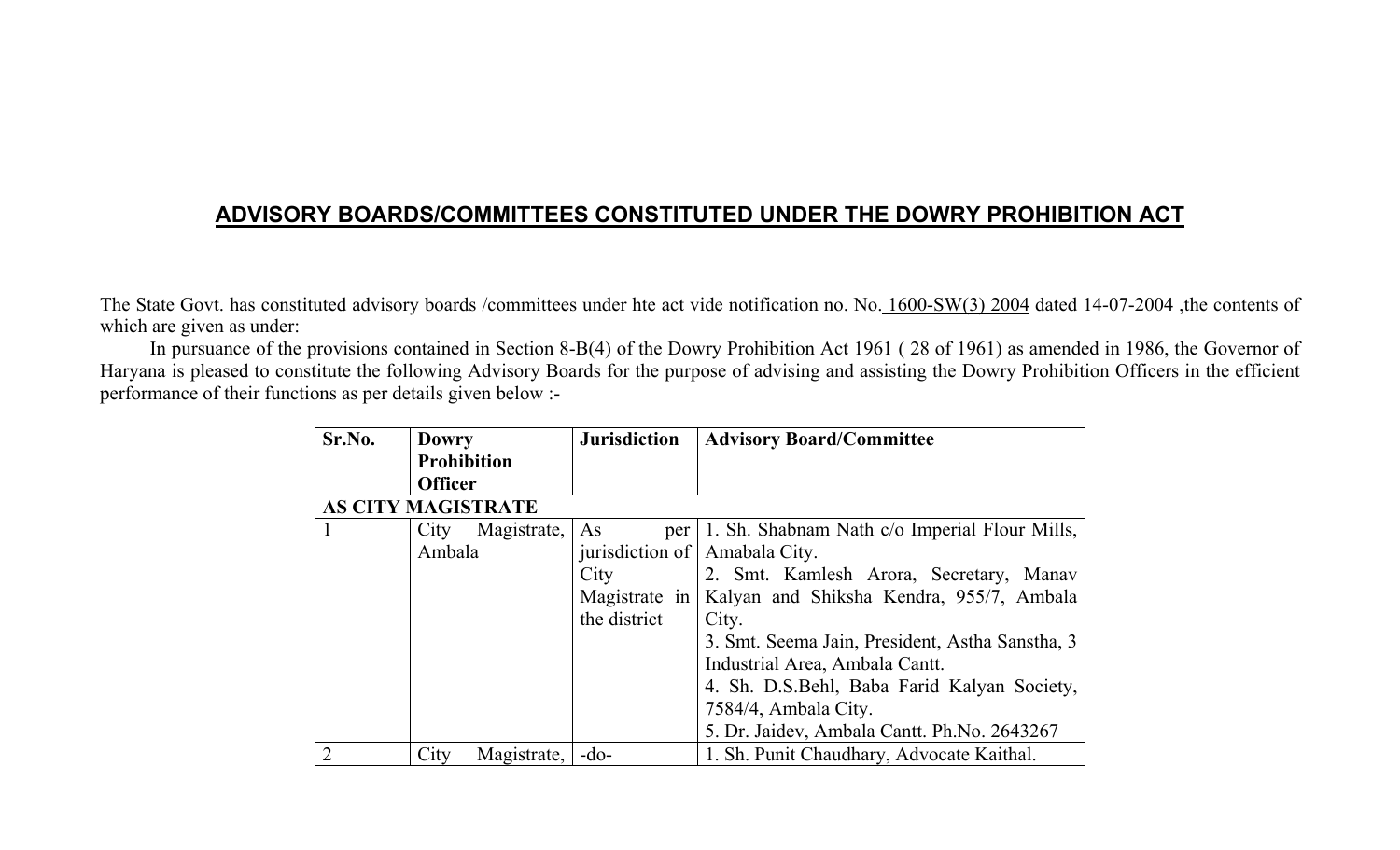|                | Kaithal             |        | 2. Sh. Mahabir Garg, Chandana Gate, kaithal.  |
|----------------|---------------------|--------|-----------------------------------------------|
|                |                     |        | Smt. Anpurna Sharma, H.No. 621/6,<br>3.       |
|                |                     |        | Subhash Nagar, Khurana Road, Kaithal.         |
|                |                     |        | 4. Sh. Satpal Bhardwaj s/o Shri Jai Ram Dass, |
|                |                     |        | Village Kayorak, Kaithal.                     |
|                |                     |        | 5. Smt. Rajo Devi, Sarpanch, Gram Panchayat   |
|                |                     |        | Manas, Kaital.                                |
| $\overline{3}$ | City<br>Magistrate, | $-do-$ | 1.Sh. R.K.Taneja,<br>Environment<br>Society,  |
|                | Panchkula           |        | Panchkula, Ph.No. 2795358                     |
|                |                     |        | 2. Sh. Randhir Singh Badhran, H.No. 137-A,    |
|                |                     |        | Sector 24, Panchkula, Ph.No. 2582229.         |
|                |                     |        | 3. Smt. Indu, Unnat Bharat, Panchkula.        |
|                |                     |        | 4. Smt. Sunita Dhariwal, Ghoomer Academy.     |
|                |                     |        | 5. Smt. Sudesh, Old Panchkula.                |
| $\overline{4}$ | City<br>Magistrate, | $-do-$ | Sh. Ashwani Kumar, H.C.S., District<br>1.     |
|                | Fatehabad           |        | Transport Officer, Fatehabad.                 |
|                |                     |        | 2. Sh. Ashok Malik, Tehsildar, Fatehabad.     |
|                |                     |        | 3. Smt. Asha Setia, Programme Officer, Distt. |
|                |                     |        | ICDS Cell, Fatehabad.                         |
|                |                     |        | 4. Smt. Beena Sharma, Distt. Sports and Youth |
|                |                     |        | Welfare Officer, Fatehabad.                   |
|                |                     |        | 5. Smt. Asha, Principal, Govt. Secondary      |
|                |                     |        | School for Boys, Fatehabad.                   |
| 5              | City<br>Magistrate, | $-do-$ | Smt. Sumitra Devi, Chairperson,<br>1.<br>Zila |
|                | Jind                |        | Parishad, Jind.                               |
|                |                     |        | 2. Smt. Sudesh w/o sh. Sunil Kadiyan, 1995,   |
|                |                     |        | Urban Estate, Jind.                           |
|                |                     |        | 3. Master Rampal, President, Manav Sewa       |
|                |                     |        | Sangh, Jind.                                  |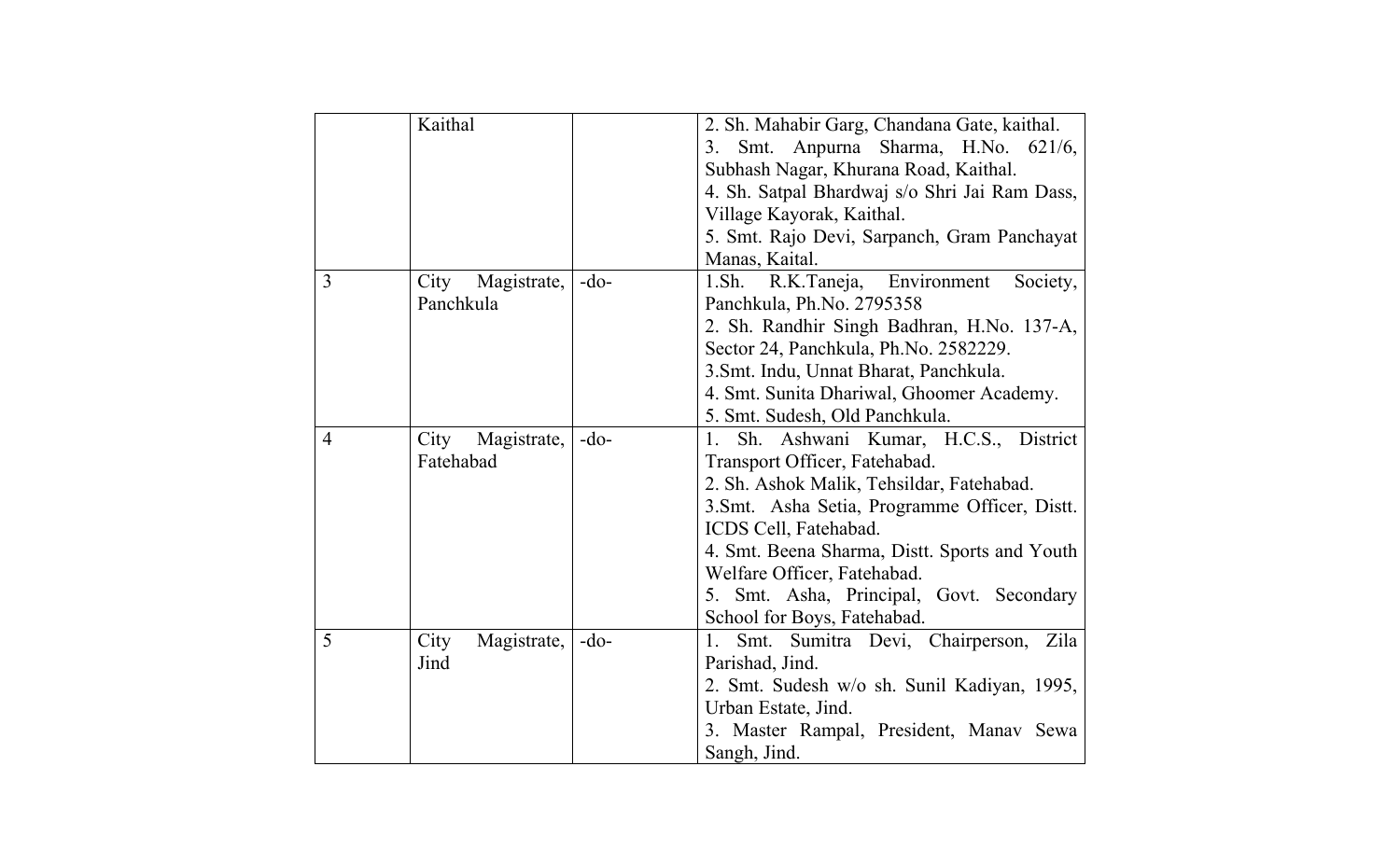|                |                                |        | 4. Sh. Naresh Singla, President Rotary Club,                                               |
|----------------|--------------------------------|--------|--------------------------------------------------------------------------------------------|
|                |                                |        | Jind.                                                                                      |
|                |                                |        | 5. Sh. Inder Singh Bhardwaj, Gen. Secretary,                                               |
|                |                                |        | Sr.Citizen, Jind.                                                                          |
| 6              | Magistrate,<br>City<br>Bhiwani | $-do-$ | 1. Smt. Shashi Kajal w/o Sh. Dr.K.C.Kajal,<br>Kajal Nursing Home, Near Meham Gate,         |
|                |                                |        | Bhiwani.<br>2. Sh. Ramesh Verma s/o sh. Harikishan, Gali                                   |
|                |                                |        | No. 8, Laxmi Nagar, Dhana road, Bhiwani.<br>3. Sh. Rajbir, Ex. MC s/o Sh. Fateh Singh, R/O |
|                |                                |        | Vidhya Nagar, Bhiwani.                                                                     |
|                |                                |        | 4. Smt. Neelam Jain w/o Sh. Trilok Chand, Old                                              |
|                |                                |        | Housing Board, H.No. 150, Bhiwani.                                                         |
|                |                                |        | 5. Smt. Sahib Kaur w/o sh. Shiv Kumar<br>Hanuman Dhani, Pipli Wali Johri, Bhiwani.         |
| $\overline{7}$ | Magistrate,<br>City            | $-do-$ | 1. Sh. Ram Parkash Verma s/o Sh. Mangat                                                    |
|                | Jhajjar                        |        | Ram, r/o Jhajjar.                                                                          |
|                |                                |        | 2. Smt. Om Devi w/o Dharam Vir, r/o Gangtan.                                               |
|                |                                |        | 3. Sh. Rajinder Singh s/o Sh. Sheo singh, r/o                                              |
|                |                                |        | Sewana.                                                                                    |
|                |                                |        | 4. Sh. Parmod Bansal s/o Sh. Hari Singh, r/o                                               |
|                |                                |        | Jhajjar.                                                                                   |
|                |                                |        | 5. Smt. Sumitra Jakhar w/o Sh. Nitya Nand, r/o                                             |
|                |                                |        | Bhurawas.                                                                                  |
| 8              | City<br>Magistrate,            | $-do-$ | 1. Smt. Santosh Chaudhary, President, Haryana                                              |
|                | Hisar                          |        | Social<br>Health Welfare<br>Pschyo<br>Soceity,                                             |
|                |                                |        | Haryana, 61, Saket Colony, Hisar.                                                          |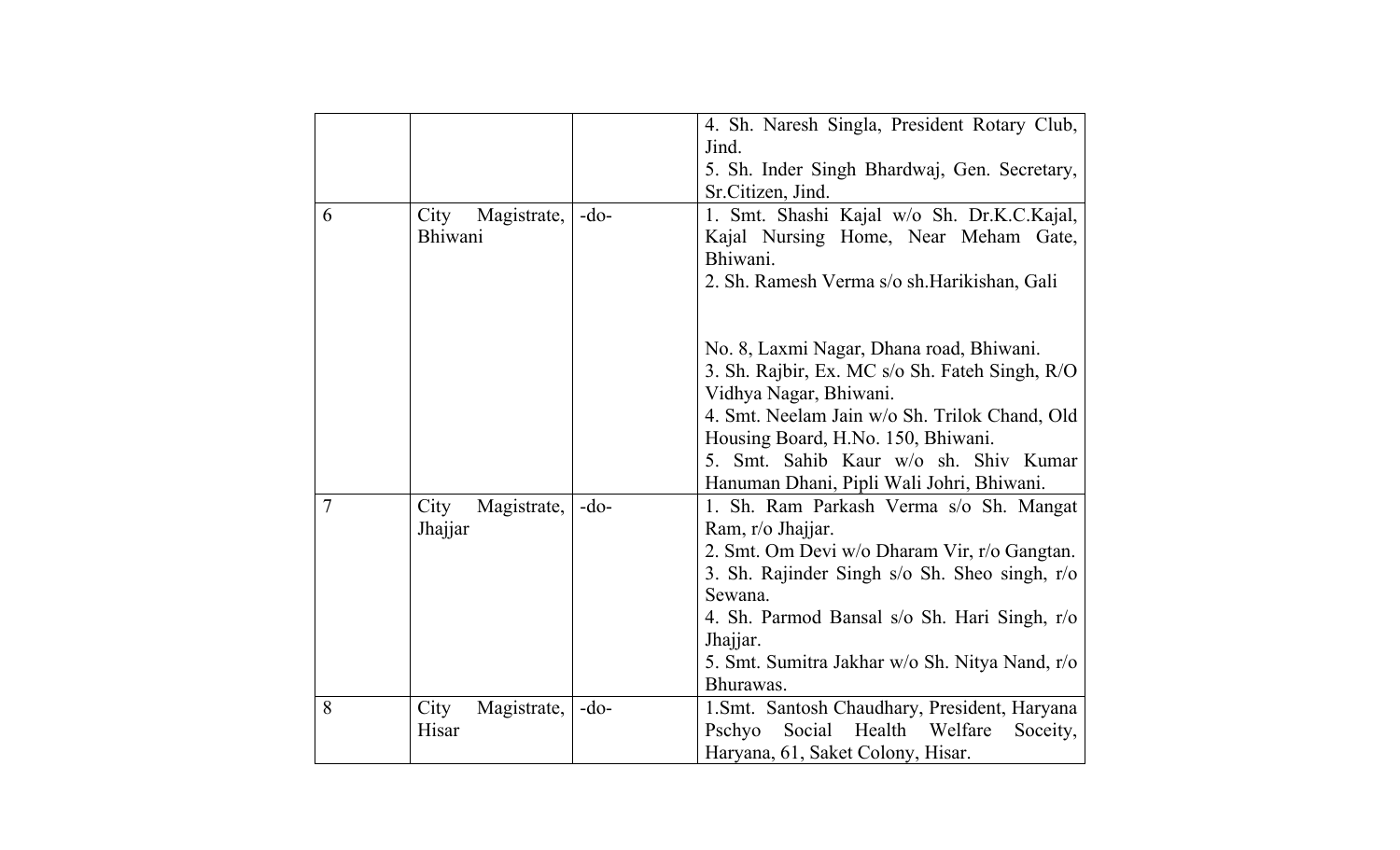|    |                     |        | Sunita Gangwani, Zila Secretary,<br>2.Smt.      |
|----|---------------------|--------|-------------------------------------------------|
|    |                     |        | Mahila INLD, Harijan Cell, Hisar.               |
|    |                     |        | 3. Smt. Rajbala Sangwan, Social Worker, Gali    |
|    |                     |        | No. 12, Surya Nagar, Hisar.                     |
|    |                     |        | 4. Sh. Ram Kumar Bhardwaj, President, Gram      |
|    |                     |        | Swsaraj Sansthan, Prem Nagar, Hisar.            |
|    |                     |        | 5. Sh. Surender Kumar Pannu, Advocate,          |
|    |                     |        | H.No. 7, Gali No. 16, Surya Nagar, Hisar.       |
| 9  | City<br>Magistrate, | $-do-$ | Sh. Ashok Kumar Village Dhano Kheri,<br>1.      |
|    | Karnal.             |        | Tehsil-Indri.                                   |
|    |                     |        | 2. Sh. Phool Singh, Village Manjura, Tehsil,    |
|    |                     |        | Karnal.                                         |
|    |                     |        | 3. Sh. Birender Singh, c/o Karna Paints,        |
|    |                     |        | Karnal.                                         |
|    |                     |        | 4. Smt. Raj Bala, Chairman, Panchayat Samiti,   |
|    |                     |        | Indri.                                          |
|    |                     |        | 5. Smt. Santosh Yadav, Advocate, Distt. Court,  |
|    |                     |        | Karnal.                                         |
| 10 | City<br>Magistrate, | $-do-$ | 1. Smt. Shanta Jain, Kothi No. 62, Sector 15,   |
|    | Soenpat             |        | sonepat.                                        |
|    |                     |        | 2. Smt. Sarla Garg, 32 Housing Board, Purana    |
|    |                     |        | Colony, Sonepat.                                |
|    |                     |        | 3. Dr. P.K. Paliwal, H.No. 399/11, Rohtak       |
|    |                     |        | Gate, Gohana.                                   |
|    |                     |        | 4. Sh. Rajinder Goyal, Kothi No. 50, Sector 14, |
|    |                     |        | Sonepat.                                        |
|    |                     |        | 5. Sh. Vimal Parshad Jain, 5/75, Agresen        |
|    |                     |        | Nagar, Sonepat.                                 |
| 11 | Magistrate,<br>City | $-do-$ | 1. Smt. Brij Rani Sharma, President, Bhartiya   |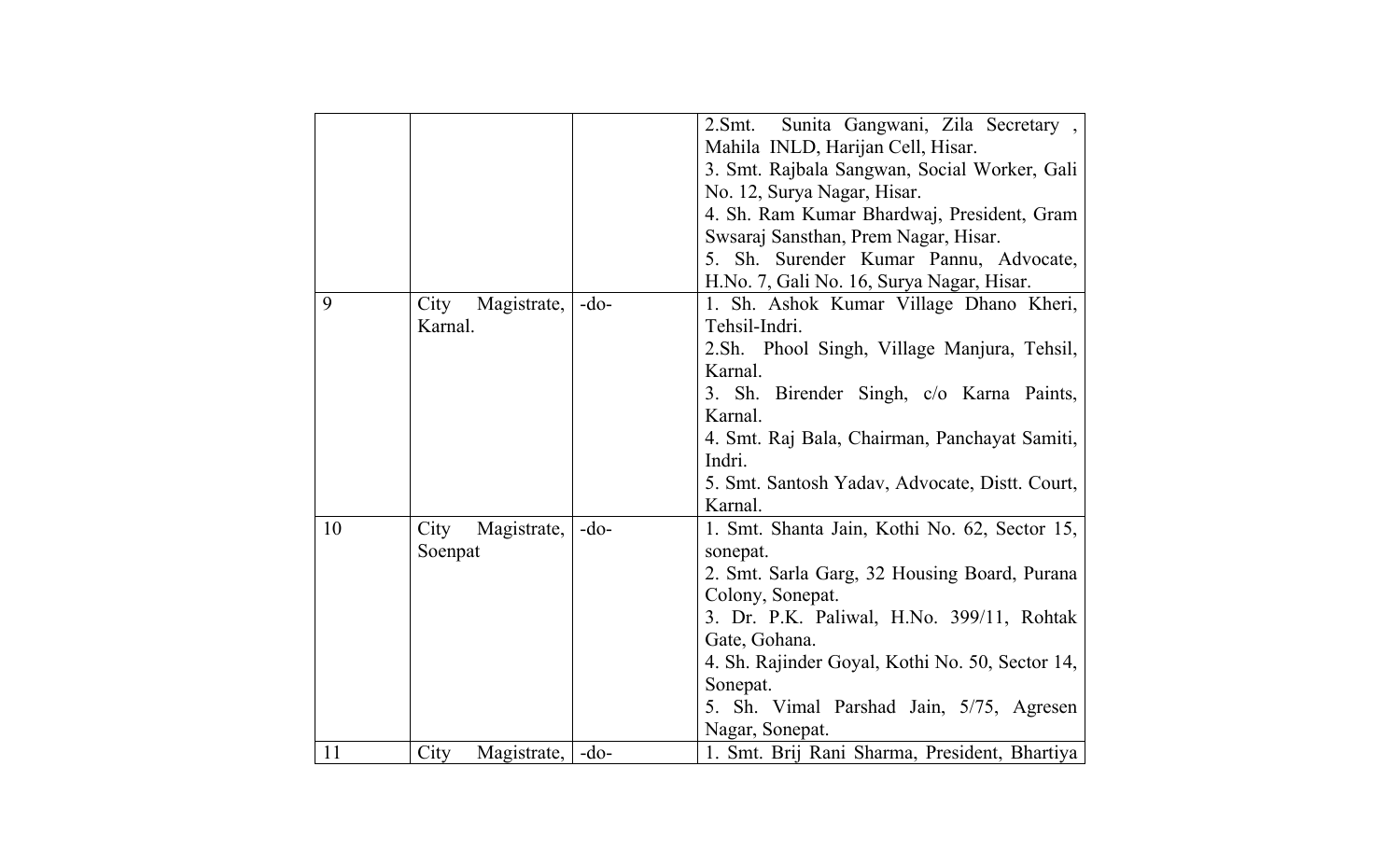|    | Panipat             |        | Mahila Kalyan Sangh, Panipat.                   |
|----|---------------------|--------|-------------------------------------------------|
|    |                     |        | 2. Smt. Indra Khurana, 617, Model Town,         |
|    |                     |        | Panipat.                                        |
|    |                     |        | Sh.<br>3.<br>Subhash Dahiya, Lok<br>Kalyan      |
|    |                     |        | Foundation, Samalkha.                           |
|    |                     |        | 4. Sh. Labh Singh Kadian, Retd. Principal,      |
|    |                     |        | V.P.O. Sewah, Distt. Panipat.                   |
|    |                     |        | 5. Sh. Brij Moham Gupta, Teacher, Govt. Girls   |
|    |                     |        | S.S.School, Model Town, Panipat.                |
| 12 | City<br>Magistrate, | $-do-$ | Pt. R.K. Kaushik s/o Sh. Late Pt. N.D. Kaushik, |
|    | Yamunanagar         |        | 1050, Guru Arjun Nagar, Jagadhari.              |
|    |                     |        | 2. Dr. B.S. Gabha, Sr. Physician<br>and         |
|    |                     |        | Cardiologist, Yamunanagar.                      |
|    |                     |        | 3. Smt. Sushma Jain w/o sh. S.K.Jain, C-V,      |
|    |                     |        | H.No. 586, Opposite, Sawanpuri, Near Hotel      |
|    |                     |        | Sapphire, Yamuna Nagar Road, Jagadhari.         |
|    |                     |        | 4. Smt. . Vijay Babbar w/o Sh. O.P.Babbar,      |
|    |                     |        | 108, Shastri Colony, Yamunanagar.               |
|    |                     |        | 5. Smt. Valerie Hara w/o Sh. Surinder Singh     |
|    |                     |        | Hara Farm, V<br>P.O.<br>Hara,<br>$\&$           |
|    |                     |        | Amadalpur (Yamunanagar).                        |
| 13 | City<br>Magistrate, | $-do-$ | 1. Smt. Madhu Chaudhary, Co-ordinator,          |
|    | Rohtak              |        | Nehru Yuva Kendra, Rohtak.                      |
|    |                     |        | Nirmala Rathee, Member, Haryana<br>2.Smt.       |
|    |                     |        | Mahila Commission.                              |
|    |                     |        |                                                 |
|    |                     |        | 3. Sh. Shakti Singh, Youth Club, Kharak Jatan.  |
|    |                     |        | 4. Smt. Daya Wanti w/o Sh. Azad Singh, r/o      |
|    |                     |        | Village Ismila.                                 |
|    |                     |        | 5. Smt. Beermati w/o Sh. Satya Kumar r/o        |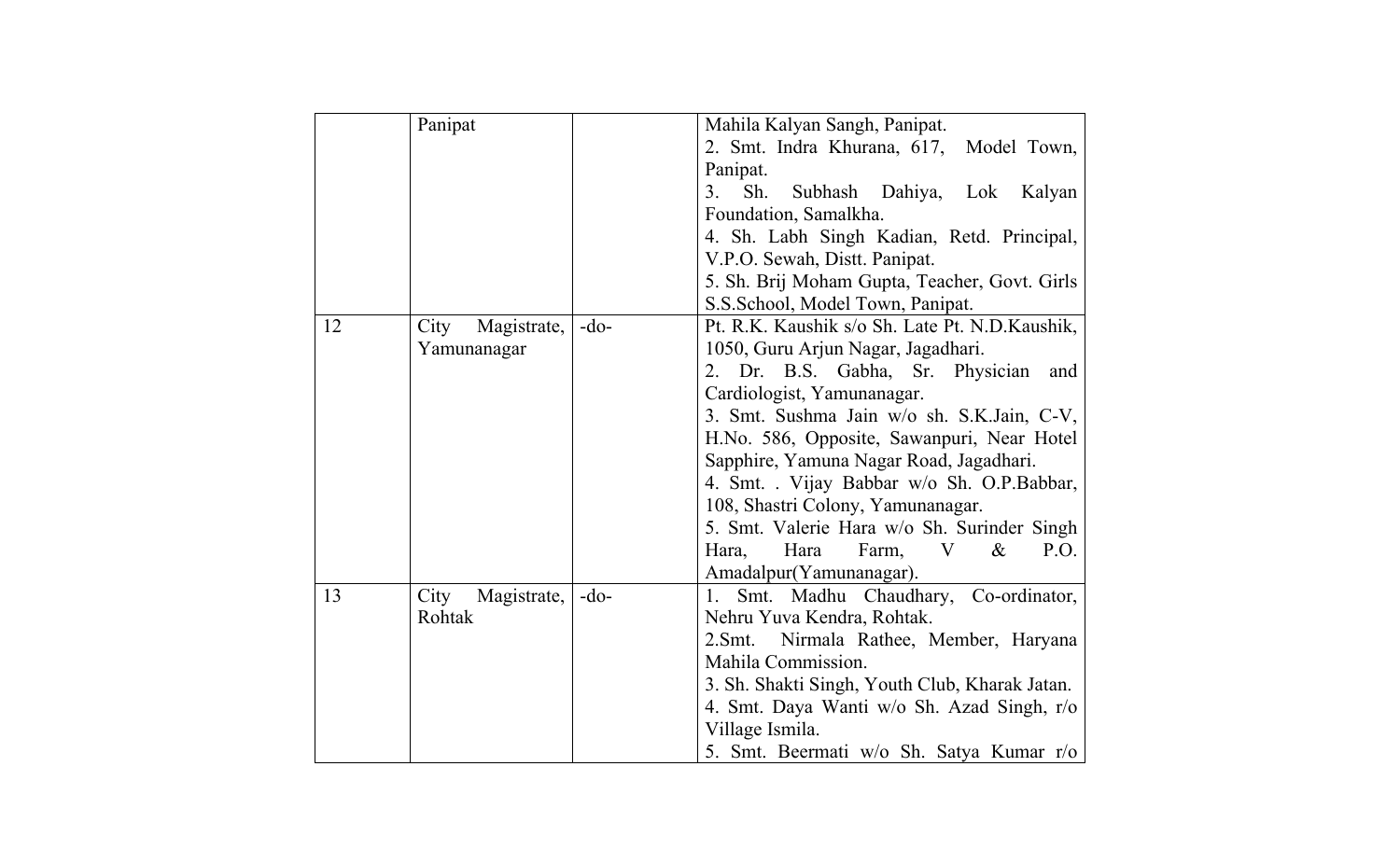|    |                     |        | Village Baniyani.                               |
|----|---------------------|--------|-------------------------------------------------|
| 14 | City<br>Magistrate, | $-do-$ | 1. Sh. Sardar Baldev Singh Chahal, Narnaul.     |
|    | Narnaul.            |        | 2. Sh. Sadna Gupta, Narnaul.                    |
|    |                     |        | 3. Sh.<br>Rang<br>Rao<br>Singh, EX.BDPO,        |
|    |                     |        | Mahendergarh.                                   |
|    |                     |        | 4. Sh. Om Parkash Gupta, Village Ateli.         |
|    |                     |        | Mandi.                                          |
|    |                     |        | 5. Sh. Pawan Sharma, President, Jan Sewa        |
|    |                     |        | Mandal, Ateli Mandi.                            |
| 15 | City<br>Magistrate, | $-do-$ | 1. Smt. Neelam Sharma, Advocate Rewari.         |
|    | Rewari              |        | 2. Smt. Rewati Devi, Sarpanch, Fidheri.         |
|    |                     |        | 3. Sh. Suraj Bhawan, Principal, K.L.P. College, |
|    |                     |        | Rewari.                                         |
|    |                     |        | 4. Sh. Harish Sharma, Sarpanch, Daliyaki        |
|    |                     |        | Ramnath, Dharuhera Near Chungi,<br>5.Sh.        |
|    |                     |        | Rewari.                                         |
| 16 | City<br>Magistrate, | $-do-$ | Sunita Prashar, Sabhasad, M.C.F.<br>$1.5mt$ .   |
|    | Faridabad           |        | Faridabad.                                      |
|    |                     |        | 2. Smt. Pushpa Devi Sec. 19, Faridabad          |
|    |                     |        | Sh. N.K. Garg Advocate, Sec<br>3.<br>8          |
|    |                     |        | Faridabad                                       |
|    |                     |        | 4. Smt. Raj Dube, Promoov Social                |
|    |                     |        | Welfare<br>Society, Lakerpur, Surajkund,        |
|    |                     |        | Faridabad                                       |
|    |                     |        | 5. Sh. V. P. Nagar, Coordinator, Anti Dowry     |
|    |                     |        | Andolan, Village Tigaon, Faridabad.             |
| 17 | City<br>Magistrate, | $-do-$ | 1.Sh.<br>Sarpanch, Village<br>Ishwar Singh,     |
|    | Kurukshetra         |        | Mathana, Kurukshetra                            |
|    |                     |        | 2.Sh. Gurnam Singh, Sarpanch, Village Gudha,    |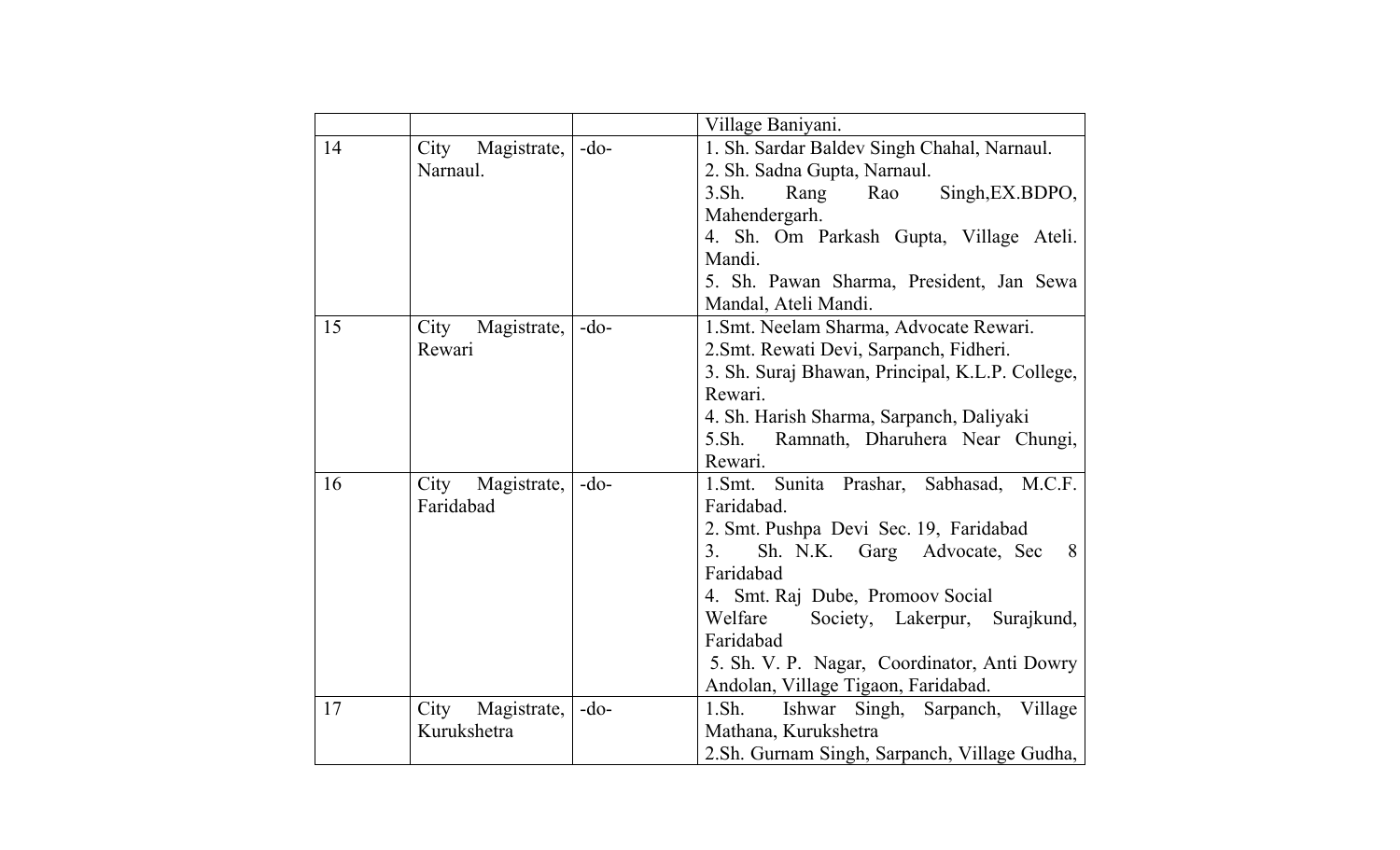| Sh.<br>Ranjit Singh,<br>President,<br>3.<br>Dharamshala, Kurukshetra.<br>4. Smt. Alka Gabha c/o Red Cross Office,<br>Kurukshetra.<br>5. Smt. Reshma Malik r/o Bodala, President,<br>Mahila Wing, Kurukshetra.<br>1. Smt. Sunil Kumari w/o Sh. Dharam Singh<br>18<br>City<br>Magistrate,<br>$-do-$<br>r/o H.No. 28, Mohyal Colony, Near Sector 40,<br>Gurgaon<br>Gurgaon.<br>2. Smt. Rashmi Bhushan, Advocate, Gurgaon.<br>3. Sh. Subhash Singla, Sadar Bazar, Gurgaon.<br>Mahavir Pura, Gurgaon.<br>5. Sh. Shard Goyal r/o Sector 15, Gurgaon.<br>19<br>City<br>Magistrate,<br>$-do-$<br>Sirsa(U)<br>Office Farmaikalan.<br>Sanstha, Sirsa.<br>Sanstha, Sirsa.<br>4. Smt. Kumud Bansal, Advocate, Distt. Court,<br>Sirsa.<br>5. Sh. Praveen Bagla S/o Sh. Sita Ram, Phone<br>No. 01666-220594<br><b>SUB DIVISIONAL MAGISTRATE</b> |               |  |  | Kurukshetra.                              |  |  |
|-----------------------------------------------------------------------------------------------------------------------------------------------------------------------------------------------------------------------------------------------------------------------------------------------------------------------------------------------------------------------------------------------------------------------------------------------------------------------------------------------------------------------------------------------------------------------------------------------------------------------------------------------------------------------------------------------------------------------------------------------------------------------------------------------------------------------------------|---------------|--|--|-------------------------------------------|--|--|
|                                                                                                                                                                                                                                                                                                                                                                                                                                                                                                                                                                                                                                                                                                                                                                                                                                   |               |  |  | Jat                                       |  |  |
|                                                                                                                                                                                                                                                                                                                                                                                                                                                                                                                                                                                                                                                                                                                                                                                                                                   |               |  |  |                                           |  |  |
|                                                                                                                                                                                                                                                                                                                                                                                                                                                                                                                                                                                                                                                                                                                                                                                                                                   |               |  |  |                                           |  |  |
|                                                                                                                                                                                                                                                                                                                                                                                                                                                                                                                                                                                                                                                                                                                                                                                                                                   |               |  |  |                                           |  |  |
|                                                                                                                                                                                                                                                                                                                                                                                                                                                                                                                                                                                                                                                                                                                                                                                                                                   |               |  |  |                                           |  |  |
|                                                                                                                                                                                                                                                                                                                                                                                                                                                                                                                                                                                                                                                                                                                                                                                                                                   |               |  |  |                                           |  |  |
|                                                                                                                                                                                                                                                                                                                                                                                                                                                                                                                                                                                                                                                                                                                                                                                                                                   |               |  |  |                                           |  |  |
|                                                                                                                                                                                                                                                                                                                                                                                                                                                                                                                                                                                                                                                                                                                                                                                                                                   |               |  |  |                                           |  |  |
|                                                                                                                                                                                                                                                                                                                                                                                                                                                                                                                                                                                                                                                                                                                                                                                                                                   |               |  |  |                                           |  |  |
|                                                                                                                                                                                                                                                                                                                                                                                                                                                                                                                                                                                                                                                                                                                                                                                                                                   |               |  |  |                                           |  |  |
|                                                                                                                                                                                                                                                                                                                                                                                                                                                                                                                                                                                                                                                                                                                                                                                                                                   |               |  |  |                                           |  |  |
|                                                                                                                                                                                                                                                                                                                                                                                                                                                                                                                                                                                                                                                                                                                                                                                                                                   |               |  |  |                                           |  |  |
|                                                                                                                                                                                                                                                                                                                                                                                                                                                                                                                                                                                                                                                                                                                                                                                                                                   |               |  |  | 4. Sh. Laxmi Narain Dabla r/o Gali No. 3, |  |  |
|                                                                                                                                                                                                                                                                                                                                                                                                                                                                                                                                                                                                                                                                                                                                                                                                                                   |               |  |  |                                           |  |  |
|                                                                                                                                                                                                                                                                                                                                                                                                                                                                                                                                                                                                                                                                                                                                                                                                                                   |               |  |  |                                           |  |  |
|                                                                                                                                                                                                                                                                                                                                                                                                                                                                                                                                                                                                                                                                                                                                                                                                                                   |               |  |  | 1. Smt. Omi Devi w/o Sh. Prem Kumar,      |  |  |
|                                                                                                                                                                                                                                                                                                                                                                                                                                                                                                                                                                                                                                                                                                                                                                                                                                   |               |  |  | President, Mahila Mandal, Village & Post  |  |  |
|                                                                                                                                                                                                                                                                                                                                                                                                                                                                                                                                                                                                                                                                                                                                                                                                                                   |               |  |  |                                           |  |  |
|                                                                                                                                                                                                                                                                                                                                                                                                                                                                                                                                                                                                                                                                                                                                                                                                                                   |               |  |  | 2.Sh. Chander Shekhar, President, DISHA   |  |  |
|                                                                                                                                                                                                                                                                                                                                                                                                                                                                                                                                                                                                                                                                                                                                                                                                                                   |               |  |  |                                           |  |  |
|                                                                                                                                                                                                                                                                                                                                                                                                                                                                                                                                                                                                                                                                                                                                                                                                                                   |               |  |  | 3. Smt. Geeta Kathuria, Director, DISHA   |  |  |
|                                                                                                                                                                                                                                                                                                                                                                                                                                                                                                                                                                                                                                                                                                                                                                                                                                   |               |  |  |                                           |  |  |
|                                                                                                                                                                                                                                                                                                                                                                                                                                                                                                                                                                                                                                                                                                                                                                                                                                   |               |  |  |                                           |  |  |
|                                                                                                                                                                                                                                                                                                                                                                                                                                                                                                                                                                                                                                                                                                                                                                                                                                   |               |  |  |                                           |  |  |
|                                                                                                                                                                                                                                                                                                                                                                                                                                                                                                                                                                                                                                                                                                                                                                                                                                   |               |  |  |                                           |  |  |
|                                                                                                                                                                                                                                                                                                                                                                                                                                                                                                                                                                                                                                                                                                                                                                                                                                   |               |  |  |                                           |  |  |
|                                                                                                                                                                                                                                                                                                                                                                                                                                                                                                                                                                                                                                                                                                                                                                                                                                   |               |  |  |                                           |  |  |
|                                                                                                                                                                                                                                                                                                                                                                                                                                                                                                                                                                                                                                                                                                                                                                                                                                   |               |  |  |                                           |  |  |
|                                                                                                                                                                                                                                                                                                                                                                                                                                                                                                                                                                                                                                                                                                                                                                                                                                   | <b>AMBALA</b> |  |  |                                           |  |  |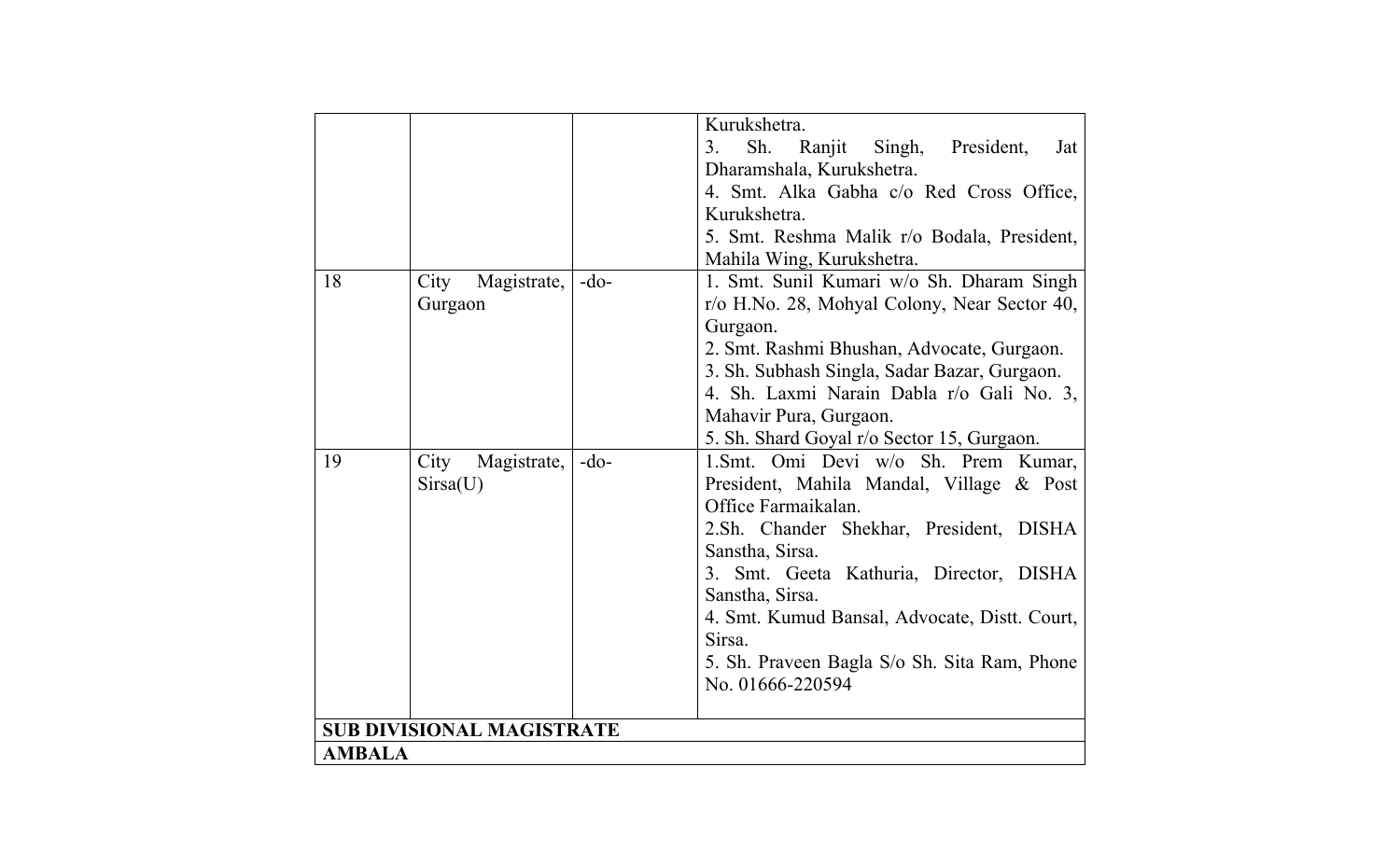| $\overline{1}$ | Divisional<br>Sub | As<br>per                 | 1. Sh. Ashok Bansal<br>(Sarpanch) Gram              |
|----------------|-------------------|---------------------------|-----------------------------------------------------|
|                | Magistrate,       | jurisdiction of Panchyat, | <b>Brara</b><br>(Ambala)                            |
|                | Ambala            | SDM in the                | 2. Sh. Ram Nath S/o Shri Ram<br>Sawarup,            |
|                |                   | district.                 | Sarpanch, Gram Panchayat, Telheri Gujran,           |
|                |                   |                           | Barara, Ambala.                                     |
|                |                   |                           | 3. Smt. Anita Saini w/o sh. Surinder Saini,         |
|                |                   |                           | Village Mulana, Barara, Ambala.                     |
|                |                   |                           | 4. Smt. Mahinder Kaur w/o sh. Variyam Singh         |
|                |                   |                           | , Village Dhulkot, Ambala.                          |
|                |                   |                           | 5. Smt. Usha Saini w/o Sh. Hardiyal Saini,          |
|                |                   |                           | Village khera Nadiyali, Ambala.                     |
| $\overline{2}$ | Divisional<br>Sub | $-do-$                    | 1.Km. Neelam D/o Sh. Ram Pal, Village,              |
|                | Magistrate,       |                           | Sambhawalva, Naraingarh, Ambala.                    |
|                | Naraingarh.       |                           | 2. Smt. Seema Kanwar, Village Naraingarh,           |
|                |                   |                           | Ambala.                                             |
|                |                   |                           | 3.Sh. Madan Lal, Sarpanch, Gram Pachayat,           |
|                |                   |                           | Kanjala, Naraingarh, Ambala.                        |
|                |                   |                           | Nanku Ram, Honorary Secretary,<br>4.Sh.             |
|                |                   |                           | Sewahar, Samajsevi Sanstha, Village Laha,           |
|                |                   |                           | Naraingarh, Ambala                                  |
|                |                   |                           | Sh. Ishwar Chand Sharma, Village<br>5.              |
|                |                   |                           | Shahjadpur, Block Naraingarh, Ambala.               |
| <b>KAITHAL</b> |                   |                           |                                                     |
| 1              | Divisional<br>Sub | $-do-$                    | Smt. Patasho Devi, Sarpanch,<br>Gram<br>1.          |
|                | Magistrate,       |                           | Panchayat Baba Ladana, block Kaithal.               |
|                | Kaithal           |                           | Kamlesh Sheokand, Vill. & Post<br>2.5 <sub>mt</sub> |
|                |                   |                           | Office, Jajanpur, Block Pundri.                     |
|                |                   |                           | 3. Sh. Satpal Taya s/o Sh. Man Singh Taya, R/o      |
|                |                   |                           | Ananj Mandi, Pundri.                                |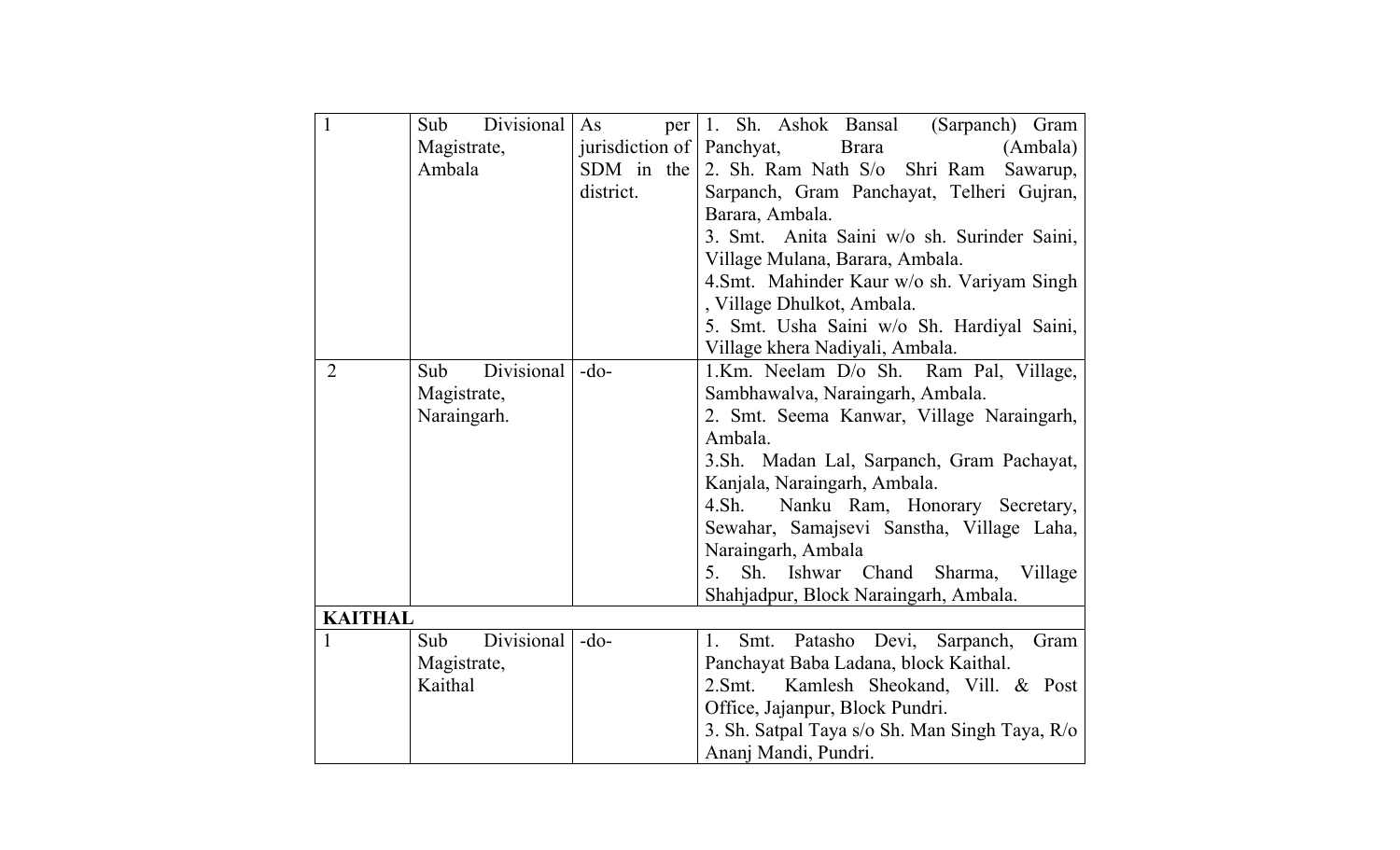|                |                    |        | 4. Sh. Ishwar Singh Mehla s/o Sh. Sundra,    |
|----------------|--------------------|--------|----------------------------------------------|
|                |                    |        | Village Munnarehri, Block Pundri.            |
|                |                    |        | 5. Smt. Dharmo Devi, Vill. & Post Office     |
|                |                    |        | Sirsal, Block Pundri.                        |
| $\overline{2}$ | Divisional<br>Sub  | $-do-$ | 1. Sh. Jeeva Nand Kaushik, Advocate, Village |
|                | Magistrate, Gulha. |        | Bhuna, block Gulha.                          |
|                |                    |        | 2.Smt.<br>Jagti Devi, President Municipal    |
|                |                    |        | Committee, Chika.                            |
|                |                    |        | 3. Smt. Kanta Garg, Councilar, Municipal     |
|                |                    |        | Committee, Chika.                            |
|                |                    |        | Sh. Rameshwar Dass, Member, Zila<br>4.       |
|                |                    |        | Parishad, Village Bhagal, block Gulha.       |
|                |                    |        | 5. Sh. Baljit Saini, Councilar, Municipal    |
|                |                    |        | Committee, Chika.                            |
|                | <b>PANCHKULA</b>   |        |                                              |
| 1              | Divisional<br>Sub  | $-do-$ | 1. Smt. Sharda Gupta, $# 558$ , sector 12,   |
|                | Magistrate,        |        | Panchkula Ph. 2565300                        |
|                | Panchkula          |        | Sh. Kuljeet Wadawa, Bianssa<br>Tibba,<br>2.  |
|                |                    |        | Panchkula.                                   |
|                |                    |        | 3. Smt. Ranuka Raiwalia # GH 36, MDC, Sec.   |
|                |                    |        | 5, Ph. 2556228                               |
|                |                    |        | 4.Sh. Pawan Kumar Mittal, #773, Sec. 2, Pkl, |
|                |                    |        | Ph. 2579773                                  |
|                |                    |        | 5. Dr. Midgi, SWACH, Panchkula               |
| $\overline{2}$ | Divisional<br>Sub  | $-do-$ | 1. Smt. Jaswant Kaur, Social Worker, Saini   |
|                | Magistrate, Kalka  |        | Mohalla, Pinjore.                            |
|                |                    |        | 2. Sh.Abhey Ram Sharma, Mahila Uthan         |
|                |                    |        | Printing Press, Ganga Bhawan, Vishwakarma    |
|                |                    |        | Colony, Pinjore.                             |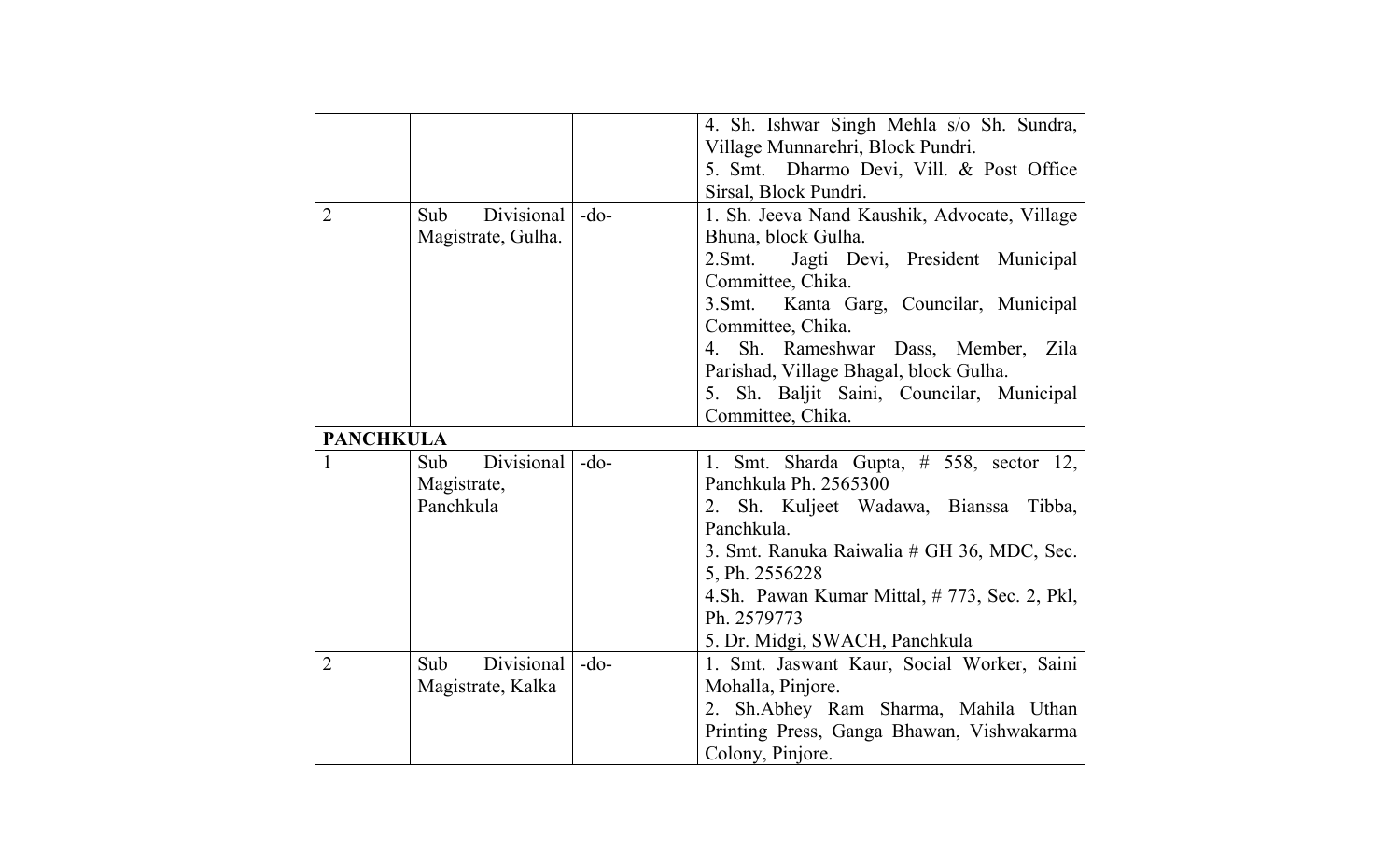|                  |                   |        | 3. Smt. Kuldeep Kaur, Social Worker, Pinjore.   |
|------------------|-------------------|--------|-------------------------------------------------|
|                  |                   |        | 4. Smt. Sudesh, Old Panchkula.                  |
|                  |                   |        | 5. Smt. Bhupinder Kaur, Distt. President,       |
|                  |                   |        | INLO, Women Cell, Opposite Baba Model           |
|                  |                   |        | School, Surajpur(Pinjore).                      |
|                  |                   |        |                                                 |
|                  |                   |        |                                                 |
|                  |                   |        |                                                 |
| <b>FATEHABAD</b> |                   |        |                                                 |
| 1                | Divisional<br>Sub | $-do-$ | 1. Smt. Rozi Mehtani, Principal, Bal Vatika     |
|                  | Magistrate,       |        | School, Fatehabad.                              |
|                  | Fatehabad         |        | 2. Sh. Kashmiri Lal s/o sh. Nand Lal, R/o       |
|                  |                   |        | Bhuna.                                          |
|                  |                   |        | 3. Sh.<br>Mangal Singh s/o Sh. Bhal Singh,      |
|                  |                   |        | Bhoriakhera.                                    |
|                  |                   |        | 4. Dr. Bhal Singh, R/o Badopal,                 |
|                  |                   |        | 5. Smt. Suman Lata Siwatch, Member, Zila        |
|                  |                   |        | Parishad, Fatehabad.                            |
| $\overline{2}$   | Divisional<br>Sub | $-do-$ | 1. Sh. Bhale Ram, Tehsilar, Ratia               |
|                  | Magistrate, Ratia |        | 2. CDPO, Ratia                                  |
|                  |                   |        | 3.Sh. R.P.Nehra, Advocate, Ratia                |
|                  |                   |        | 4.Sh. B.L. Batra, Director, Mother India        |
|                  |                   |        | Convent School, Ratia.                          |
|                  |                   |        | 5. Smt. Bindu Gupta, Principal, Sarswati Mahila |
|                  |                   |        | College, Ratia.                                 |
| 3                | Divisional<br>Sub | $-do-$ | 1. Sh.Satpal Nanheri S/o Sh. Ram Rattan, 33,    |
|                  | Magistrate,       |        | Nai Anaj Mandi, Tohana.                         |
|                  | Tohana            |        | 2. Sh. Satpal Singla, Advocate, Ch.N o. 20,     |
|                  |                   |        | Court Tohana.                                   |
|                  |                   |        |                                                 |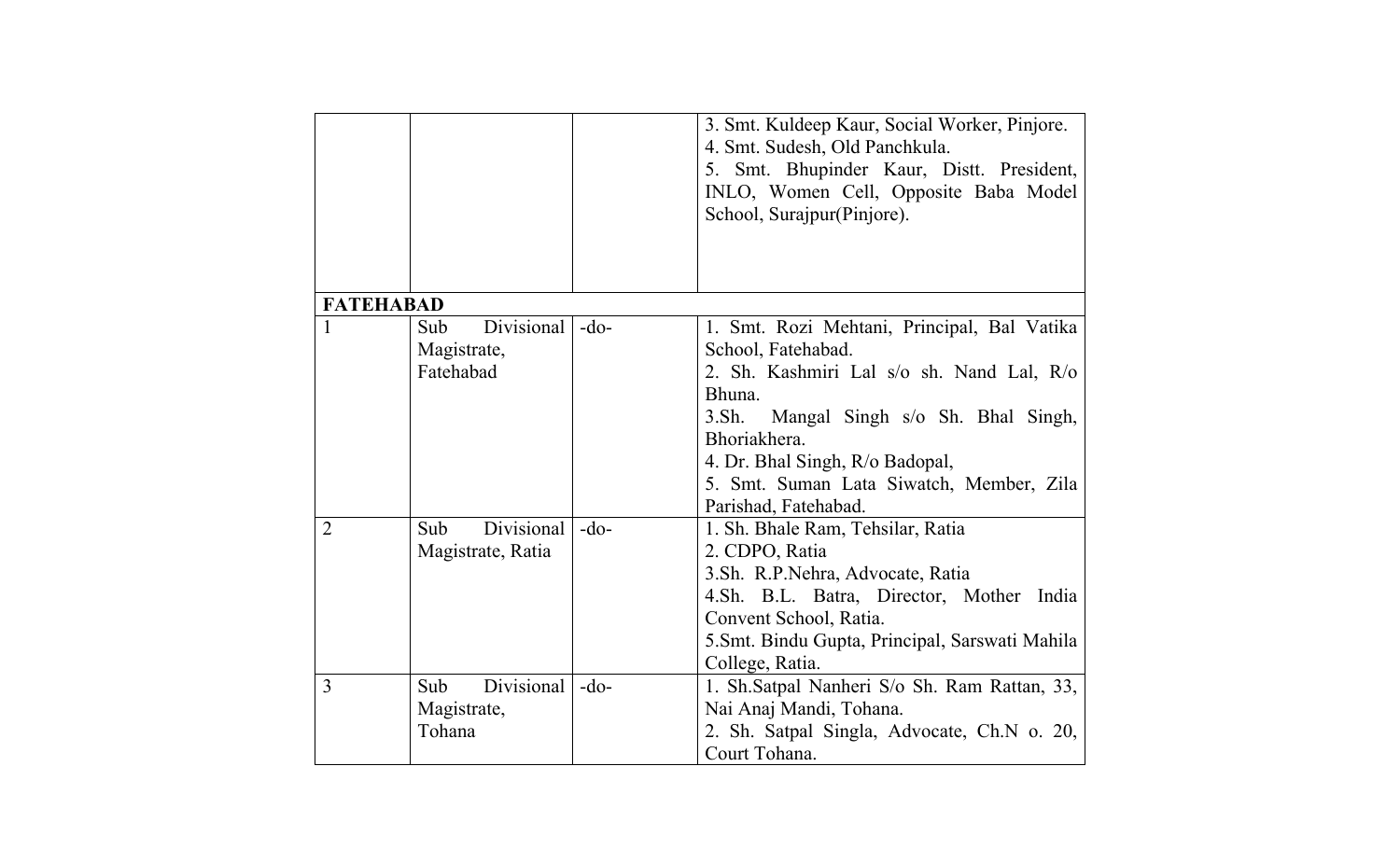|                |                   |        | 3. Sh. R.S. Deswal, President, Nai Disha,    |
|----------------|-------------------|--------|----------------------------------------------|
|                |                   |        | Tehsil Road, Tohana.                         |
|                |                   |        | Anjana Wadhwa, w/o Sh. Dinesh<br>4.Smt.      |
|                |                   |        | Wadhwa, #319/3, Krishana Colony Tohana.      |
|                |                   |        | 5.Smt. Shashi Kaushal w/o Sh. Shiv Darshan   |
|                |                   |        | Sharma, Near Madan suresh Cottan Mills,      |
|                |                   |        | Tohana.                                      |
| <b>JIND</b>    |                   |        |                                              |
|                | Divisional<br>Sub | $-do-$ | 1. Smt. Pavita Lekh Ram w/o Col. Lekh Ram    |
|                | Magistrate, Jind  |        | r/o Shiv Puri, Narwana Road, Jind.           |
|                |                   |        | 2. Kr. Phool Pati, President Mahila Mandal,  |
|                |                   |        | Vill. Naguran Block Alewa, Jind.             |
|                |                   |        | 3. Sh. Bhagat Dayal Sharma, Village Alewa,   |
|                |                   |        | Jind.                                        |
|                |                   |        | 4.Sh.<br>Dharam Chand Malik s/o Sh. Dariya   |
|                |                   |        | Singh r/o Shamlo Kalan block Julana, Jind.   |
|                |                   |        | 5. Sh. Satyawan Iccus s/o Sh. Nafe Singh,    |
|                |                   |        | Village Iccus block Jind, Jind.              |
| $\overline{2}$ | Divisional<br>Sub | $-do-$ | 1. Sh. Ajaib Singh s/o Sh. Ajit Singh r/o    |
|                | Magistrate,       |        | Rasidan.                                     |
|                | Narwana.          |        | 2. Sh. Daya Nand Sharma s/o Sh. Lakhmi       |
|                |                   |        | chand r/o Uchana Mandi.                      |
|                |                   |        | 3. Sh. Sanjay Bansal s/o sh. Madan Lal r/o   |
|                |                   |        | Uchana Mandi.                                |
|                |                   |        | 4. Smt. Shakuntla Devi w/o Sh. Mahipal r/o   |
|                |                   |        | Balmiki Basti Uchana                         |
|                |                   |        | 5.Smt. Gurmit Kaur w/o Sh. Sukhjit singh r/o |
|                |                   |        | Pipaltha.                                    |
| 3              | Divisional<br>Sub | $-do-$ | 1. Sh. M.P. Jain, Advocate, Safidon          |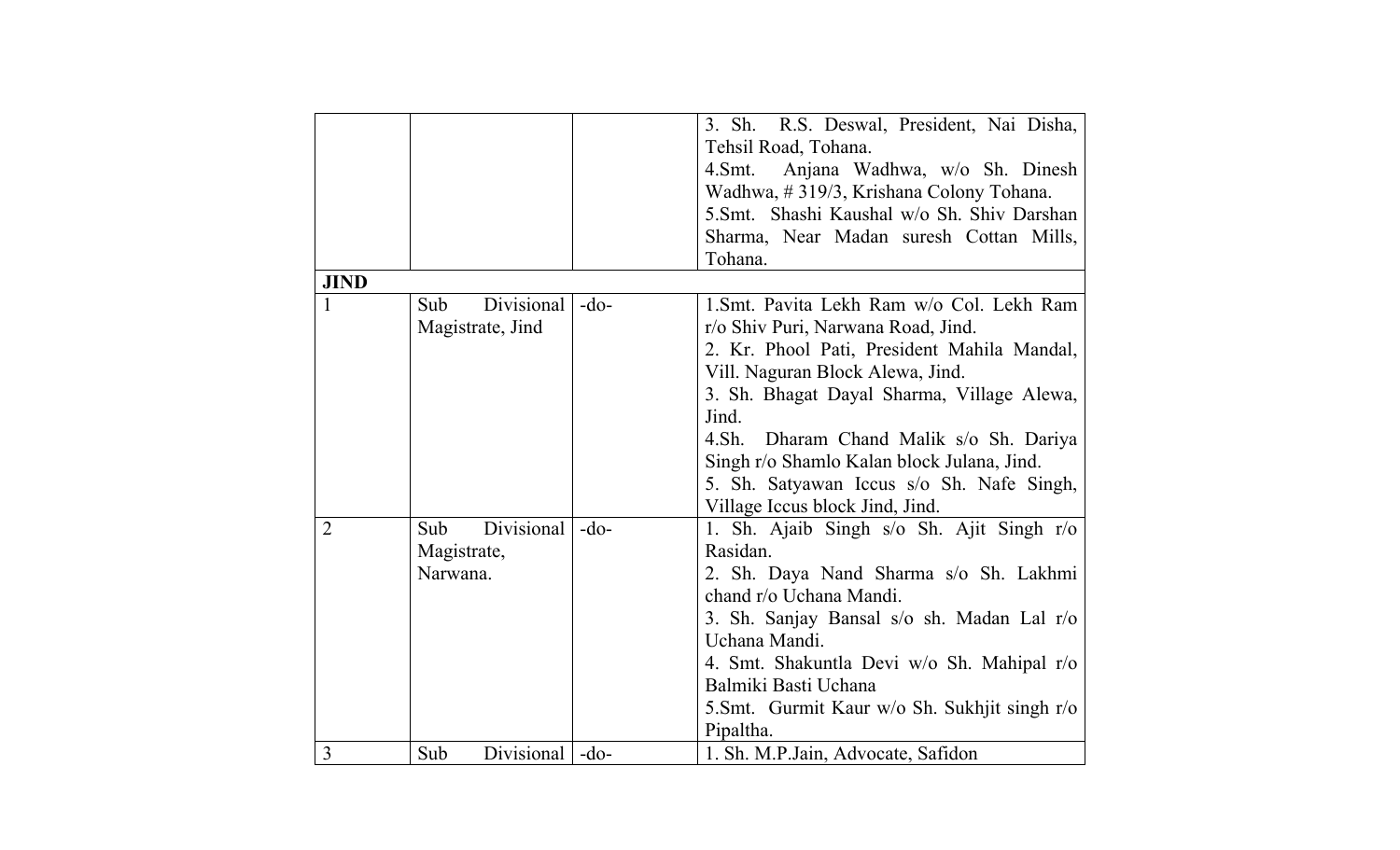|                | Magistrate,       |        | 2. Sh. Kapoor Singh, Advocate, Safidon.        |
|----------------|-------------------|--------|------------------------------------------------|
|                | Safidon.          |        | 3. Sh. Vinod Singla Ex. Sarpanch Pillukhera    |
|                |                   |        | Mandi.                                         |
|                |                   |        | 4. Smt. Sunita Kalera, Vice Chairperson, block |
|                |                   |        | Samiti, Pillukhera.                            |
|                |                   |        | 5. Smt. Archana Samrat, Advocate, Safidon.     |
| <b>BHIWANI</b> |                   |        |                                                |
| 1              | Sub<br>Divisional | $-do-$ | Smt. Satbir Singh Sarpanch, Bamla-II,<br>1.    |
|                | Magistrate,       |        | Tehsil & Distt. Bhiwani.                       |
|                | Bhiwani.          |        | 2. Sh. Sukhpal s/o Sh. Jagrup VPO Nimriwali    |
|                |                   |        | Teh. & Distt. Bhiwani                          |
|                |                   |        | 3. Capt. Nafe Singh Ex. Sarpanch s/o Sh. Subh  |
|                |                   |        | Ram VPO Nangal Teh. Bhiwani.                   |
|                |                   |        | 4. Smt. Bhagwati Ex. Sarpanch, VPO Lohari      |
|                |                   |        | Jattu, Teh. Bawani Khera Distt. Bhiwani.       |
|                |                   |        | 5. Smt. Sudesh w/o Sh. Jogi Ram r/o Kheri      |
|                |                   |        | Daulatpur, Teh. Bawanikhera.                   |
|                |                   |        |                                                |
| $\overline{2}$ | Divisional<br>Sub | $-do-$ | 1. Sh. Prithi Singh, Ex. DSP s/o Sh. Mansa     |
|                | Magistrate,       |        | Ram r/o Unn. Teh. Dadri.                       |
|                | Charkhi Dadri.    |        | 2. Sh. Ramotar Saini s/o Sh. Sher Singh r/o    |
|                |                   |        | Kath Mandi, Charkhi Dadri.                     |
|                |                   |        | 3. Sh. Sombir s/o Sh. Risal Singh r/o Charkhi  |
|                |                   |        | Dadri.                                         |
|                |                   |        | 4. Smt. Rajrani Dalal w/o Jeet Singh r/o Near  |
|                |                   |        | Gaushala, Charkhi Dadri.                       |
|                |                   |        | 5. Smt. Kela Devi w/o Sh. Prem Singh r/o War   |
|                |                   |        | No. 1, Charkhi Dadri.                          |
| $\overline{3}$ | Sub<br>Divsional  | $-do-$ | 1. Smt. Saroj Sihag w/o Sh. Jai Dayal r/o      |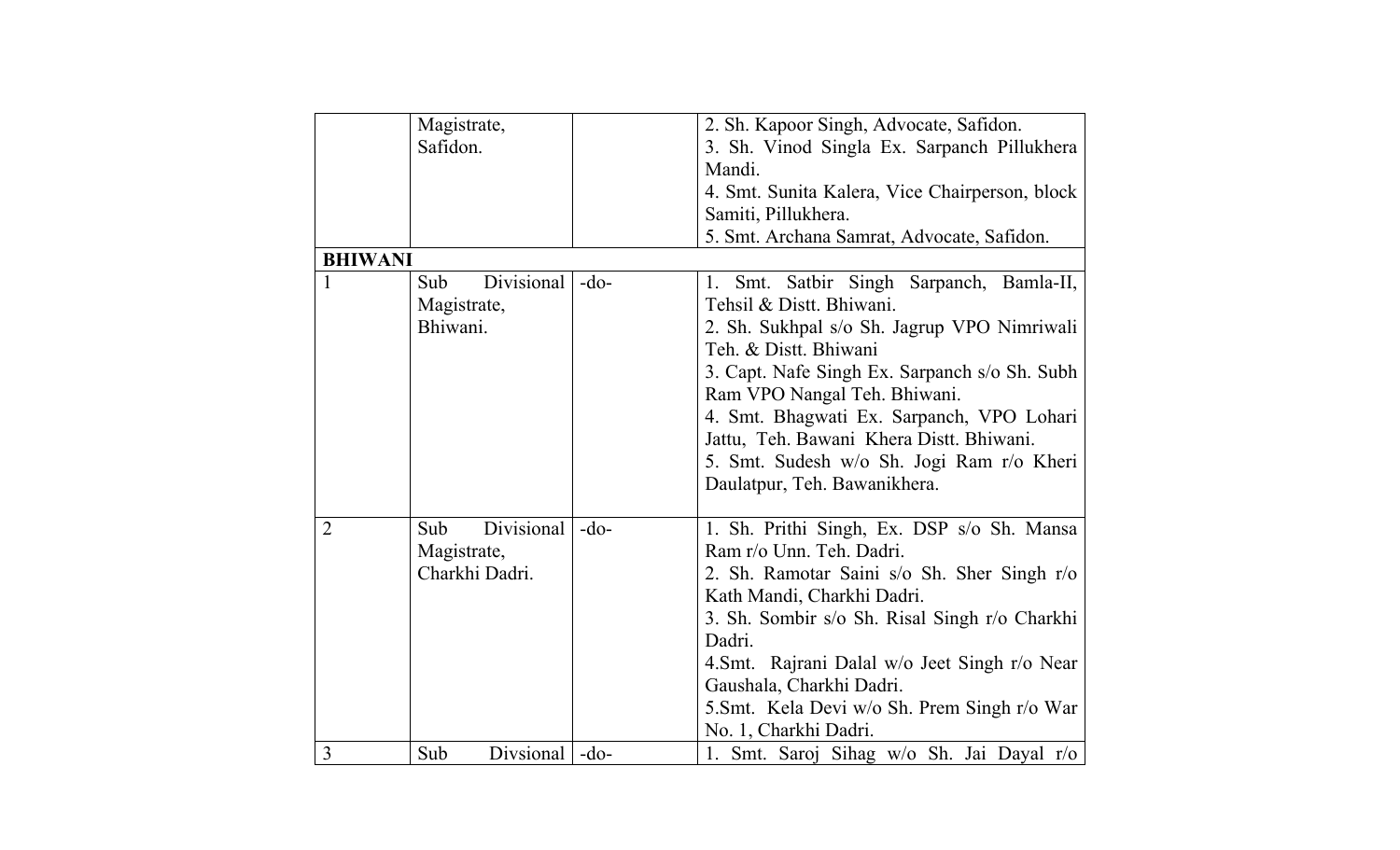|                | Magistrate, Siwani  |        | Village Kalali Tehsil Siwani.                   |
|----------------|---------------------|--------|-------------------------------------------------|
|                |                     |        | 2. Smt. Bimla Devi Kothari w/o Sh. Jai singh    |
|                |                     |        | Kothari r/o Siwani.                             |
|                |                     |        | 3. Sh. Mahi Pal Singh s/o Chandu Singh r/o      |
|                |                     |        | Gaindawas.                                      |
|                |                     |        | 4.Sh. Hanuman Prasad Kedia s/o Sh. Norang       |
|                |                     |        | Rai r/o Siwani.                                 |
|                |                     |        | 5.Sh. Subhash Chawla s/o Sh. Bodh Ram r/o       |
|                |                     |        | Siwani.                                         |
| $\overline{4}$ | Divisional<br>Sub   | $-do-$ | 1. Sh. Manoj Bedwal s/o Sh. Beg Raj r/o Kural,  |
|                | Magistrate,         |        | The. Loharu, Bhiwani.                           |
|                | Loharu              |        | 2.Sh. Pawan Soni s/o Sh. Sheonarain Soni,       |
|                |                     |        | VPO Behl, Tehsil Loharu.                        |
|                |                     |        | 3.Sh. Ombir S/o Sh. Phool Chand r/o Fartia      |
|                |                     |        | Bhima, Tehsil Loharu.                           |
|                |                     |        | 4. Smt. Manju Jangra w/o Ram Dev r/o Purana     |
|                |                     |        | Bazar, Loharu.                                  |
|                |                     |        | 5. Smt. Ompati w/o Sh. Bhana Ram r/o Obra,      |
|                |                     |        | Tehsil Loharu.                                  |
| <b>JHAJJAR</b> |                     |        |                                                 |
| 1              | Divisional<br>Sub   | $-do-$ | 1. Sh. Sadhu Ram s/o Sh. Ram Parsad r/o         |
|                | Magistrate, Jhajjar |        | Surajgarh.                                      |
|                |                     |        | 2. Sh. Satpal Pehalwan s/o Sh. Jagpal Singh r/o |
|                |                     |        | <b>Jhajjar</b>                                  |
|                |                     |        | 3. Sh. . Mahender Sain s/o shri Siri chand, r/o |
|                |                     |        | Dhakla.                                         |
|                |                     |        | 4. Smt. Susheela Devi w/o Sh. Suresh Kumar      |
|                |                     |        | $r$ /o Birohar.                                 |
|                |                     |        | 5. Smt. Darshna Devi w/o Sh. Joginder Singh     |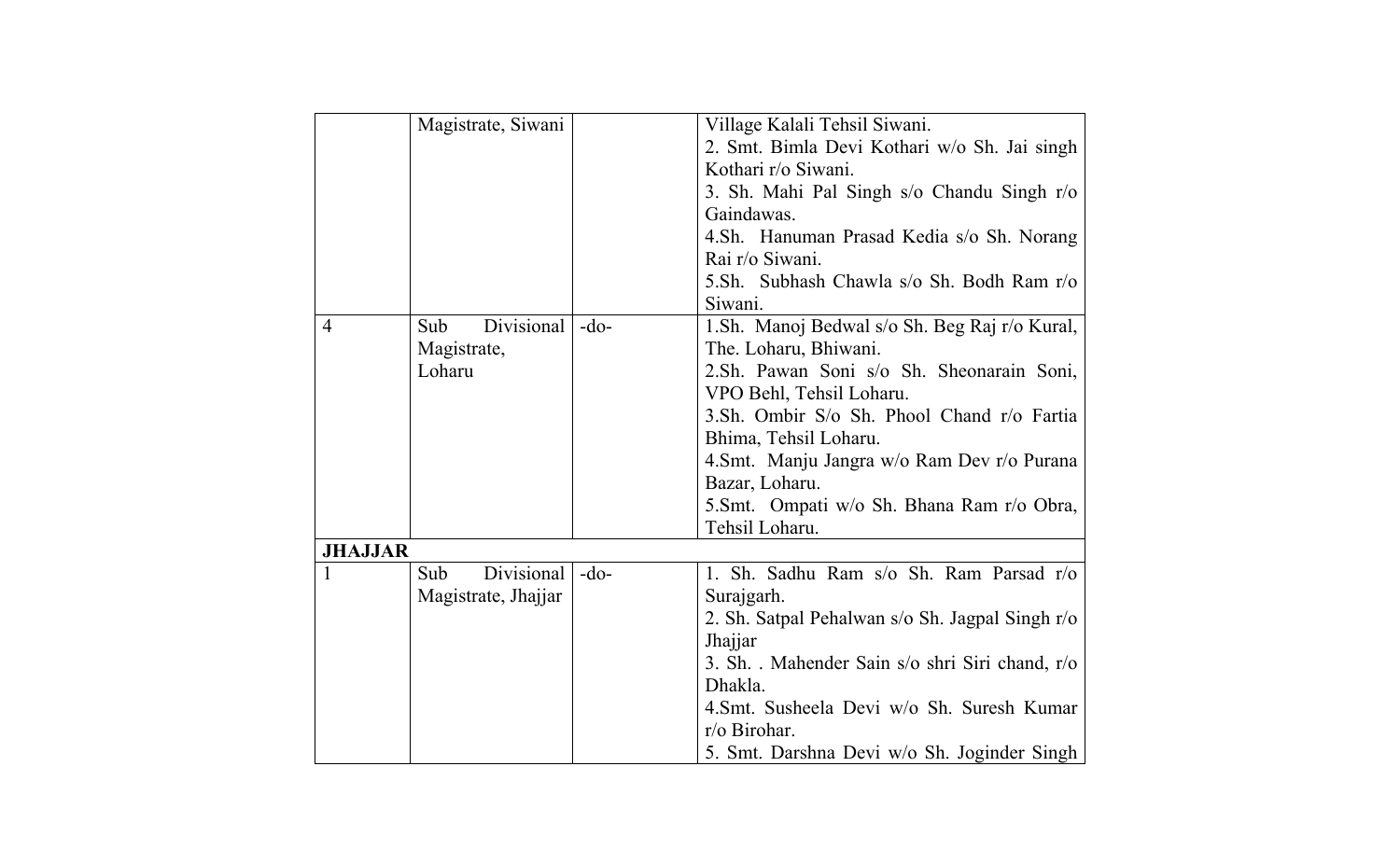|                |                    |        | r/o Ladian.                                     |
|----------------|--------------------|--------|-------------------------------------------------|
| $\overline{2}$ | Divisional<br>Sub  | $-do-$ | 1. Smt. Roshni Devi w/o Sh. Jai Kishan r/o      |
|                | Magistrate,        |        | Bahadurgarh.                                    |
|                | Bahadurgarh        |        | 2. Smt. Uma Deswal w/o Sh. Suraj Bhan r/o       |
|                |                    |        | Dulehra.                                        |
|                |                    |        | 3. Sh. Daya Nand Dalal s/o Sh. Siriya r/o       |
|                |                    |        | Bahadurgarh.                                    |
|                |                    |        | 4. Smt. Bimla Devi w/o Sh. Satender r/o         |
|                |                    |        | Chhara.                                         |
|                |                    |        | 5.Sh. Ram Kishan s/o Sh. Moji Ram, r/o          |
|                |                    |        | Ladrawan.                                       |
| <b>HISAR</b>   |                    |        |                                                 |
| 1              | Divisional<br>Sub  | $-do-$ | 1.Sh.<br>Ajmer<br>Singh Danda, Muncipal         |
|                | Magistrate, Hisar  |        | Councilar, Hisar.                               |
|                |                    |        | 2. Sh. Sunder Bansal, Anaj Mandi, Uklana.       |
|                |                    |        | 3. Smt. Kusum Kasania, Lecturer, Jat College,   |
|                |                    |        | Hisar.                                          |
|                |                    |        | 4.Sh. Gugan Rai Godara, Vill. Kamri, Teh. &     |
|                |                    |        | Distt. Hisar.                                   |
|                |                    |        | 5. Smt. Sudesh Chaudhary w/o Sh. Jagat Singh,   |
|                |                    |        | $# 1618$ , Sector 13, Hisar.                    |
| $\overline{2}$ | Divisional<br>Sub  | $-do-$ | 1. Sh. Pawan Goyal s/o Sh. S.C. Goyal, R/o      |
|                | Magistrate, Hansi. |        | Hansi.                                          |
|                |                    |        | 2. Sh. Jai Pal, Sarpanch, Vill. Bandaheri,      |
|                |                    |        | Hansi.                                          |
|                |                    |        | 3. Sh. Bali s/o Sh. Jai Karan, Village Bhatole, |
|                |                    |        | Hansi                                           |
|                |                    |        |                                                 |
|                |                    |        | 4.Smt.<br>Saini,<br>Meena<br>Sarpanch, Dhani,   |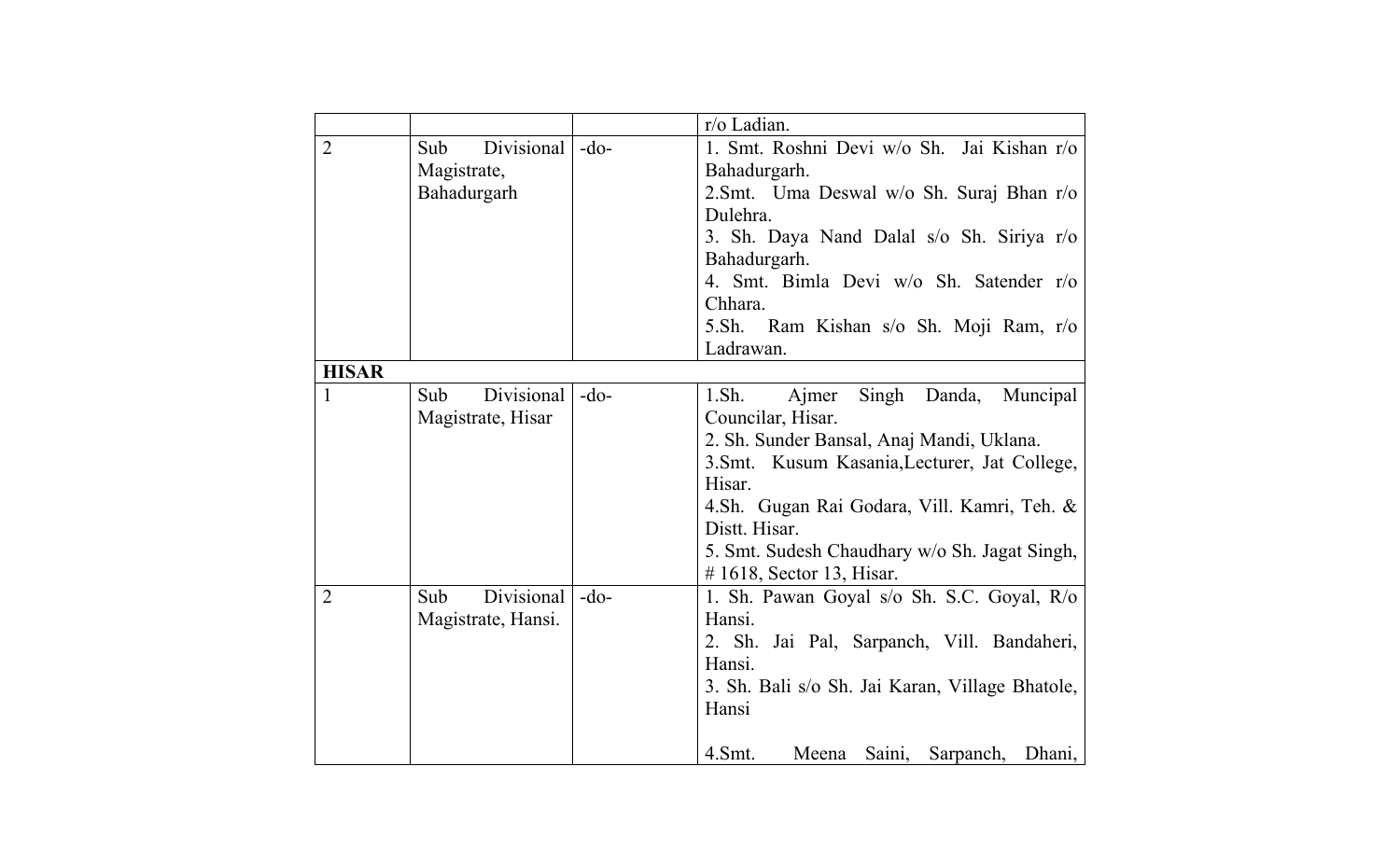|                |                                         |        | Kundanapur, Hansi.                                             |
|----------------|-----------------------------------------|--------|----------------------------------------------------------------|
|                |                                         |        | 5. Smt. Neelam Yadav, Member, Block Samiti,                    |
|                |                                         |        | Jamawahri.                                                     |
| <b>KARNAL</b>  |                                         |        |                                                                |
| $\mathbf{1}$   | Divisional<br>Sub<br>Magistrate, Karnal | $-do-$ | Singh, Vill. Pujam,<br>Tehsil<br>1.<br>Sh.Ishwar<br>Nilokheri. |
|                |                                         |        | 2. Smt. Bhupinder Singh Lather s/o Sh.                         |
|                |                                         |        | Randhir Singh Lather, Village Phusgarh.                        |
|                |                                         |        | Sh.<br>Narender Singh<br>3 <sub>1</sub><br>Sangwan,<br>Vill.   |
|                |                                         |        | Sheikhupura, Tehsil Karnal.                                    |
|                |                                         |        | 4. Smt. Rani Durga Wati, Retd. Principal,                      |
|                |                                         |        | 33/105, Subhash Colony, Karnal.                                |
|                |                                         |        | Indra Rani, Chairman,<br>$5_{\cdot}$<br>Smt.<br>M.C.           |
|                |                                         |        | Gharaunda.                                                     |
| $\overline{2}$ | Divsional<br>Sub                        | $-do-$ | 1. Sh. Baldev Singh s/o Sh. Surjeet Singh r/o                  |
|                | Magistrate,                             |        | Dera Phulla Singh, Assandh.                                    |
|                | Assandh                                 |        | 2. Sh. Balbir Singh s/o Lt. Sh. Satnam Singh,                  |
|                |                                         |        | Dera Safidon road, Assandh.                                    |
|                |                                         |        | 3. Sh. Chand Singh s/o Sh. Nanda Ram, Vill.                    |
|                |                                         |        | Jai Singh Pura.                                                |
|                |                                         |        | 4. Smt. Shakuntla w/o Sh. Charan Singh,                        |
|                |                                         |        | Village Padha.                                                 |
|                |                                         |        | 5. Smt. Geeta w/o Sh. Rohtash Rana, Vill.                      |
|                |                                         |        | Padhana(Salwan).                                               |
| <b>SONEPAT</b> |                                         |        |                                                                |
| 1              | Divsional<br>Sub                        | $-do-$ | 1.Sh. Ram Sewak s/o Sh. Har Narain, Vill.                      |
|                | Magistrate,                             |        | Gad Sehjanpur, Sonepat.                                        |
|                | Sonepat                                 |        | 2.Sh. Hoshiar Singh s/o Sh. Satya Priya,                       |
|                |                                         |        | Village Nahari, Sonepat.                                       |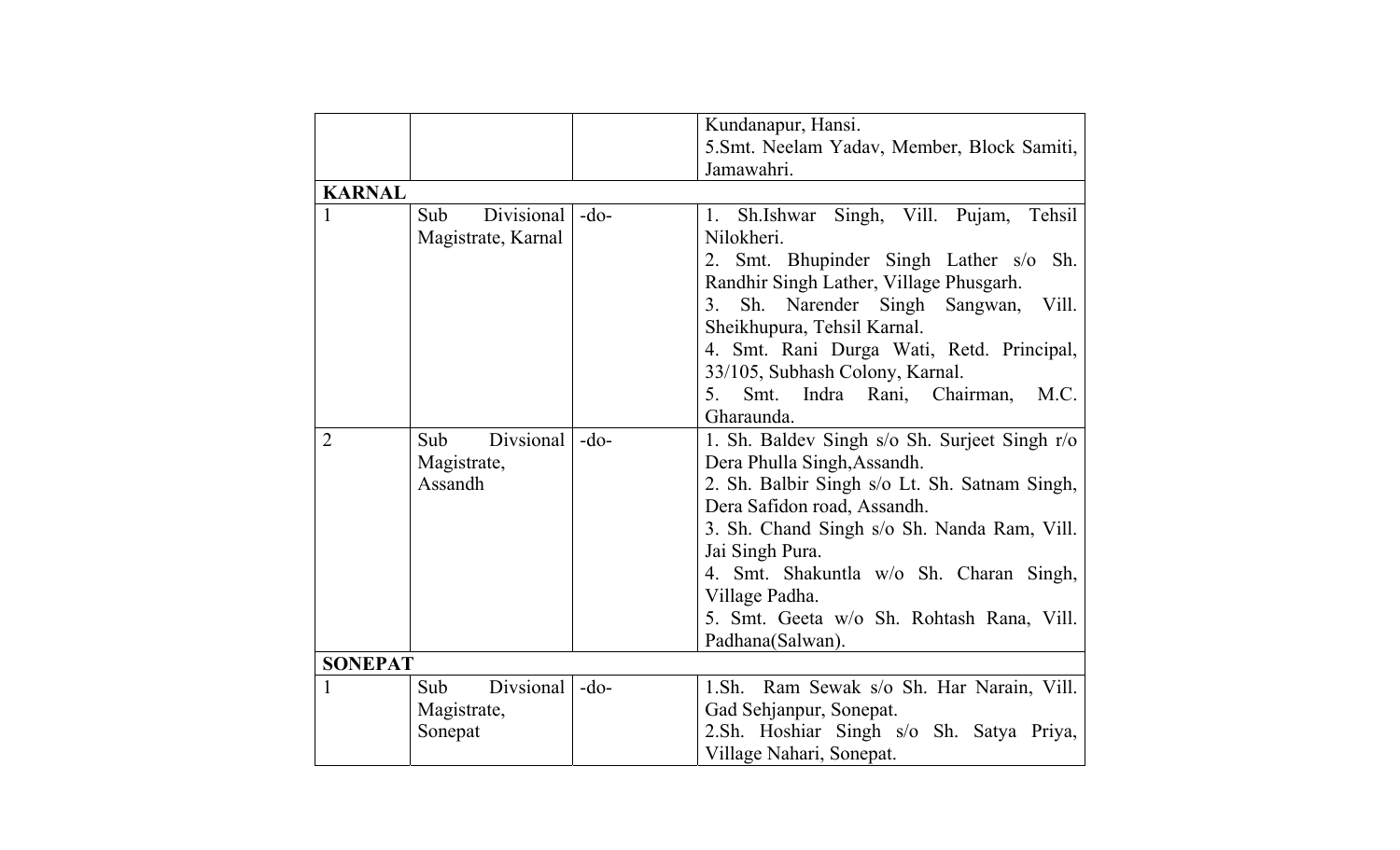|                |                  |        | 3.Sh. Chander Shekhar Dahiya s/o Sh. Om                  |
|----------------|------------------|--------|----------------------------------------------------------|
|                |                  |        | Parkash Dahiya, Village, Rohat, Sonepat.                 |
|                |                  |        | 4. Smt. Krishna Hooda, Baba Colony, Sonepat.             |
|                |                  |        | Smt. Roshani Devi w/o Sh. Ved Pal<br>5.                  |
|                |                  |        | Ahlawat, Gobind Nagar, Sonepat.                          |
| $\overline{2}$ | Divsional<br>Sub | $-do-$ | 1. Sh. Ram Singh, Sarpanch, Gram Panchayat,              |
|                | Magistrate,      |        | Begha, Teh. Ganaur, Sonepat.                             |
|                | Ganaur           |        | Sh.<br>2 <sub>1</sub><br>Dalbir<br>Singh, Sarpanch, Gram |
|                |                  |        | Panchayat, Sardana, Tehsil Ganaur, Sonepat.              |
|                |                  |        | 3. Sh.<br>Balbir<br>Singh, Sarpanch, Gram                |
|                |                  |        | Panchayat, Ahulana, Tehsil Ganaur, Sonepat.              |
|                |                  |        | 4.Smt.<br>Manni Devi, Sarpanch,<br>Gram                  |
|                |                  |        | Panchayat, Bai, Tehsil Ganaur, Sonepat.                  |
|                |                  |        | 5. Smt. Anita Devi, Sarpanch, Gram Panchayat,            |
|                |                  |        | Rajpur, Tehsil Ganaur, Sonepat.                          |
| 3              | Divsional<br>Sub | $-do-$ | 1. Sh. Ashok Kumar, Advocate, Gohana.                    |
|                | Magistrate,      |        | 2. Smt. Urmila Rohila, Advocate, Gohana.                 |
|                | Gohana           |        | 3. Smt. Saroj Saini, Advocate Gohana.                    |
|                |                  |        | 4. Dr. Kapoor, Old Bus Stand, Gohana.                    |
|                |                  |        | 5. Sh. Jai Kishan Jangra, Kath Mandi, Gohana.            |
| <b>ROHTAK</b>  |                  |        |                                                          |
| $\mathbf{1}$   | Divsional<br>Sub | $-do-$ | 1. Smt. Prem Lata w/o Sh. Satbir Singh r/o               |
|                | Magistrate,      |        | Village Ismila.                                          |
|                | Rohtak           |        | 2. Dr. Jasphul, Haryana Nav Yuva Kala                    |
|                |                  |        | Sangam, Rohtak.                                          |
|                |                  |        | 3. Smt. Shakuntla Panchal w/o Sh. Banwari,               |
|                |                  |        | Nehru Colony, Rohtak.                                    |
|                |                  |        | Sh. Jagjit Singh, President, All India<br>4.             |
|                |                  |        | Common Well Organisation, Rohtak.                        |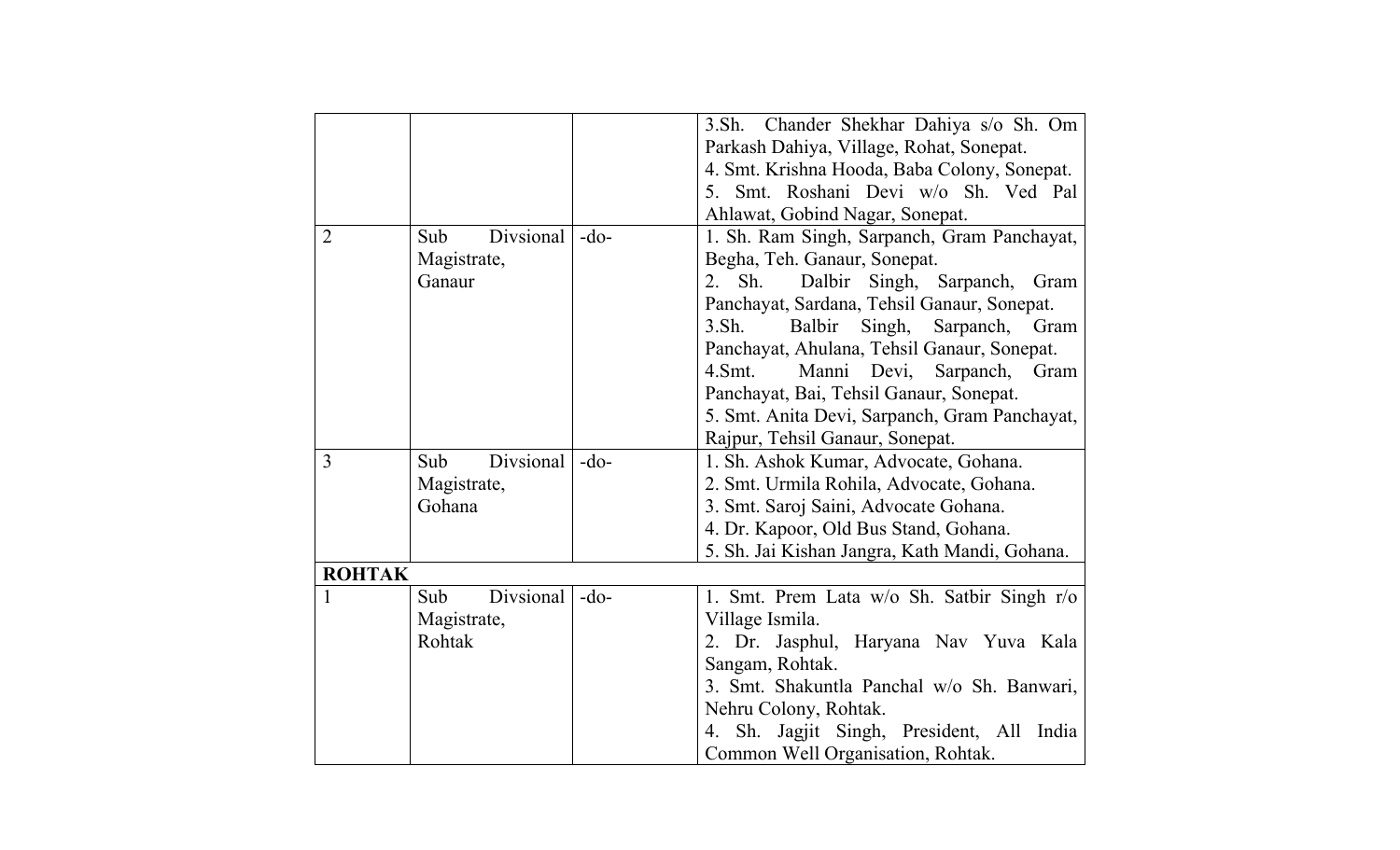|                |                   |        | 5.Smt. Jaswanti Devi, Secretary, Bharat Vikas |  |  |
|----------------|-------------------|--------|-----------------------------------------------|--|--|
|                |                   |        | Sangh, Rohtak.                                |  |  |
| $\overline{2}$ | Divisional<br>Sub | $-do-$ | 1.Smt. Kamla Rathee, Village Bharan.          |  |  |
|                | Magistrate,       |        | 2. Smt. Bimla Devi, Member, Panchayat         |  |  |
|                | Meham.            |        | Village, Balamba.                             |  |  |
|                |                   |        | 3.Sh. Maha Singh, Sarpanch, Village Kharak    |  |  |
|                |                   |        | Jatan.                                        |  |  |
|                |                   |        | 4.Sh. Jage Ram s/o Sh. Ganeshi Ram, Village   |  |  |
|                |                   |        | Saman.                                        |  |  |
|                |                   |        | 5. Smt. Shakuntla Chaudhary, Chaubisi Vikas   |  |  |
|                |                   |        | Sangh, Meham.                                 |  |  |
| <b>NARNAUL</b> |                   |        |                                               |  |  |
| 1              | Divisional<br>Sub | $-do-$ | 1. Smt. Roshni Devi, Member, Panchayat        |  |  |
|                | Magistrate,       |        | Samitti, Vill. Hasanpur.                      |  |  |
|                | Narnaul           |        | 2. Smt. Dhankaur, Member, Panchayat Samitte,  |  |  |
|                |                   |        | Vill. Chhilro.                                |  |  |
|                |                   |        | 3. Sh. Chhote Lal, Sarpanch, Vill. Gehali.    |  |  |
|                |                   |        | 4. Sh. Kalu Ram Sain, Village. Jamalpur,      |  |  |
|                |                   |        | Narnaul.                                      |  |  |
|                |                   |        | $5.$ Sh.<br>Dharambir, Chairman,<br>Panchayat |  |  |
|                |                   |        | Samitte, Village Khatoti Khurd, Narnaul.      |  |  |
| $\overline{2}$ | Divisional<br>Sub | $-do-$ | 1. Sh. Krishan Kumar vill. Baghot.            |  |  |
|                | Magistrate,       |        | 2.Sh. Pawan Kumar, Vill. Satnali.             |  |  |
|                | Mahendergarh.     |        | Sh.<br>Satender Singh, Jawahar Nagar,<br>3.   |  |  |
|                |                   |        | Mahendergarh.                                 |  |  |
|                |                   |        | 4.Smt. Bala Maichand, Mohalla Mahendergarh.   |  |  |
|                |                   |        | 5. Smt. Urmila, Sarpanch, Village Badhera.    |  |  |
|                | <b>GURGAON</b>    |        |                                               |  |  |
|                | Divisional<br>Sub | $-do-$ | 1. Sh. Braham Parkash s/o Sh. Ram Mehar r/o   |  |  |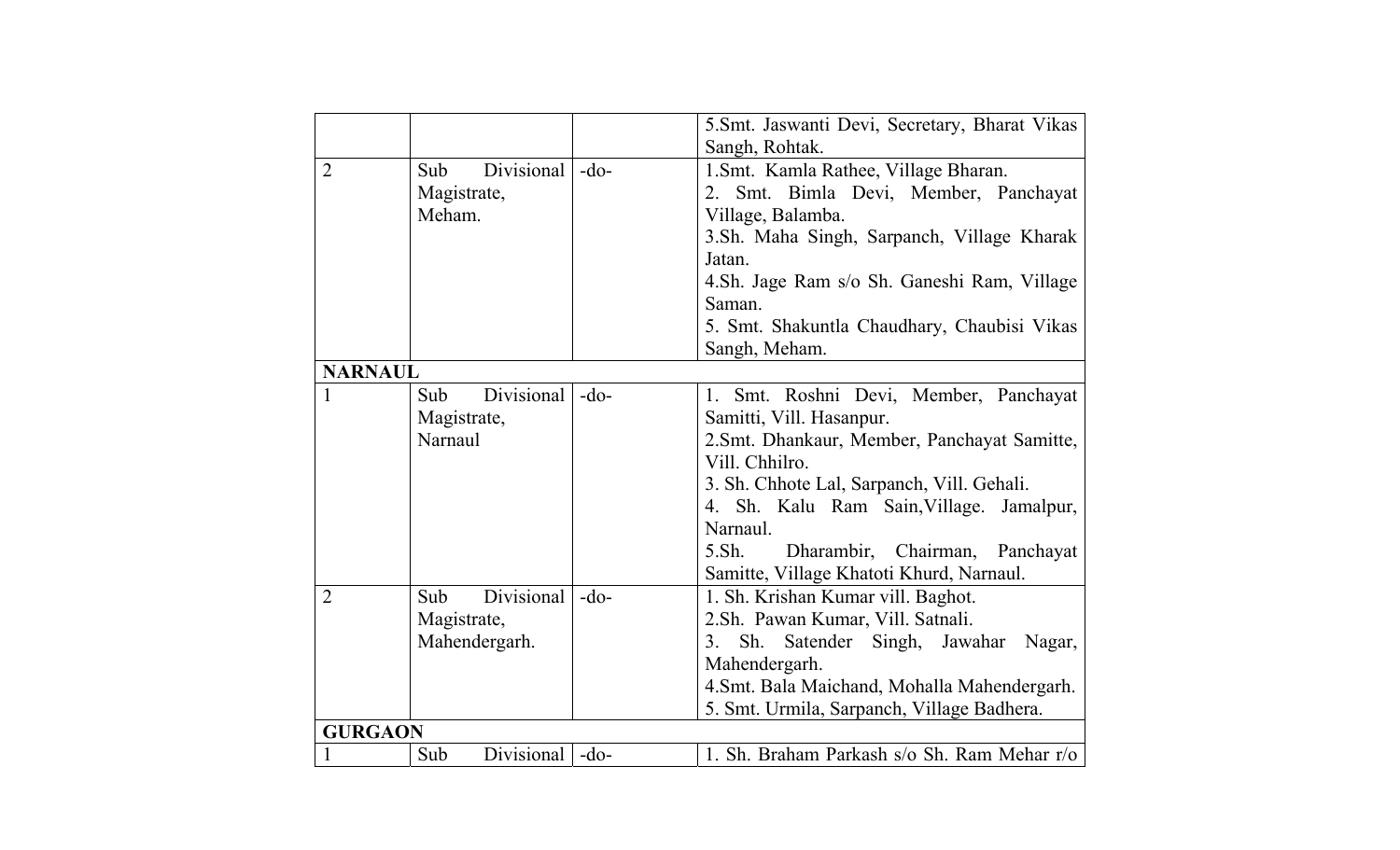|                | Magistrate,       |        | H.No. 201, Village Bhim Garh Kheri, Gurgaon.    |
|----------------|-------------------|--------|-------------------------------------------------|
|                | Gurgaon           |        | 2. Sh. S.K. Kumar R/o House No. 146/11,         |
|                |                   |        | Inderpuri, Gurgaon.                             |
|                |                   |        | 3. Smt. Brahmo Devi w/o Sh. Krishan Kataria     |
|                |                   |        | $r/\sigma$ House No. 1117/1/1, Dayanand Colony, |
|                |                   |        | Gurgaon.                                        |
|                |                   |        | 4.Sh. Dinesh Aggarwal, (Lok Dal Activist)       |
|                |                   |        | $R$ /o Gurgaon.                                 |
|                |                   |        | 5. Smt. Suman Dahiya, General Secretary, Bar    |
|                |                   |        | Association, Gurgaon.                           |
| $\overline{2}$ | Divisional<br>Sub | $-do-$ | 1. Sh. Shahida, Sarpanch Gram Panchayat,        |
|                | Magistrate, Nuh   |        | Shikarpur, Tehsil Tauru.                        |
|                |                   |        | 2. Sh. Gurcharan Singh Malik r/o Ward No. 2,    |
|                |                   |        | Nuh.                                            |
|                |                   |        | 3. Swarup Singh, IPS(Retd.) R/o Ujina.          |
|                |                   |        | 4. Smt. Hema Sharma, Manager, Grendales         |
|                |                   |        | Public School, Tauru.                           |
|                |                   |        | 5. Miss. Veena, Social Worker Mewat,            |
|                |                   |        | Chairman, Bethal, Social Health & Educational   |
|                |                   |        | Society, Gurgaon.                               |
| 3              | Divisional<br>Sub | $-do-$ | 1. Sh. Dharamvir Jain s/o Late Sh. Roop Chand   |
|                | Magistrate,       |        | Jain R/o Ferozpur Jhirka.                       |
|                | Ferozpur Jhirka   |        | 2. Sh. Phool Chand Jain s/o Late Sh. Pyare Lal  |
|                |                   |        | Jain R/o Nagina.                                |
|                |                   |        | 3.Sh. Kamal S/o Late Sh. Roshan Lal, R/o        |
|                |                   |        | Ward No.4, Punhana.                             |
|                |                   |        | 4. Smt. Prabho Saini W/o Late Sh. Ramji Lal     |
|                |                   |        | Saini R/o Ward No. 11, F.P. Zhirka.             |
|                |                   |        | 5. Smt. Saroj Jain w/o Sh. Rakesh Jain R/o      |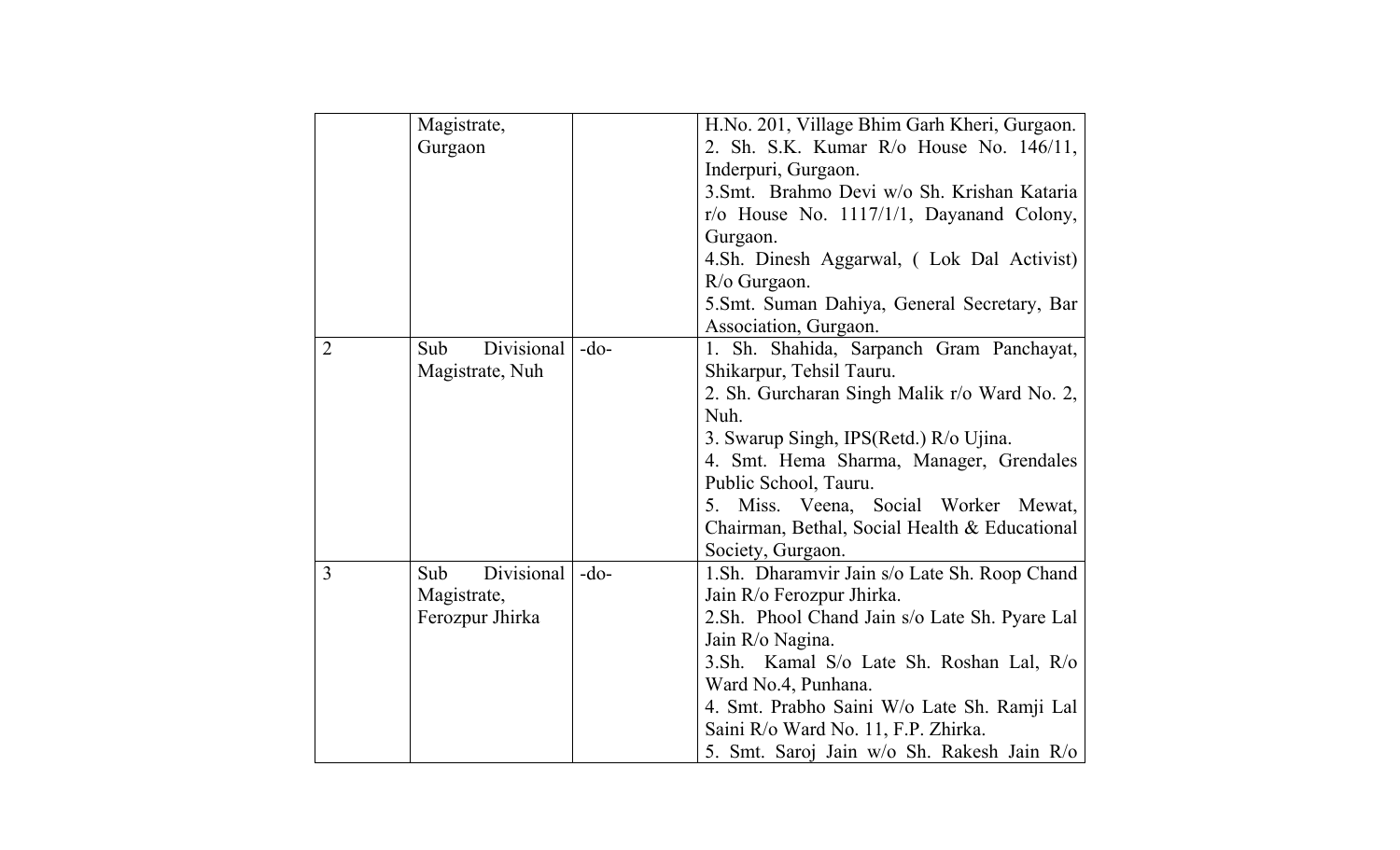|                  |                                               |        | Nagina.                                                                                                                                                                                                                                                                                                                                                                                                                                          |  |  |
|------------------|-----------------------------------------------|--------|--------------------------------------------------------------------------------------------------------------------------------------------------------------------------------------------------------------------------------------------------------------------------------------------------------------------------------------------------------------------------------------------------------------------------------------------------|--|--|
|                  | <b>REWARI</b>                                 |        |                                                                                                                                                                                                                                                                                                                                                                                                                                                  |  |  |
| 1                | Divisional<br>Sub<br>Magistrate,<br>Rewari    | $-do-$ | 1. Smt. Saroj Dhillon, Advocate, Chairman,<br>Panchayat Samiti, Bawal.<br>Smt. Bimla Devi,<br>2.<br>Sarpanch,<br>Gram<br>Panchayat, Jatuwas.<br>3. Smt. Sneh Lata Saxena, Akhil Bhartiya<br>Mahila Parishad (NGO) C/O Vidhya Sagar<br>Hospital, Rewari.<br>4. Sh. Ram Lal Sachdeva, Principal, Holi Child<br>Public School, Rewari.<br>5. Sh. Fusa Ram S/o Sh. Ganga Ram, H.No.<br>21, Gali No. 1, Vikas Nagar, Near Railway<br>Station, Rewari. |  |  |
| $\overline{2}$   | Divisional<br>Sub<br>Magistrate, Kosli        | $-do-$ | 1. Smt. kailash Bai, Distt. Councilor, Village &<br>PO, Kosli.<br>2.Smt. Kamlesh W/o Sh. Rohtas<br>Singh,<br>Member, Block Samiti, Nahar, V & PO Bhakli.<br>3. Sh. Rajender Singh, Sarpanch, Vill. & PO,<br>Jharoda.<br>4. Sh. Rattan Lal Sharma, Advocate, Kosli.<br>5. Sh. Dariyao Singh(Retd. S.P.) V & PO Juddi<br>(Coordinator Anti Dowry Samiti, Block<br>Nahar).                                                                          |  |  |
| <b>FARIDABAD</b> |                                               |        |                                                                                                                                                                                                                                                                                                                                                                                                                                                  |  |  |
| 1                | Divisional<br>Sub<br>Magistrate,<br>Faridabad | $-do-$ | 1. Smt. Urmil Sardana, Social Worker, Kothi<br>No. 866, sector 15, Faridabad.<br>2.<br>Sh. V.K.Aggarwal, Banke<br>Bihari,                                                                                                                                                                                                                                                                                                                        |  |  |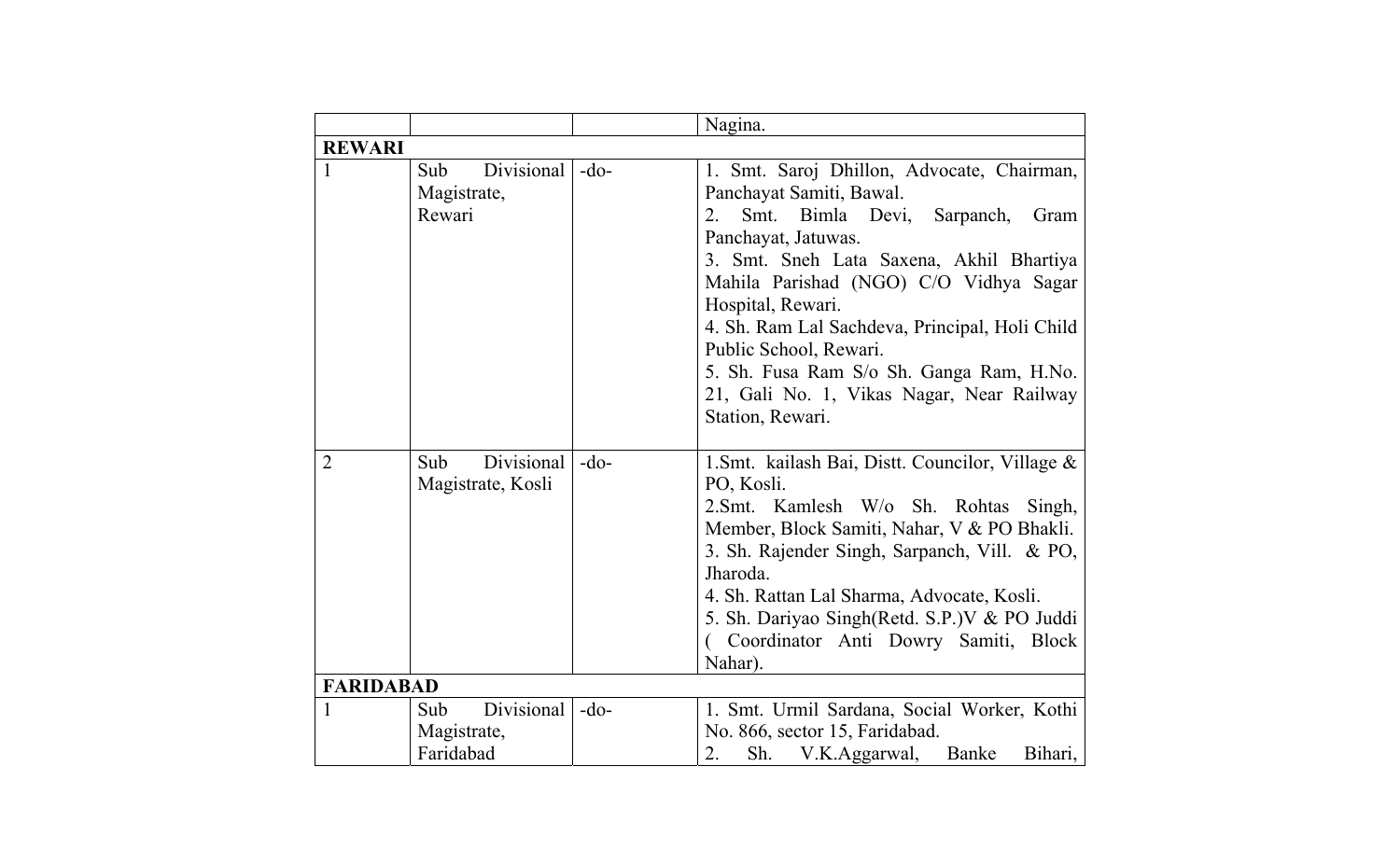|                |                    |        | Educational Society, 460, New Bhood Colony,     |
|----------------|--------------------|--------|-------------------------------------------------|
|                |                    |        | Faridabad.                                      |
|                |                    |        | 3. Smt. Bala Devi, Former President Block       |
|                |                    |        | Samiti, Village Pawata, Faridabad.              |
|                |                    |        | 4. Smt. Usha Saxena, Bal Vikas Shiksha          |
|                |                    |        | Samiti, 1610, Sector 29, Faridabad.             |
|                |                    |        | 5. Smt.<br>Neera<br>Goyal,<br>Sabhasad,         |
|                |                    |        | M.C.F.Faridabad.                                |
| $\overline{2}$ | Divisional<br>Sub  | $-do-$ | 1. Smt. Ranjana, Advocate, Sector 8, Faridabad. |
|                | Magistrate,        |        | 2. Smt. Rachana Sharma, Sarpanch, Village       |
|                | Ballabhgarh        |        | Chandawali.                                     |
|                |                    |        | 3. Smt. Kiran Arora, Sector 3, Mehka Angan      |
|                |                    |        | Sanstha, Ballabhgarh.                           |
|                |                    |        | 4. Smt. Sunita Verma, Shakti Vahini Sanstha,    |
|                |                    |        | Faridabad.                                      |
|                |                    |        | 5. Smt. Ekta Bisla, Editor, Dainik Jagran,      |
|                |                    |        | Faridabad.                                      |
| 3              | Divisional<br>Sub  | $-do-$ | 1. Smt. Upasana Bagla, Bagla Nursing Home,      |
|                | Magistrate, Palwal |        | Palwal.                                         |
|                |                    |        | 2. Smt. Usha Chauhan, Social Worker, New        |
|                |                    |        | Colony, Palwal.                                 |
|                |                    |        | Smt. Bimlesh Sharma, Nagrik Kalyan<br>3.        |
|                |                    |        | Parishad, Mohalla Nimtala, Palwal.              |
|                |                    |        | 4. Smt. Sarla Bhardwaj, Member, Sudhar Nyas,    |
|                |                    |        | Palwal.                                         |
|                |                    |        | 5.Sh. Krishan Kumar Bhutani, Social Worker,     |
|                |                    |        | GT Road, Palwal.                                |
| $\overline{4}$ | Divisional<br>Sub  | $-do-$ | 1. Sh. Vikram Singh Yatri, Upkar Mandal,        |
|                | Magistrate, Hodel  |        | Hasanpur.                                       |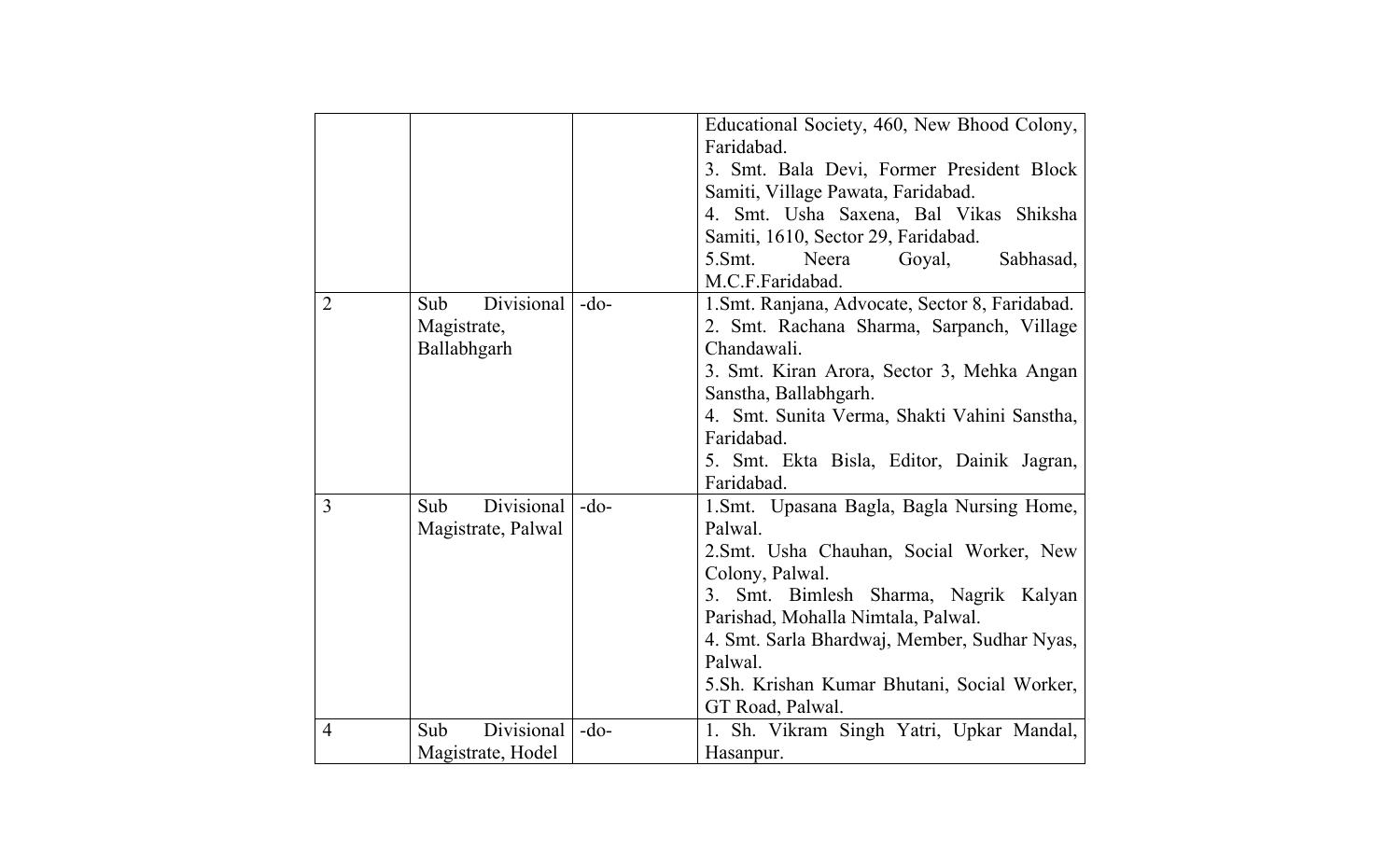|                    |                          |        | 2. Smt. Parkashi Devi, Member, Zila Parishad, |
|--------------------|--------------------------|--------|-----------------------------------------------|
|                    |                          |        | Village Bhulwana.                             |
|                    |                          |        | 3. Smt. Sonia Sagar, Sabhasad, Nagar Palika,  |
|                    |                          |        | Hodel.                                        |
|                    |                          |        | 4.Sh. Udhey Singh Sarot, Social Worker,       |
|                    |                          |        | Hodel.                                        |
|                    |                          |        | $5.$ Sh.<br>Bhupender Singh, Member, Zila     |
|                    |                          |        | Parishad, Village Kashipur, Hodel.            |
| 5                  | Divisional<br>Sub        | $-do-$ | 1.Sh. Ravi Kant, Shakti Vahini Sanstha,       |
|                    | Magistrate, Hathin       |        | Faridabad.                                    |
|                    |                          |        | 2. Sh. Rajesh Kumar, SPVM Sanstha, Hathin.    |
|                    |                          |        | 3. Smt. Jagwanti Devi, Member, Zila Parishad, |
|                    |                          |        | Vill. Khokhiyaka, Hathin.                     |
|                    |                          |        | 4. Sh. Noor Mohd. Retd. BDPO, Hathin.         |
|                    |                          |        | 5. Smt. Saluki, Member, Zila Parishad, Vill.  |
|                    |                          |        | Utawar, Hathin.                               |
| <b>KURUKSHETRA</b> |                          |        |                                               |
| $\mathbf{1}$       | Divisional<br>Sub        | $-do-$ | Kanta Singla, President, Nagar<br>Smt.<br>1.  |
|                    | Magistrate,              |        | Parishad,<br>Kurukshetra.                     |
|                    | Thanesar                 |        | 2. Sh. Gyan Chand Sachdeva, Sathanu Sewa      |
|                    |                          |        | Mandal, Kurukshetra.                          |
|                    |                          |        | 3. Sh. Prem Singh, Numberdar, Jyotisar,       |
|                    |                          |        | Kurukshetra.                                  |
|                    |                          |        |                                               |
|                    |                          |        | 4. Smt. Bimla Devi, Member, Zila Parishad,    |
|                    |                          |        | Kurukshetra.                                  |
|                    |                          |        | 5.Sh. Kulwant Chhabra, President, Astha,      |
|                    |                          |        | Kurukshetra.                                  |
| $\overline{2}$     | Divisional   -do-<br>Sub |        | 1. Sh. Jai Gopal Sharma S/o Maharaja Krishan  |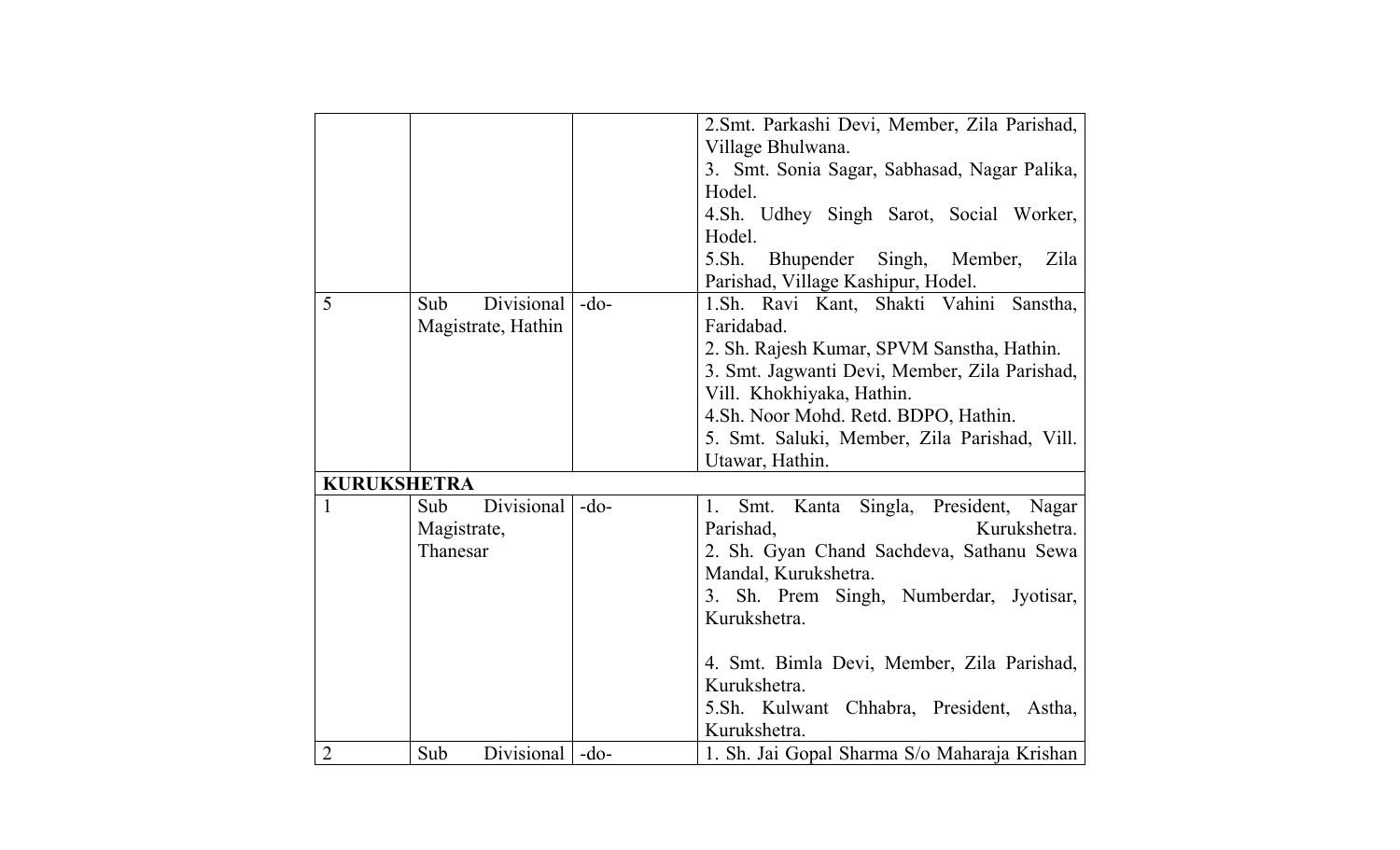|                | Magistrate,       |        | Sharma, Electric Works,<br>Kaithal<br>Road,   |
|----------------|-------------------|--------|-----------------------------------------------|
|                | Pehowa            |        | Pehowa.                                       |
|                |                   |        | 2. Sh. Baldev Raj Kalra s/o Sh. Ram Chand,    |
|                |                   |        | 50/B, Nand Colony, Pehowa.                    |
|                |                   |        | 3.Sh. Subhash Mittal s/o Sh. Kaliram, Shop    |
|                |                   |        | No. 124, Anaj Mandi, Pehowa.                  |
|                |                   |        | 4.Sh. Mahinder Sharma, M.C. C/o Late Sh.      |
|                |                   |        | Virender Sharma, Nand Colony, Pehowa,         |
|                |                   |        | Kurukshetra.                                  |
|                |                   |        | 5. Smt. Urmil, Numberdarni D/o Sh. Ram        |
|                |                   |        | Chander, Ward No. 10, Pehowa.                 |
| YAMUNANAGAR    |                   |        |                                               |
| 1              | Divisional<br>Sub | $-do-$ | 1. Smt. Samira Saluja W/o Shri. Raman Saluja, |
|                | Magistrate,       |        | Oriental House, Industrial Area, Yamunanagar. |
|                | Jagadhari.        |        | 2. Smt. Saryu Sharma W/o Sh. Nalin Raj        |
|                |                   |        | Sharma, C/o Sh. Ishwar Sarup Sharma, Village  |
|                |                   |        |                                               |
|                |                   |        | Gobindpuri, Yamunanagar.                      |
|                |                   |        | 3. Smt. Manisha Bajaj W/o Sh. Himanshu Raj    |
|                |                   |        | Bajaj, 74/14, Model Town, Chhoti Line,        |
|                |                   |        | Yamunanagar.                                  |
|                |                   |        | 4. Smt. Renuka Sachdeva W/o Shri V.K.         |
|                |                   |        | Sachdeva, 120/1, Sugar Mill<br>Colony,        |
|                |                   |        | Yamunanagar.                                  |
|                |                   |        | 5. Smt. Bimla Punia w/o Sh. Tajender Punia,   |
|                |                   |        | Village Garhi Mundo, Sector 17, Urban Estate, |
|                |                   |        | Jagadhari.                                    |
| <b>PANIPAT</b> |                   |        |                                               |
| $\mathbf 1$    | Divisional<br>Sub | $-do-$ | 1. Smt. Gulshan Nanda, President, Arya Samaj  |
|                | Magistrate,       |        | Mahila, Panipat.                              |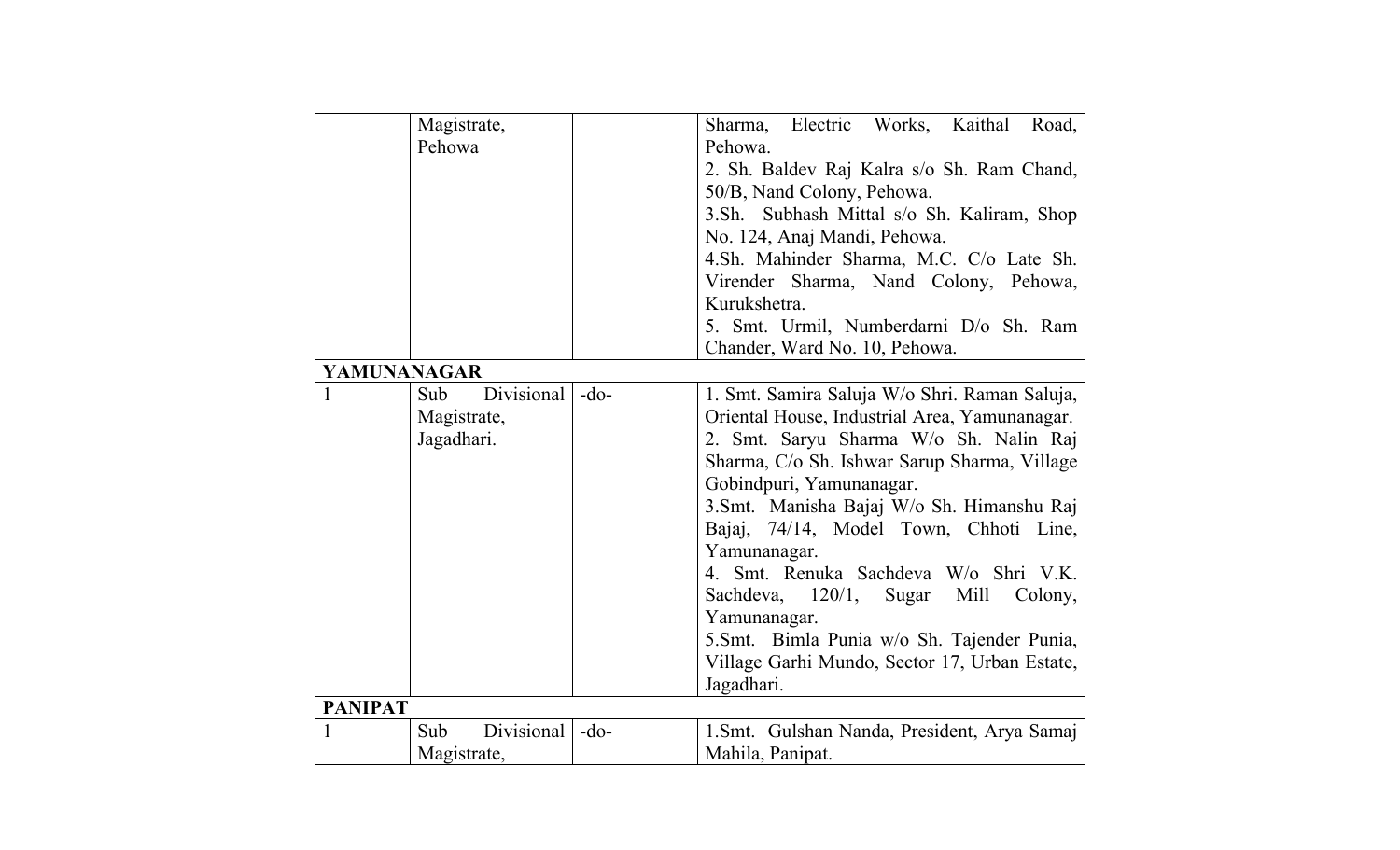|                       | Panipat                     |        | 2. Sh. Gugan Chand, Sarpanch, Village Shera,    |
|-----------------------|-----------------------------|--------|-------------------------------------------------|
|                       |                             |        | Matlauda.                                       |
|                       |                             |        | 3. Smt. Radho Devi, Sarpanch, Village Israna.   |
|                       |                             |        | 4. Sh. Gajender, Member, Block Samiti,          |
|                       |                             |        | Panipat.                                        |
|                       |                             |        | 5. Sh. Daulat Ram, Sarpanch, Village Dahar,     |
|                       |                             |        | Panipat.                                        |
| Sub<br>$\overline{2}$ | Divisional                  | $-do-$ | 1.Sh. Om Sawrup Arya, Sanchalak, Gurukul        |
|                       | Magistrate,                 |        | Dikadla, Samalkha.                              |
|                       | Samalkha                    |        | 2. Smt. Gurmit Kaur, Pradhan, Lion Club,        |
|                       |                             |        | Modern Industries, Near Baldesh Dharamshala,    |
|                       |                             |        | Samalkha.                                       |
|                       |                             |        | 3. Sh. B.P. Rawal, Pradhan, Adventure Youth     |
|                       |                             |        | Club, Bapoli.                                   |
|                       |                             |        | 4. Dr. Sumer Chand Gupta, Haryana Natural       |
|                       |                             |        | Care Parishad, Patti Kalyana.                   |
|                       |                             |        | 5. Smt. Madhu Dixit, Principal, Vaish Girls     |
|                       |                             |        | College, Samalkha.                              |
| <b>SIRSA</b>          |                             |        |                                                 |
| Sub                   | Divisional                  | $-do-$ | 1. Smt. Jamna Devi, President, Mahila Mandal,   |
|                       | <b>Sirsa</b><br>Magistrate, |        | Village Chamal.                                 |
| (R)                   |                             |        | 2. Smt. Saroj w/o Sh. Hardev Singh, President,  |
|                       |                             |        | Mahila Mandal, Rori.                            |
|                       |                             |        | 3. Smt. Meera Garva w/o Sh. Jais Ram,           |
|                       |                             |        | Member, Kaushish Sanstha, Sirsa.                |
|                       |                             |        | 4.Smt. Promila Sharma w/o Sh. Radhyshayam,      |
|                       |                             |        | Kirti Nagar, Sirsa.                             |
|                       |                             |        | 5. Sh. Pala Singh s/o Sh. Buta Singh, Village & |
|                       |                             |        | Post Office, Bajekan, Sirsa.                    |